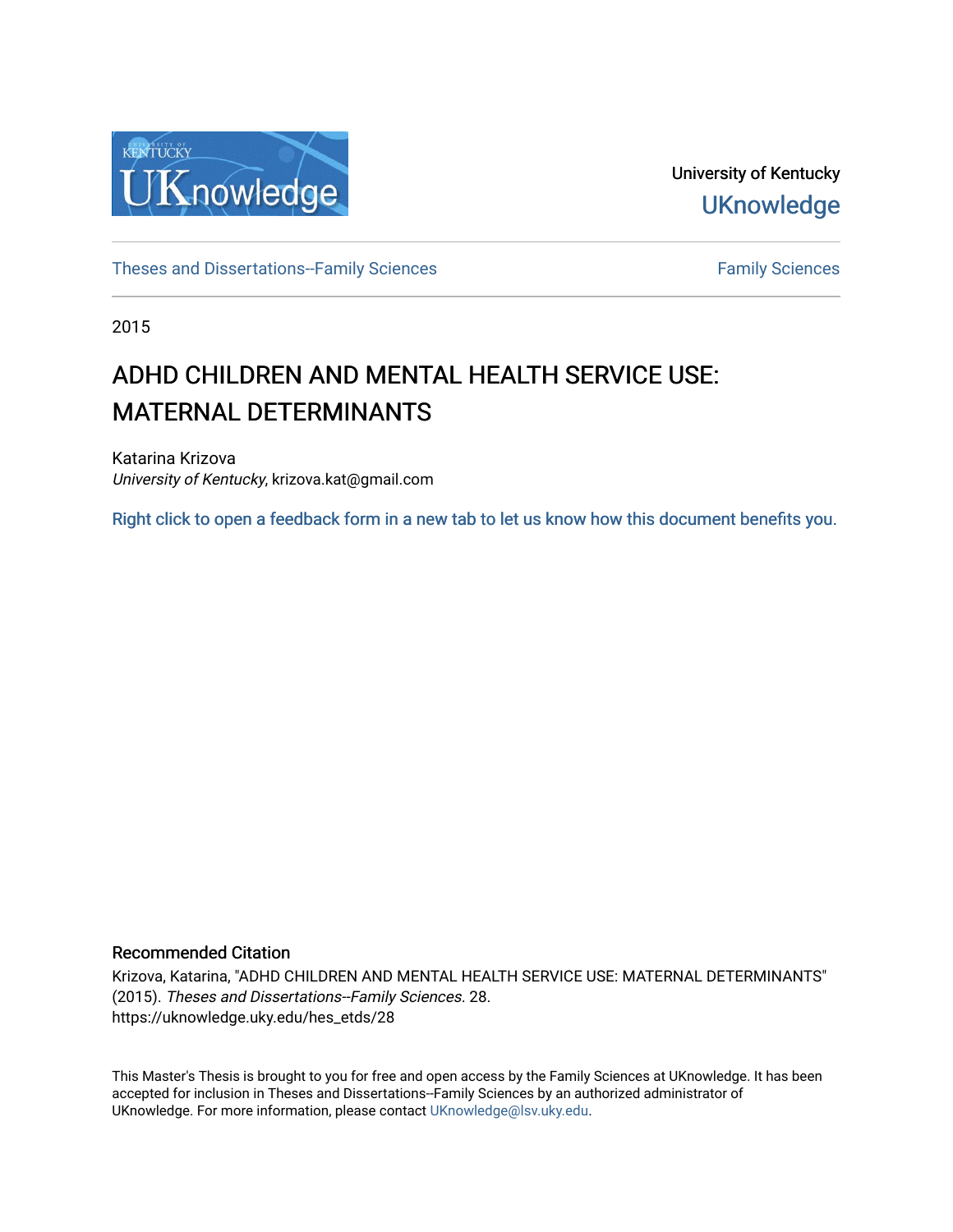# STUDENT AGREEMENT:

I represent that my thesis or dissertation and abstract are my original work. Proper attribution has been given to all outside sources. I understand that I am solely responsible for obtaining any needed copyright permissions. I have obtained needed written permission statement(s) from the owner(s) of each third-party copyrighted matter to be included in my work, allowing electronic distribution (if such use is not permitted by the fair use doctrine) which will be submitted to UKnowledge as Additional File.

I hereby grant to The University of Kentucky and its agents the irrevocable, non-exclusive, and royalty-free license to archive and make accessible my work in whole or in part in all forms of media, now or hereafter known. I agree that the document mentioned above may be made available immediately for worldwide access unless an embargo applies.

I retain all other ownership rights to the copyright of my work. I also retain the right to use in future works (such as articles or books) all or part of my work. I understand that I am free to register the copyright to my work.

# REVIEW, APPROVAL AND ACCEPTANCE

The document mentioned above has been reviewed and accepted by the student's advisor, on behalf of the advisory committee, and by the Director of Graduate Studies (DGS), on behalf of the program; we verify that this is the final, approved version of the student's thesis including all changes required by the advisory committee. The undersigned agree to abide by the statements above.

> Katarina Krizova, Student Dr. Claudia J. Heath, Major Professor Dr. Hyungsoo Kim, Director of Graduate Studies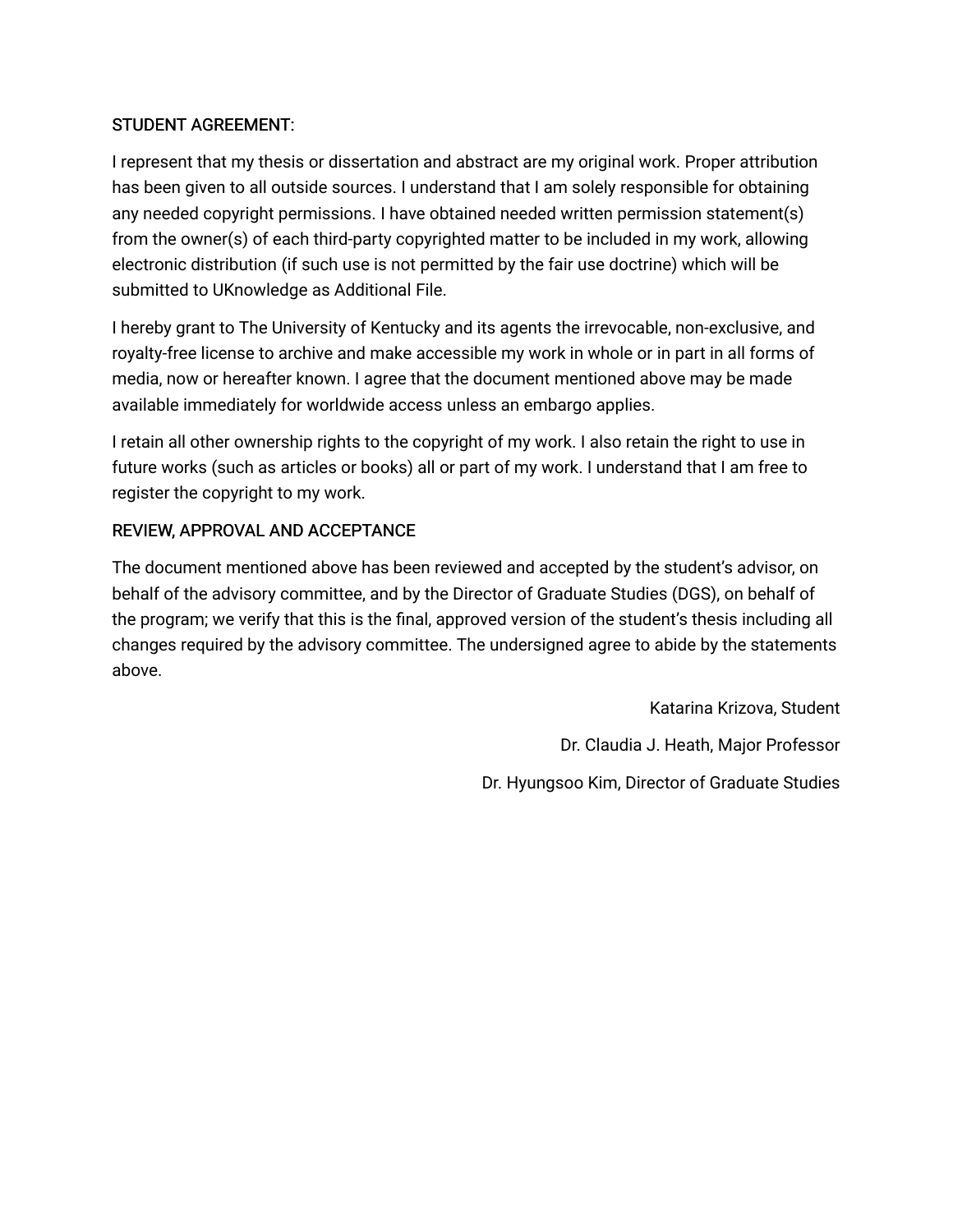## ADHD CHILDREN AND MENTAL HEALTH SERVICE USE: MATERNAL DETERMINANTS

THESIS \_\_\_\_\_\_\_\_\_\_\_\_\_\_\_\_\_\_\_\_\_\_\_\_\_\_\_\_\_\_\_\_\_\_\_\_\_\_\_\_

\_\_\_\_\_\_\_\_\_\_\_\_\_\_\_\_\_\_\_\_\_\_\_\_\_\_\_\_\_\_\_\_\_\_\_\_\_\_\_\_

A thesis submitted in partial fulfillment of the requirements for the degree of Master of Science in the College of Agriculture, Food, and Environment at the University of Kentucky

By

Katarina Krizova

Lexington, Kentucky

Director: Claudia J. Heath, PhD., Professor of Family Sciences

Lexington, Kentucky

2015

Copyright© Katarina Krizova 2015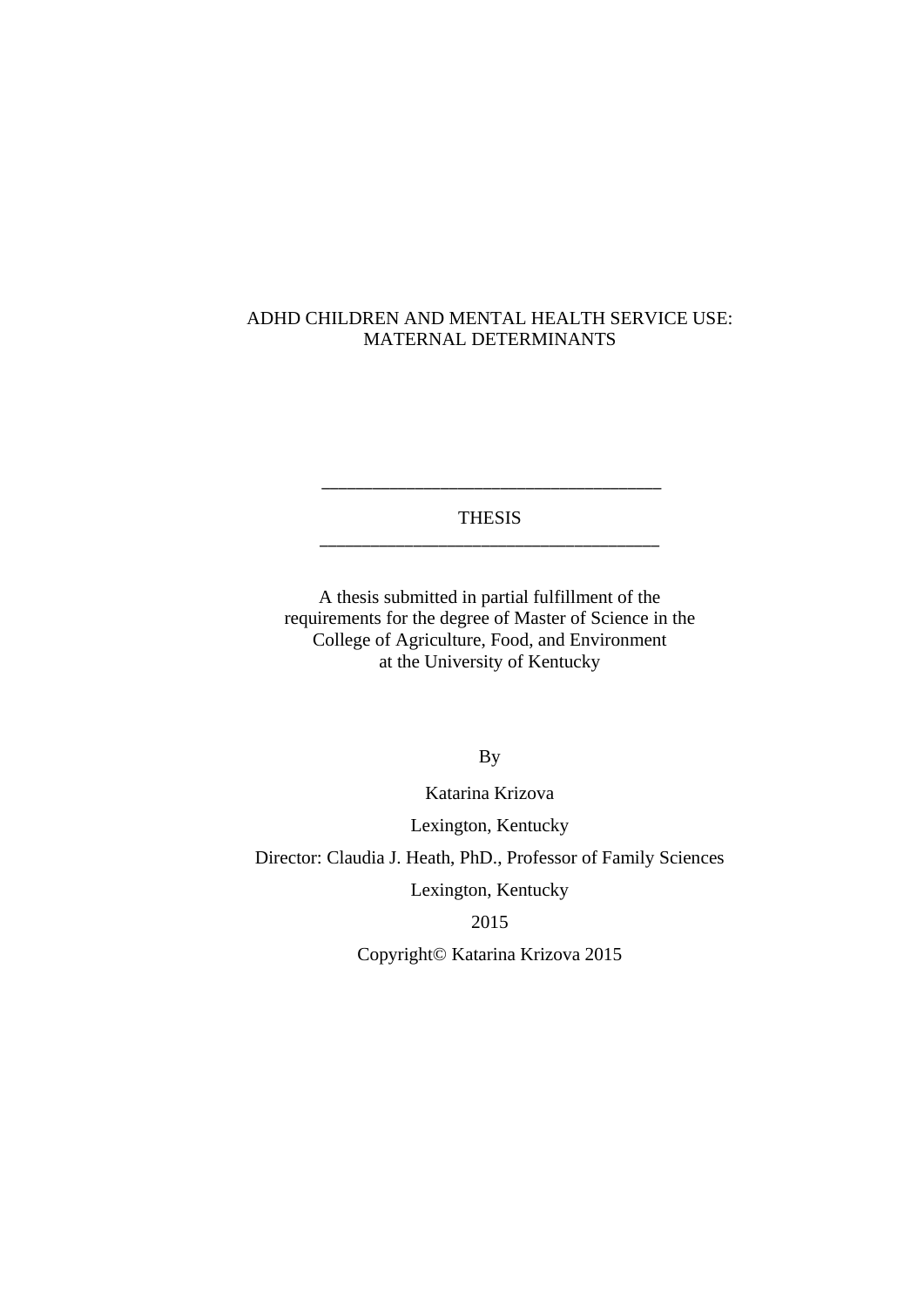## ABSTRACT OF THESIS

### ADHD CHILDREN AND MENTAL HEALTH SERVICE USE: MATERNAL DETERMINANTS

The current study investigated maternal determinants of mental health service use, namely, individual child therapy, among preadolescent children diagnosed with ADHD. The Behavioral Model of Health Care Utilization (Andersen, 2008) was used as a theoretical framework for the study. Data from the last three rounds of ECLS-K dataset were employed to test a longitudinal model using Bayesian analysis. Sociodemographic variables and maternal mental health were tested as exogenous variables and mother-child relationship variables, discipline variables, and perceived maternal concern about child's overall behavior and child's emotional symptoms were tested as intervening variables. Results showed that only maternal mental health remained in the model as an exogenous variable. The effect of mental health on child therapy was mediated by maternal aggravation and maternal concern about overall behavior in one path and by maternal concern about emotional symptoms in another path, suggesting that maternal mental health needs to be considered when attempting to understand help-seeking determinants. Both concern variables were found to have large direct effects on child therapy. The results of the current study showed the importance of maternal mental health and the importance of determinants related to mother-child relationship in a mother's decision to seek therapy for a child.

KEYWORDS: Mental health service utilization, parental determinants, parent-child relationship, Bayesian, Behavioral Model of Health Care Utilization

> Katarina Krizova May 15, 2015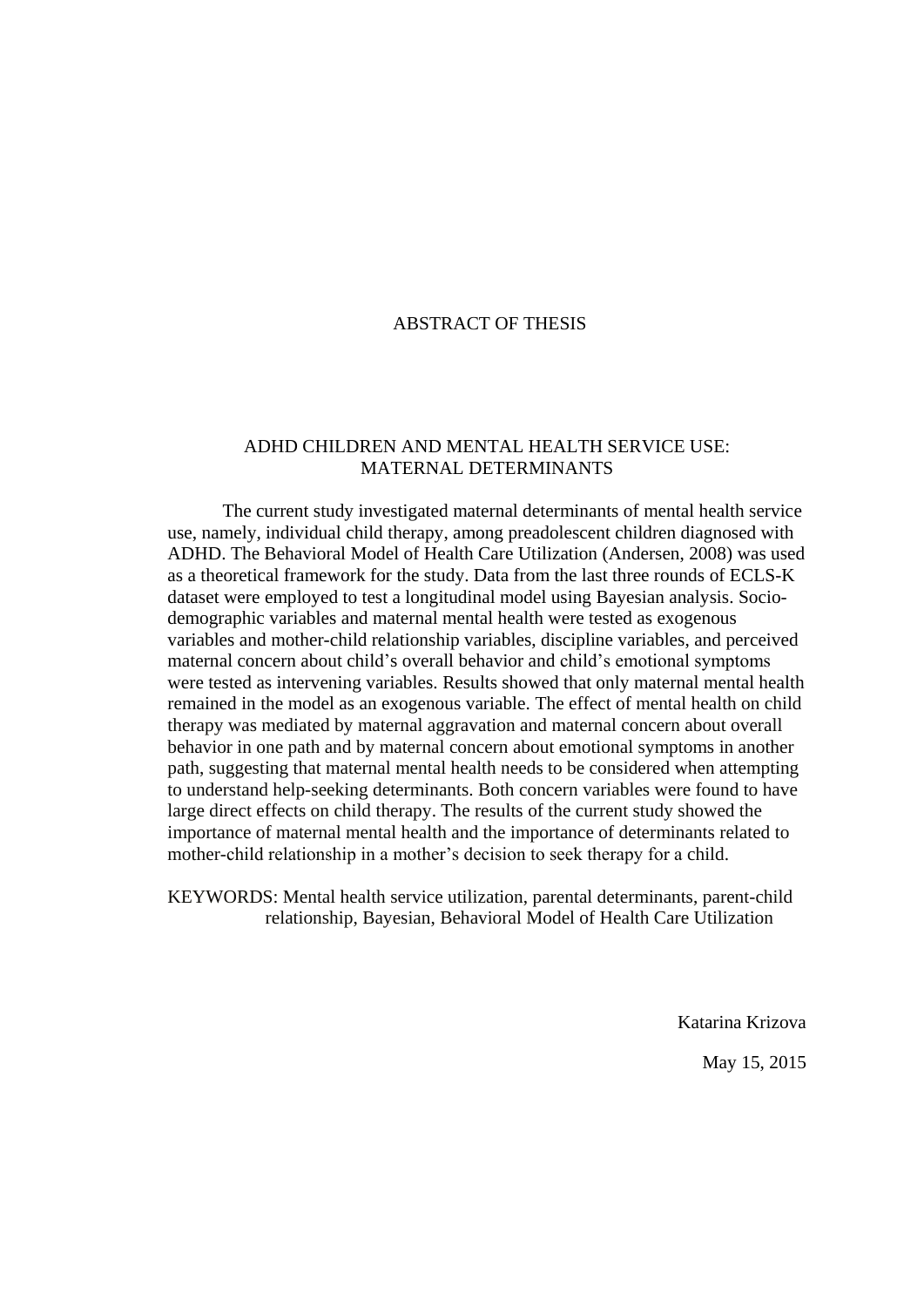# ADHD CHILDREN AND MENTAL HEALTH SERVICE USE: MATERNAL DETERMINANTS

By

Katarina Krizova

Claudia J. Heath, Ph.D.

Director of Thesis

Hyungsoo Kim, Ph.D.

Director of Graduate Studies

May 15, 2015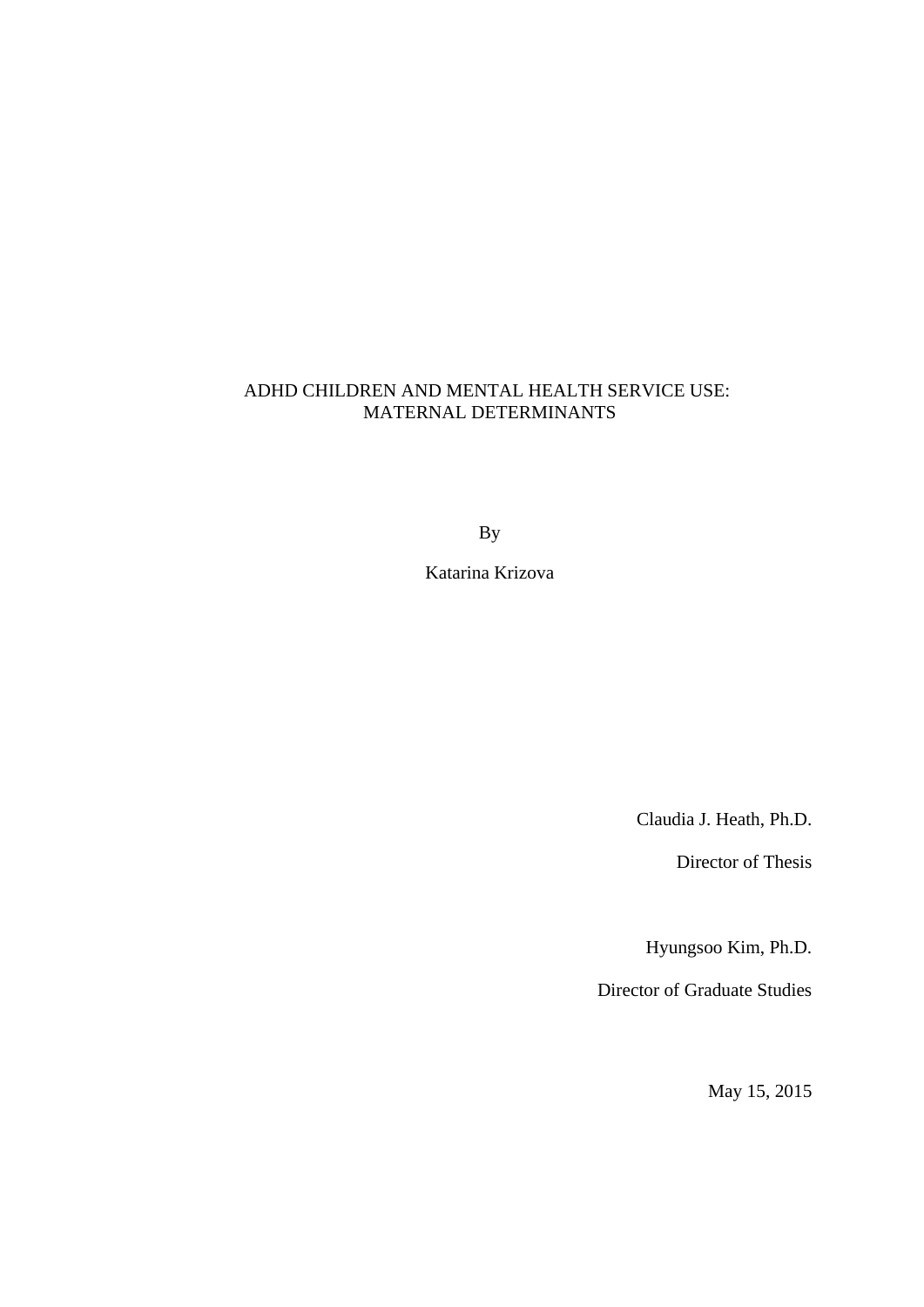## ACKNOWLEDGEMENTS

<span id="page-5-0"></span>I would like to thank my chair, Dr. Claudia Heath, for her patient guidance and continued support. The time and effort she put into helping me with my thesis is not taken for granted and it is greatly appreciated. I would also like to thank my committee members, Dr. Diana Haleman and Dr. Nate Wood, for their insightful comments and timely feedback.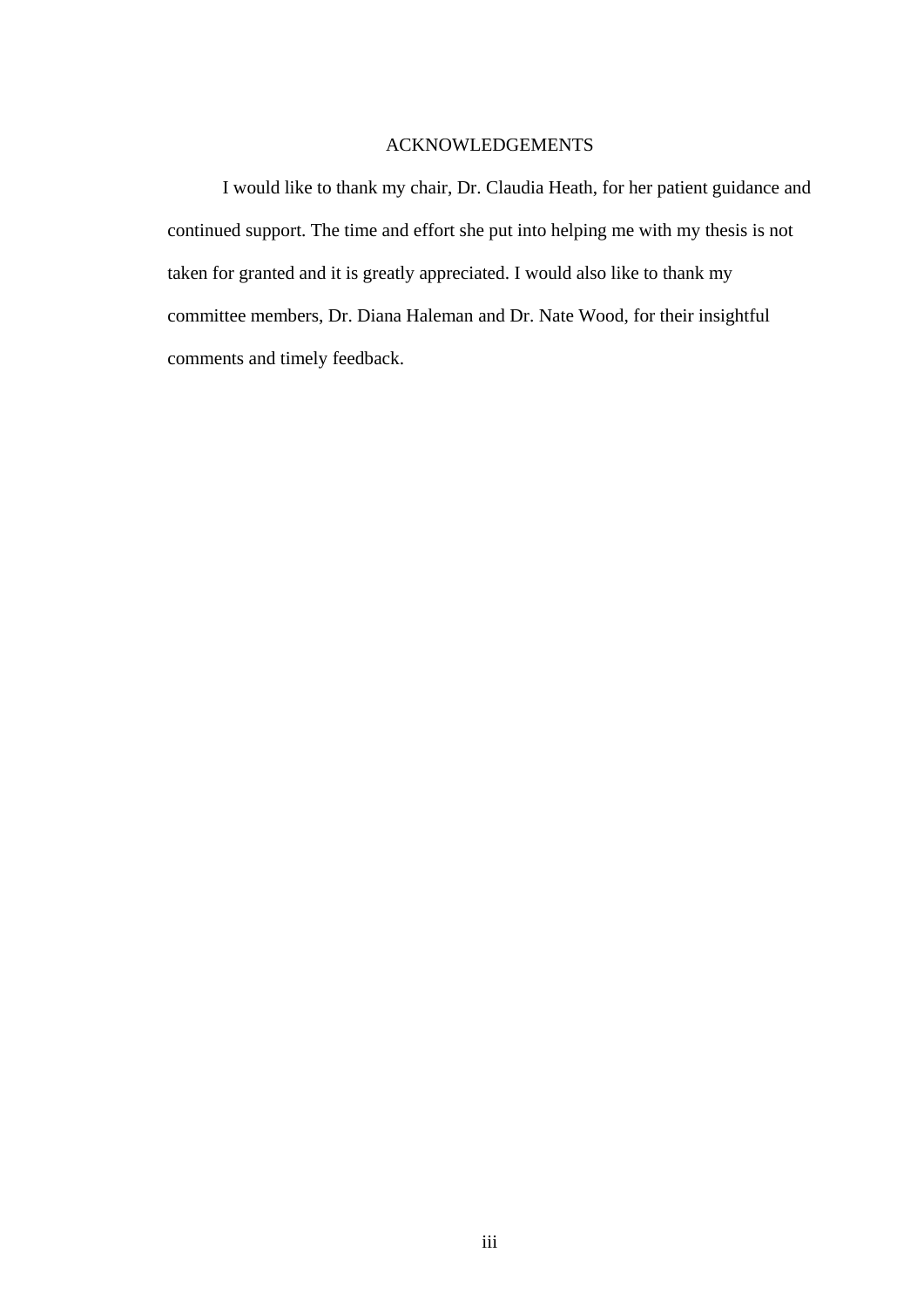# TABLE OF CONTENTS

| Child and Parental Factors Related to Child Mental Health Service Use15 |
|-------------------------------------------------------------------------|
|                                                                         |
|                                                                         |
| Parent-child Relationship: Aggravation, Warmth, and Discipline 21       |
|                                                                         |
|                                                                         |
|                                                                         |
|                                                                         |
|                                                                         |
|                                                                         |
|                                                                         |
|                                                                         |
|                                                                         |
|                                                                         |
|                                                                         |
|                                                                         |
|                                                                         |
|                                                                         |
|                                                                         |
|                                                                         |
|                                                                         |
|                                                                         |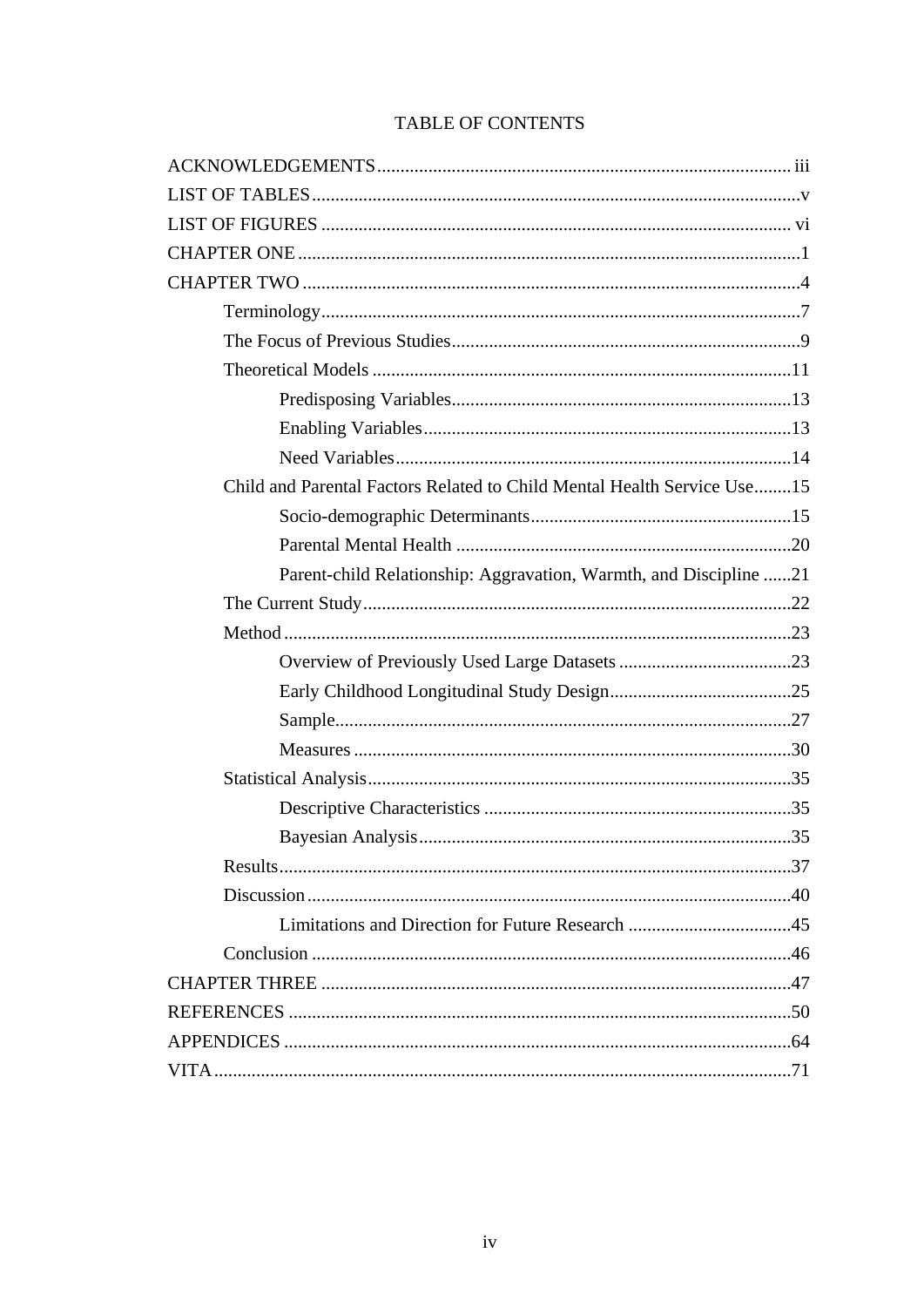# LIST OF TABLES

<span id="page-7-0"></span>Table 1. Direct, Indirect, and Total Effects for Reduced Child Therapy Model……..39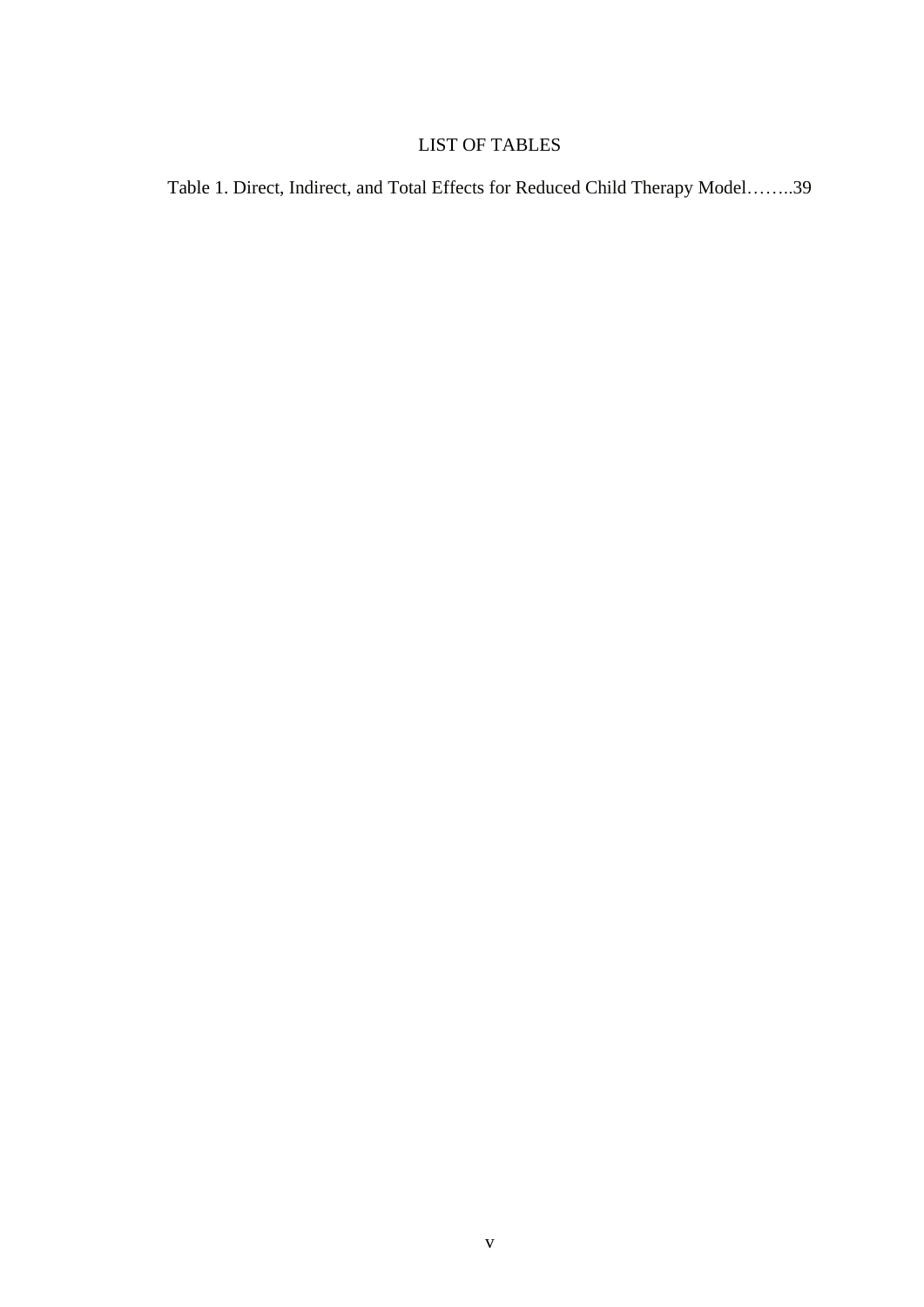# LIST OF FIGURES

<span id="page-8-0"></span>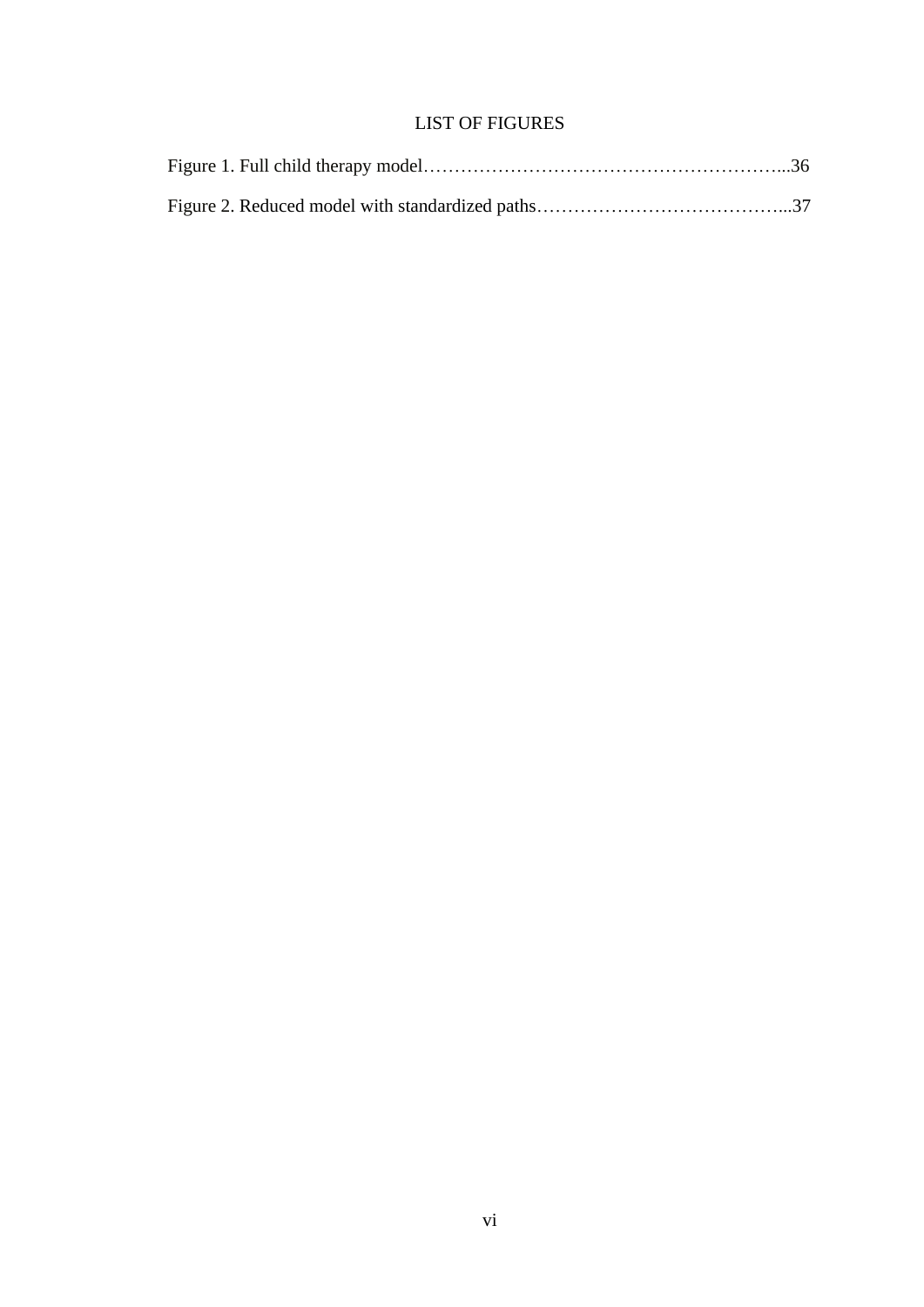#### CHAPTER ONE

<span id="page-9-0"></span>The current study examines maternal determinants of child mental health service use among preadolescent children with diagnosis of Attention Deficit/Hyperactivity Disorder (ADHD). The diagnosis of ADHD in children has risen significantly in last ten years and current estimate of ADHD prevalence in child population reaches 11%, according to the Center for Disease Control and Prevention ("Attention Deficit/Hyperactivity Disorder, Data & Statistics," 2015). Children diagnosed with ADHD experience a wide range of symptoms that often compromise their well-being, lead to personal discomfort, and interfere with their functioning and ability to perform in school settings (American Psychiatric Association, 2013). Although there is no known cure for ADHD, pharmacotherapy and behavior interventions, such as child psychotherapy, have been documented as successful in managing ADHD symptoms (Redja, 2012; Rowles & Findling, 2010). However, mental health services for children with ADHD and for children with a mental health disorder diagnosis in general remain underutilized (Merikangas et al., 2010). Considering that a large number of children suffer from a mental health disorder (U.S. Department of Health and Human Services, 1999), it is necessary to engage in a discussion about how to meet children's needs for mental health treatment. One way to do so is to investigate what precedes child therapy use for children who have been utilizing mental health services. Since children do not make treatment decisions by themselves, in order to understand what leads to child service use the focus needs to be on parental determinants. This study considers child individual psychotherapy to be a mental health service and uses the terms *service use, service utilization,* and *child therapy* interchangeably.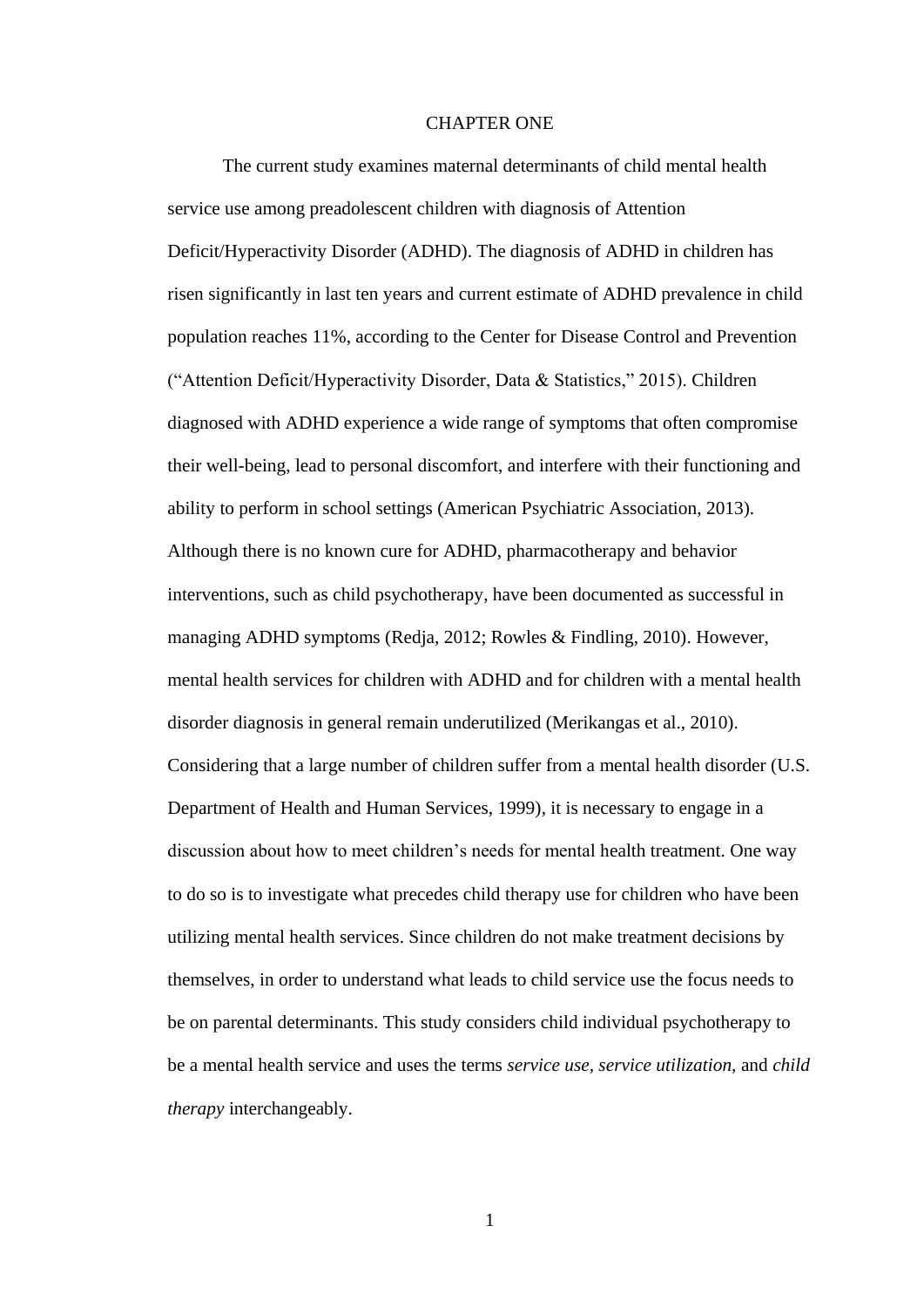The Behavioral Model of Health Care Utilization (Andersen, 2008), along with previous research findings, shapes the theoretical understanding of possible mental health service use determinants examined in this study. The Behavioral Model (Andersen, 2008) recognizes possible factors that predispose mental health service use, for example, age, sex, and race/ethnicity of a parent and a child (Tan & Marn, 2013; Thurston, Phares, Coates, & Bogart, 2014; Young, 2012), marital status (Banta et al., 2013), a parent's education (Gorman, 2006; Young, 2012), and a parental mental health (Burnett-Zeigler & Lyons, 2010), factors that enable service use, for instance, household income (Burnett-Zeigler & Lyons, 2010), and factors such as parental concern or parental perceptions of need (Pfefferle & Spitznagel, 2009) that highlight the need for service use. Moreover, this study recognizes parent-child relationship factors as possible predisposing factors (Pfefferle & Spitznagel, 2009).

By recognizing the socio-demographic variables that characterize the parents whose children utilize services, it will be possible to identify the parents whose children, despite apparent need, do not receive mental health treatment, and target these populations in order to increase the rates of child treatment utilization. In addition to socio-demographic characteristics, this study examines parent-child relationship variables, namely maternal warmth, maternal aggravation, and maternal discipline, and maternal mental health variable, and it argues that these variables influence parental perception of treatment need/parental concern and a subsequent decision to seek treatment. Identifying parent-child relationship variables might also contribute to a clinician's understanding of the path that leads the parent the seek help, and therefore more specific therapeutic interventions might be employed to establish therapeutic relationship and prevent premature dropouts from treatment. Olfson et al. (2009) has estimated client dropout from mental health services to be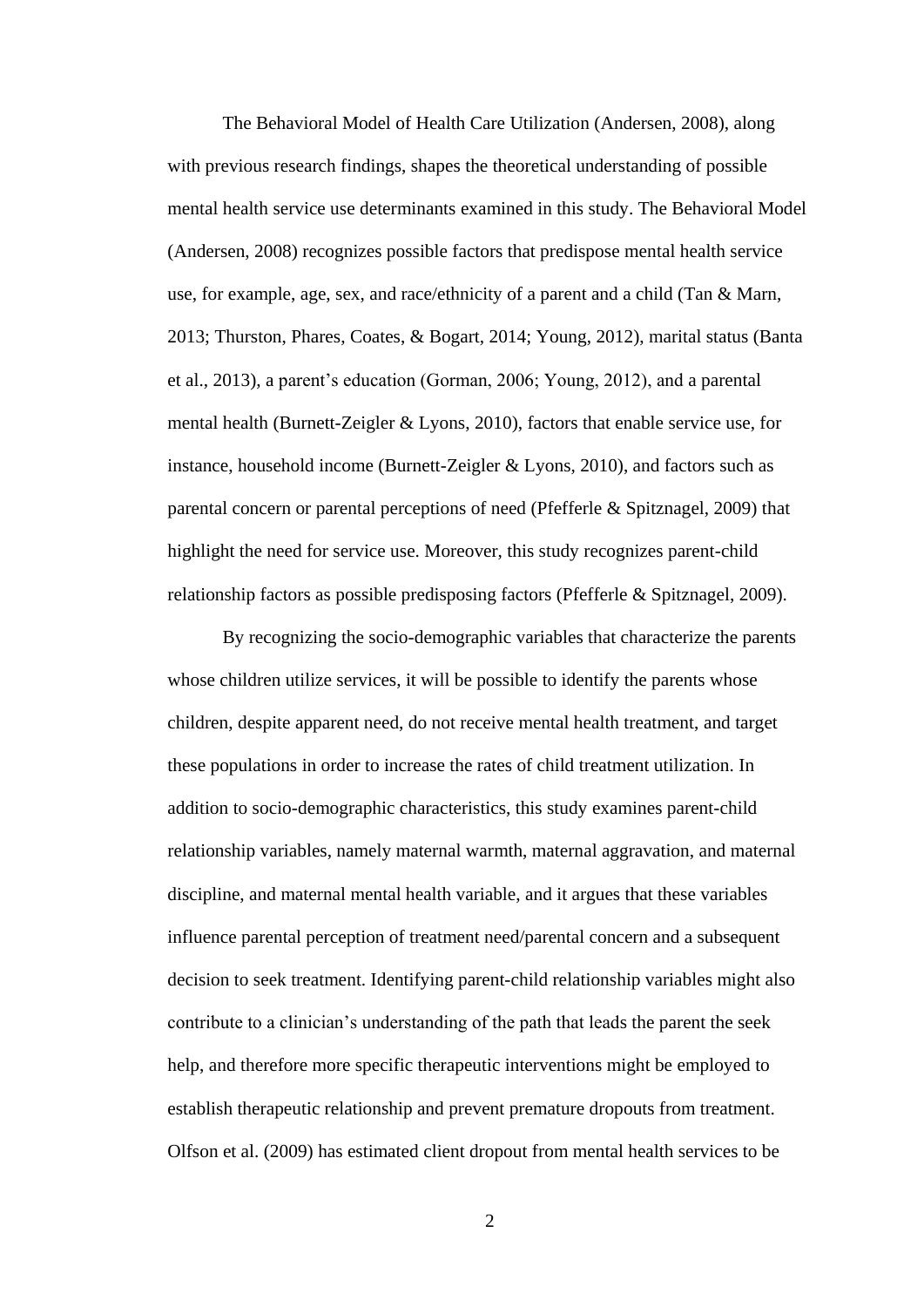approximately 19% for adults; however, since adults make treatment decisions for children, this rate might be relevant for child service use as well. This study contributes to current knowledge by investigating these influences of the parent-child relationship.

The data from the Early Childhood Longitudinal Study-Kindergarten class [\(United States Department of Education, Institute of Education Sciences, National](#page-58-1)  [Center for Education, 200](#page-58-1)7) dataset are utilized by this study. To author's knowledge, this study is one of the few that uses longitudinal dataset to examine parental helpseeking determinants. A longitudinal model is tested employing Bayesian analysis in order to answer the following research question:

> Are socio-demographic variables, maternal mental health, maternal discipline, and mother-child relationship variables related to child therapy use?

It is hypothesized that socio-demographic variables, maternal mental health, maternal discipline, and parent-child relationship variables have direct and indirect effects on child therapy use.

This thesis uses the three chapter manuscript format. Chapter one provides an introduction to the study, including background and justification along with an overview of the work. Chapter two is the manuscript which documents and reports the work of the study. Lastly, chapter three concludes the thesis by providing an overall summary of the work and results.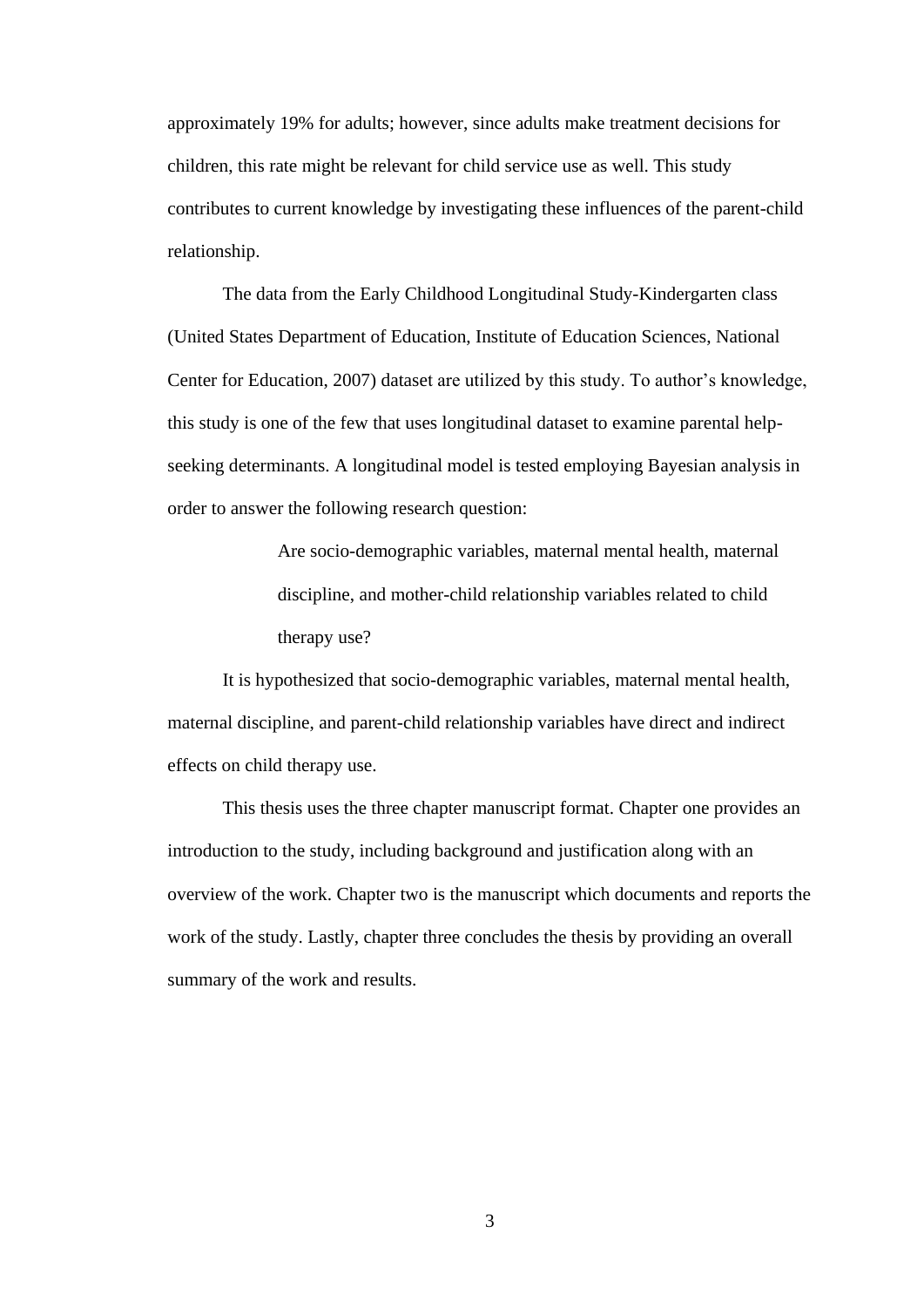#### CHAPTER TWO

Child Mental Health Service Use: Maternal Determinants

<span id="page-12-0"></span>It is estimated that four million children and adolescents are affected by severe symptoms of mental health disorders that interfere with their normal functioning at home, at school, and with peers (U.S. Department of Health and Human Services, 1999) and many more exhibit milder symptoms. One in five children younger than 18 years of age has a diagnosable mental disorder (New Freedom Commission on Mental Health, 2003), and half of lifetime cases of mental health disorders start by the age of 14 (Kessler et al., 2005). One diagnosis that has recently been on the rise among US children is Attention Deficit/Hyperactivity Disorder (ADHD). The rates of ADHD diagnosis have been reported to increase an average of approximately 5% per year from 2003 to 2011; current rates are estimated to be between 5% according to the Diagnostic and Statistical Manual of Mental Disorders (5th ed.; *DSM-5*; American Psychiatric Association, 2013) and 11% as stated by the Center for Disease Control and Prevention ("Attention Deficit/Hyperactivity Disorder, Data & Statistics," 2015). Moreover, prevalence of ADHD has been found to differ by state; from 5.6% in Nevada to 18.7% in Kentucky, and by gender; boys are three times more likely than girls to be diagnosed with ADHD ("Attention Deficit/Hyperactivity Disorder, Data & Statistics," 2015). The Center for Disease Control and Prevention (CDC) (2015) estimates that 6.4 million children had been diagnosed with ADHD as of 2011.

According to the DSM-5 (American Psychiatric Association, 2013), children with ADHD exhibit persistent patterns of symptoms such as inattention and/or hyperactivity-impulsivity that result in interference with their functioning and development. The DSM-5 (American Psychiatric Association, 2013) describes the symptoms of inattention to be behavioral in nature, such as lacking persistence,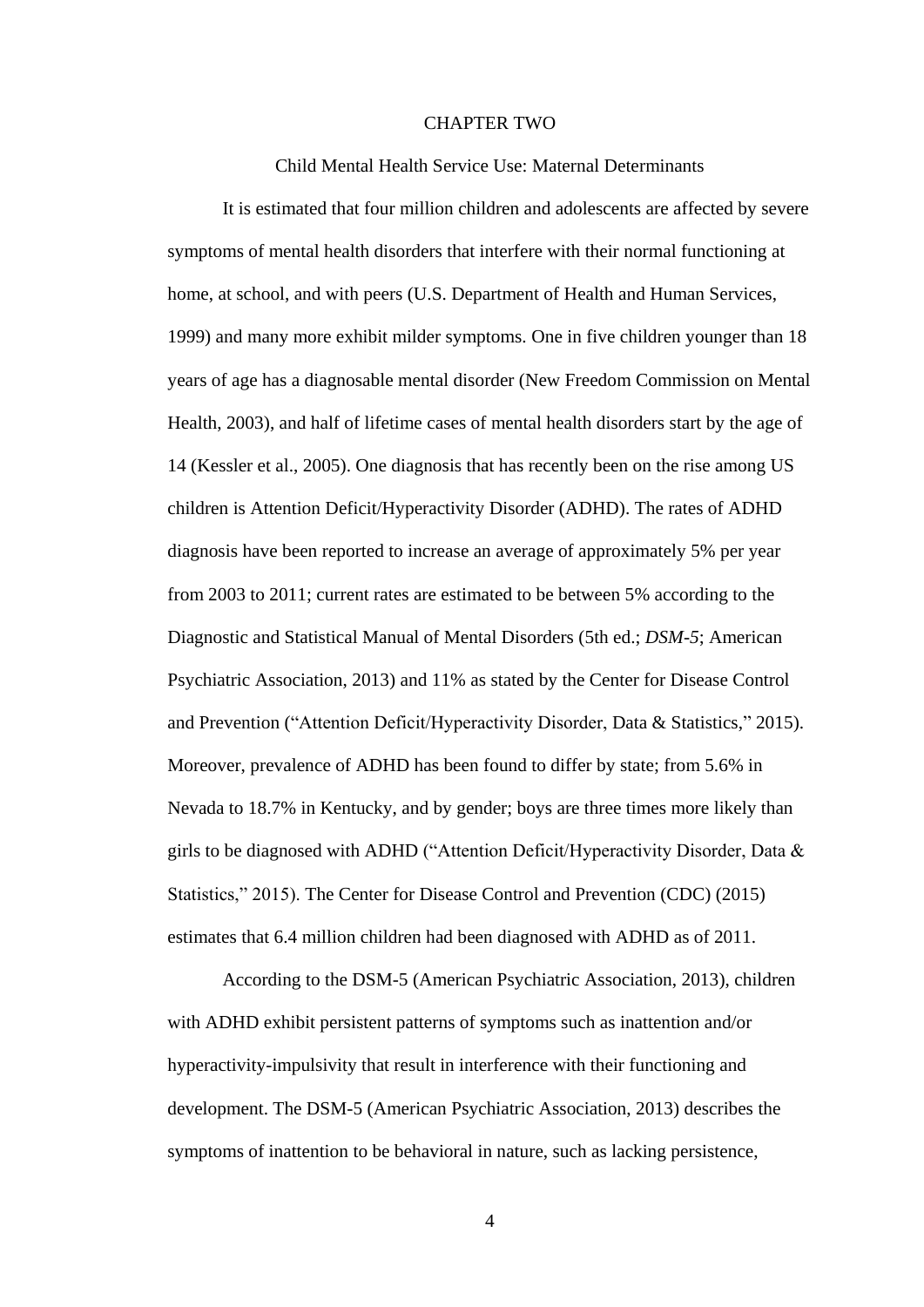having difficulty sustaining focus, and being disorganized. Hyperactivity is understood as excessive motor activity manifested in inappropriate situations and impulsivity refers to "hasty actions that occur in the moment without forethought and that have high potential for harm to the individual" (American Psychiatric Association, 2013, p.61). Common behaviors of children diagnosed with ADHD include failure to pay close attention to details, difficulty organizing tasks and activities, excessive talking, fidgeting, or inability to remain seated in appropriate situations. Such behaviors are disruptive for the child's individual functioning as well as for the functioning of the child's family. Furthermore, comorbidity with other disorders, such as oppositional defiant disorder and other conduct disorders, learning disabilities, anxiety, or depression is not infrequent (American Psychiatric Association, 2013).

The statistics and the nature of symptoms clearly show the need for specialized mental health services. There are multiple treatment options for children diagnosed with ADHD, more specifically, pharmacotherapy, behavioral intervention strategies, parent training, and school interventions. Even though a combination of pharmacotherapy and behavior therapy is recommended in most cases (American Academy of Pediatrics, 2011; "Attention Deficit/Hyperactivity Disorder, Data & Statistics," 2015), a recent study showed that the standard treatment recommendation of physicians for children with ADHD is pharmacotherapy at a rate of 95% (Redja, 2012).

Despite the availability, mental health services are often underutilized, and not exclusively by children diagnosed with ADHD. It has been reported that only onefourth to one-half of children with a wide range of mental health disorders received therapeutic treatment (Merikangas et al., 2011). According to the Center for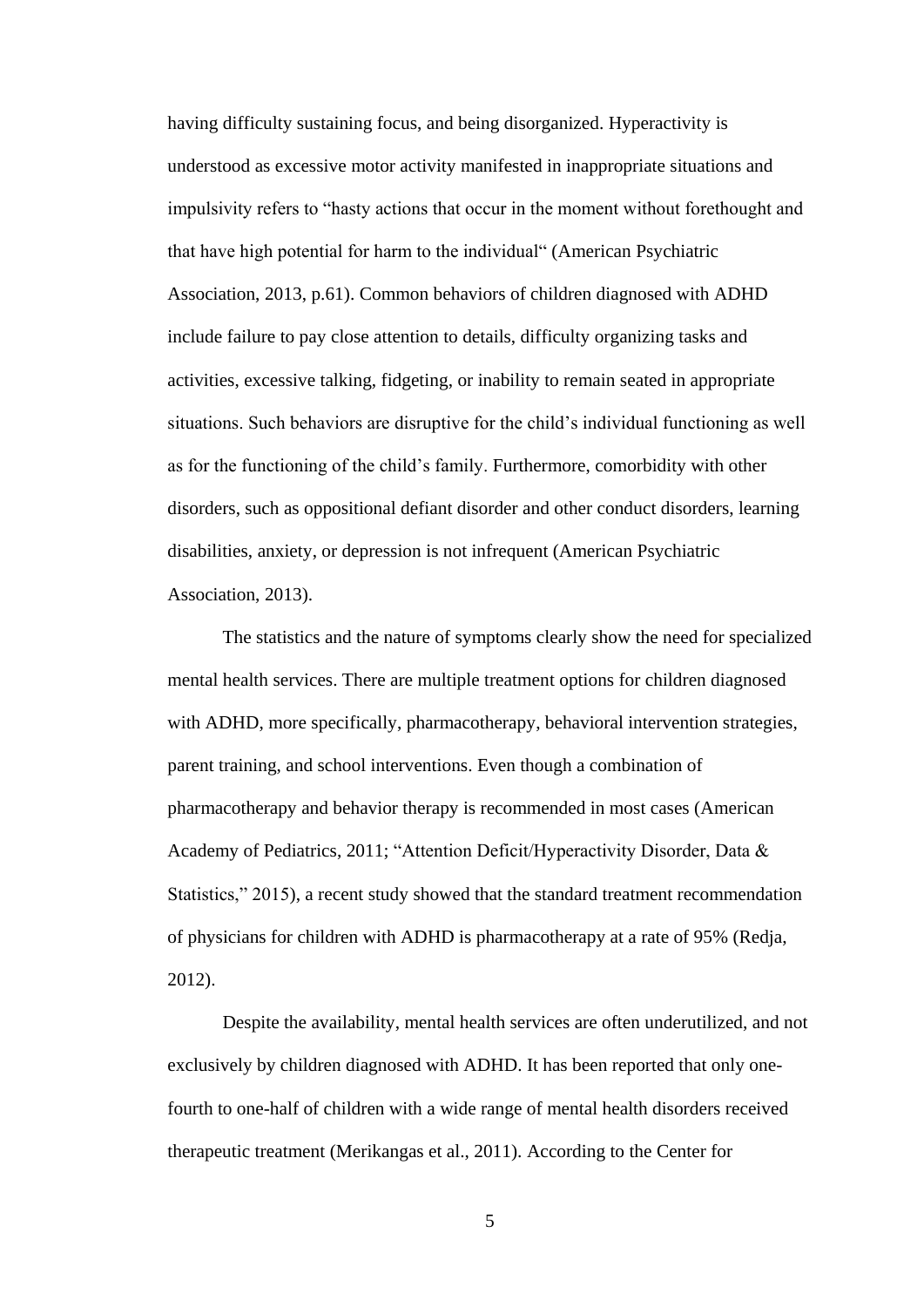Behavioral Health Statistics and Quality (SBHSQ) (2012), 63% of 12 to 17 year-olds diagnosed with major depressive disorder did not receive any treatment. Similarly, Merikangas et al. (2011) found that approximately two-thirds of adolescents suffering from mental disorders did not receive specialty mental health services, and an older report by the U.S. Department of Health and Human Services (1999) states that 4 out of 5 children with mental health problems did not receive any help. Youth with ADHD and with conduct disorders seem to have the highest rates of service utilization (47.7% and 46.4%, respectively), while the lowest treatment rates (32.2%) seem to be for youth with anxiety and panic disorders (Merikangas et al., 2010). A report prepared by the CDC ("Attention Deficit/Hyperactivity Disorder, Data & Statistics," 2015) states that the parents of 82.5% of children diagnosed with ADHD reported their children have received treatment. However, the report did not differentiate between pharmacotherapy and mental health therapy, and while pharmacotherapy rates for children 4-17 years of age increased by 28% between 2007 and 2011 ("Attention Deficit/Hyperactivity Disorder, Data & Statistics," 2015), mental health therapy rates are undetermined. It is important to note that taking medication has been reported as an efficient and by some even a sufficient treatment option for ADHD (The MTA Cooperative Group, 1999), although taking medication does not guarantee that child does not need psychotherapy intervention. With that in mind, it is possible that even medicated children underutilize mental health services which they might be in need for.

There are multiple reasons for low treatment utilization rates for children and adolescents. Several overlapping factors have been examined in the previous literature, such as age, sex, and race/ethnicity of the child, and parent's age, parent's education, and parent's income (Banta, James, Haviland, & Andersen, 2013;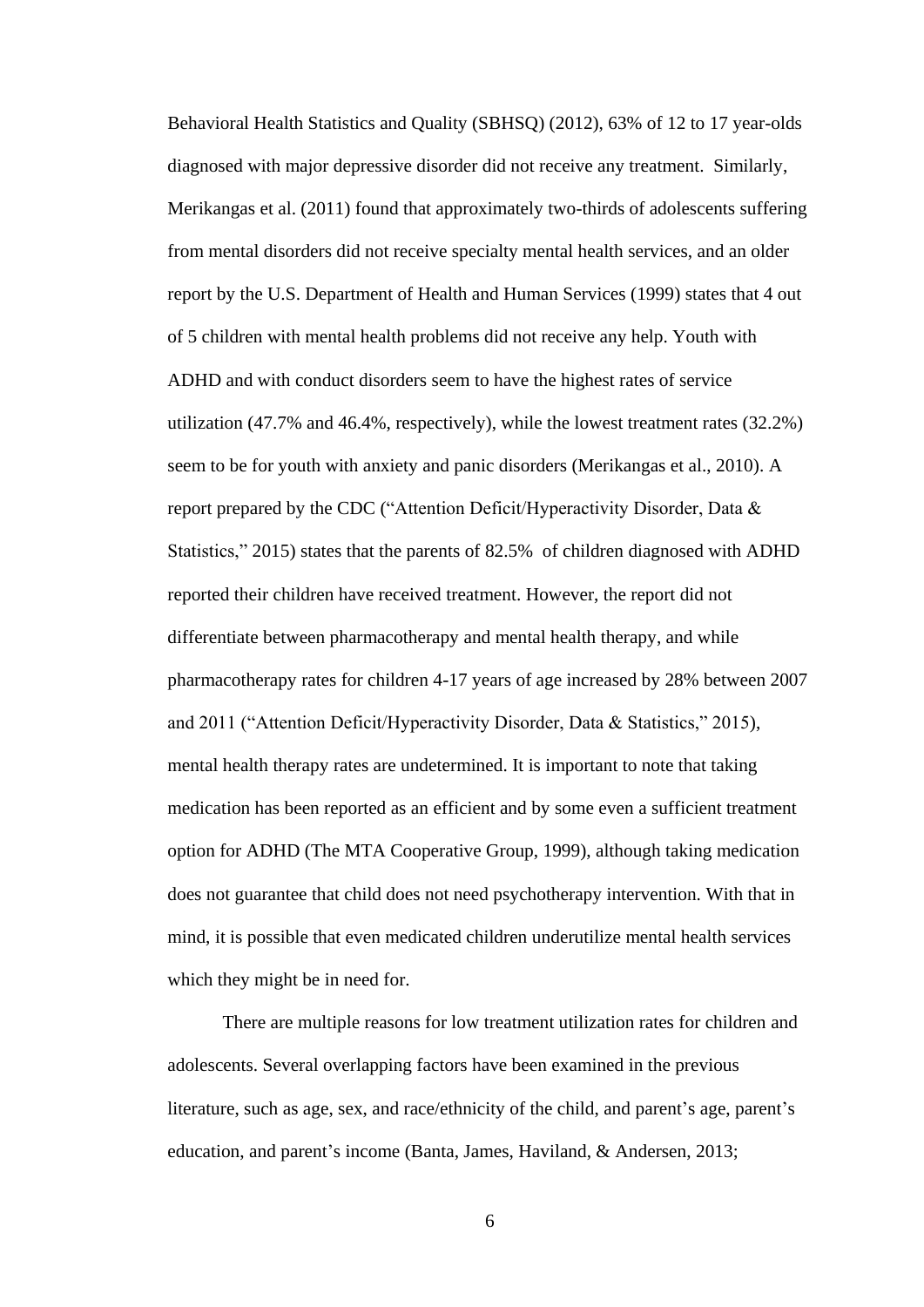Barksdale, Azur, & Leaf, 2009; Breland et al., 2014). However, there is no consensus in the findings regarding parental, child, and other determinants. In general, pathways to child mental health treatment utilization regardless of diagnosis or manifesting problem are believed to be complex, influenced by multiple interrelated factors, and usually navigated by parents (Boulter & Rickwood, 2013).

Even though a large body of literature examining both children with and without diagnosis of ADHD has focused on the parental determinants of child mental health service use, distinct differences are noticeable in research. Previous studies have varied regarding terminology, examined aspects of parental help-seeking, applied theoretical models, methodology, sample size, methods of analysis, and findings.

#### **Terminology**

<span id="page-15-0"></span>The current study refers to child individual psychotherapy as mental health service use. Both *service use* and *service utilization* have been used in studies examining factors influencing access to child mental health treatment. In previous studies, either one term has been used consistently throughout a study (Tan & Marn, 2013) or both terms were used interchangeably. The latter seemed to be a more common occurrence (Banta et al., 2013; Barksdale et al, 2009; Breland et al., 2014; Burnett-Zeigler & Lyons, 2010; Williams, Lindsey, & Joe, 2011). Regardless of the term used, the studies focused for example on whether the child received mental health services (Tan & Marn, 2013), number of days of service use (Burnett-Zeigler & Lyons, 2010), different types of mental health treatment (Barksdale et al., 2009), and help-seeking attitudes and behaviors (Girio-Herrera, Sarno Owens, & Langberg, 2013).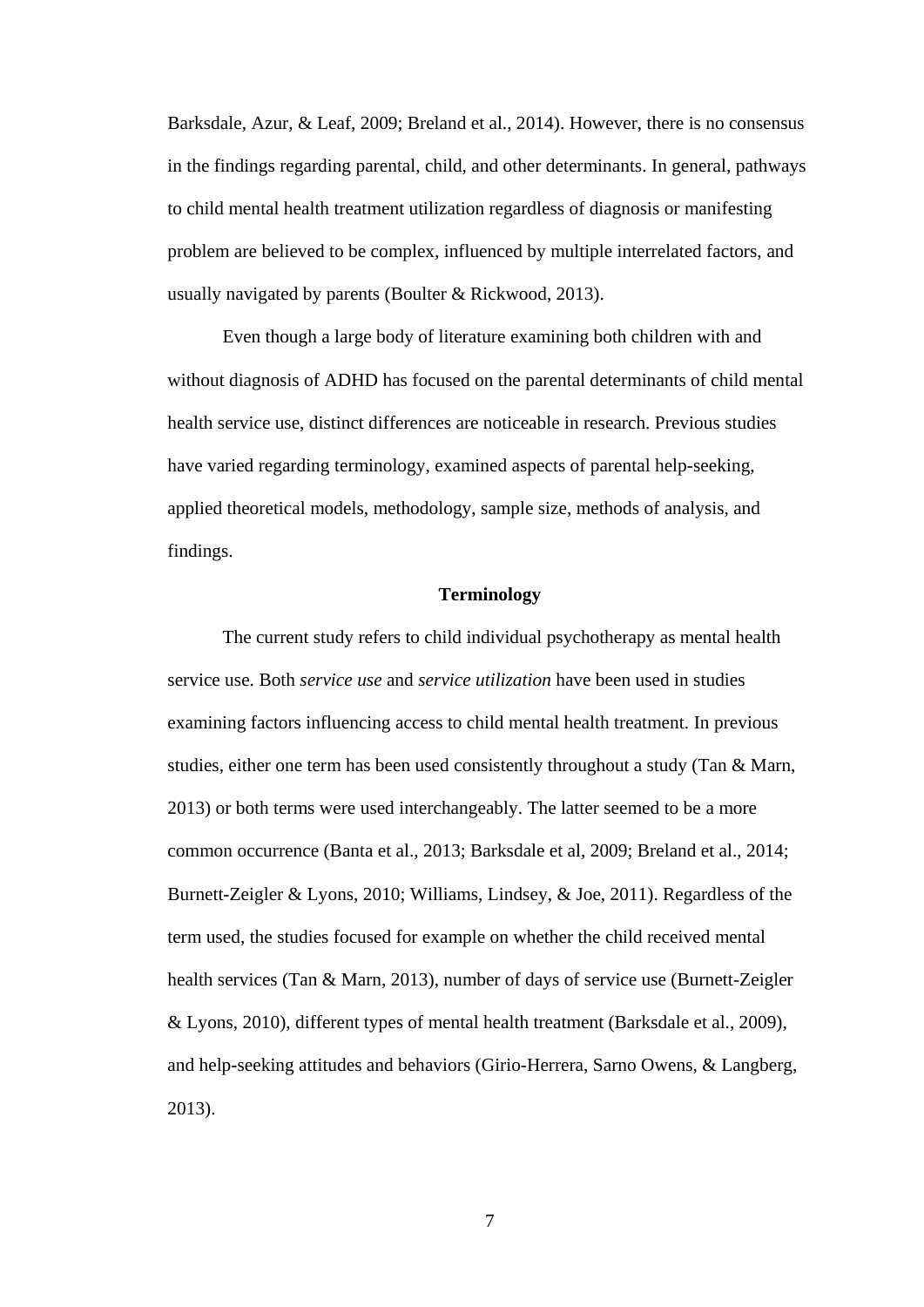Similarly, the terms used to name variables influencing child mental health service use have not been consistent. *Influences* and *variables* have been used by Cauce et al. (2002) and Zwaanswijk, Verhaak, Bensing, van der Ende, and Verhulst (2003), respectively, in their theoretical overviews. While the differences in terms might be a result of different types of analyses used, Breland et al. (2014) talked about *determinants*, Burnett-Zeigler and Lyons (2010) about *factors*, and Mendenhall (2012) about *predictors* while employing the same type of analysis, namely multivariate regression.

Moreover, multiple terms have been used to indicate children's issues related to mental health. Terms such as *child psychopathology* used by Young (2012) and measured by the Child Behavior Checklist (CBCL) (Achenbach & Rescorla, 2001), *children with mental health needs* used by Williams et al. (2011) and assessed using information from administrative clinical diagnostics data, *child's mental health need* used by Villagrana (2010) and measured by CBCL (Achenbach, 1991), *child internalizing and externalizing behaviors* used by Turner and Liew (2010) and measured by Behavior Assessment System for Children-2 (Reynolds & Kamphaus, 2004), *adolescents with mental disorders* used by Tegethoff, Stalujanis, Belardi, and Meinlschmidt (2014) and assessed using structured clinical interviews, *child behavioral and emotional problems* used by Pfefferle and Spitznagel (2009) and measured by CBCL (Achenbach, 1966), *at-risk kindergarteners* used by Girio-Herrera et al. (2013) and measured by Behavior Assessment System for Children-2 (Reynolds & Kamphaus, 2004), and *impairment in functioning* used by Cabiya et al. (2006) and measured by Children's Global Assessment Scale (Bird et al., 1996) were used to address the children whose parents engaged in help-seeking behavior. ADHDrelated studies talked about *children with ADHD symptoms* as used by Gorman (2006)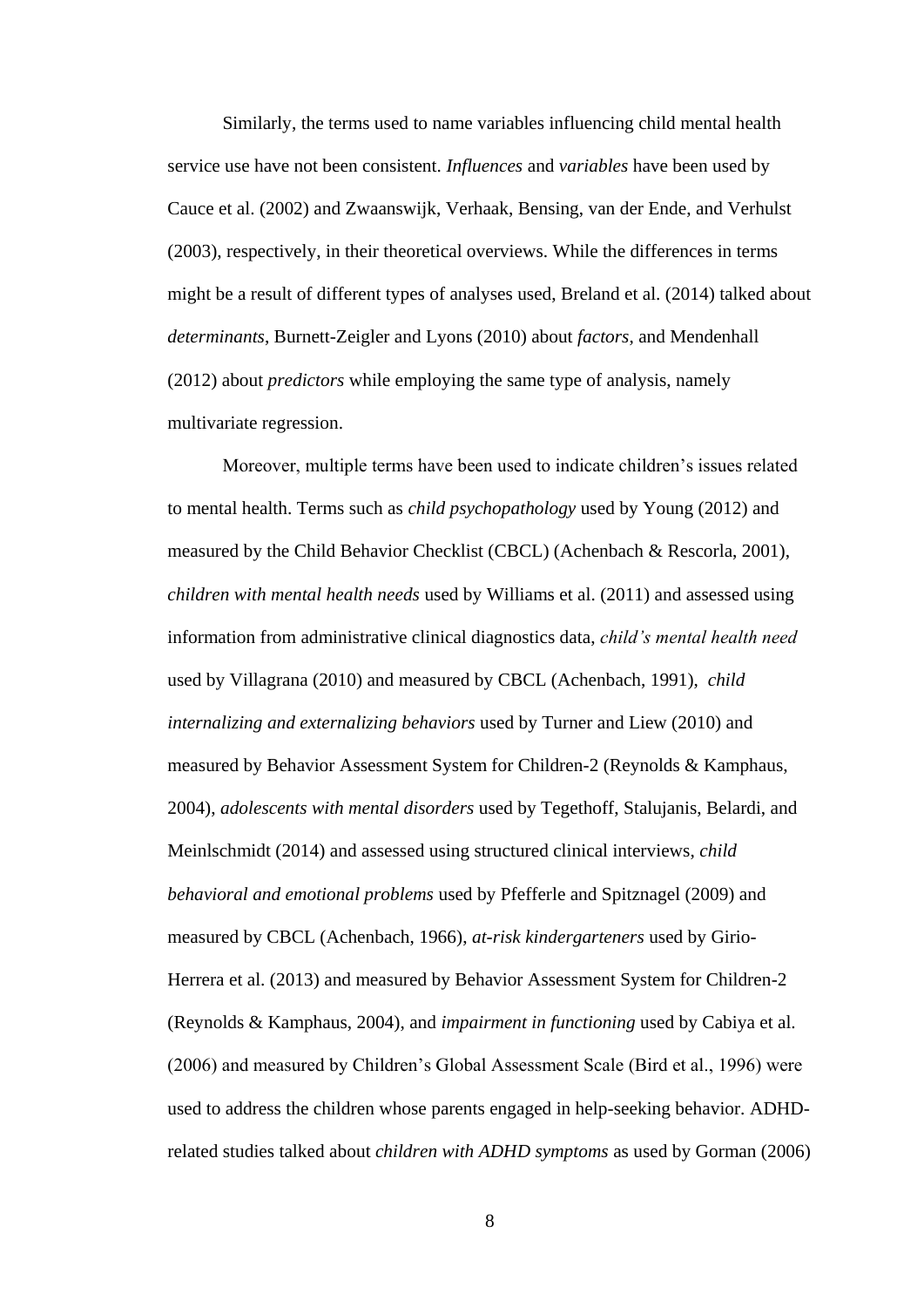and assessed by CBCL (Achenbach & Rescorla, 2001), *children at risk of ADHD*  used by Sayal, Mills, White, Merrell, & Tymms (2014) and measured by the Strengths and Difficulties Questionnaire (SDQ) (Goodman, 1999), and *children with ADHD diagnosis* used by Mychailyszyn, dosReis, & Myers (2008) and based on the treating clinician's assessment. The differences in terms referring to child's emotional and behavioral issues point toward different conceptualization and operationalization of variables despite overlapping research foci of the studies.

#### **The Focus of Previous Studies**

<span id="page-17-0"></span>Much research has been conducted regarding parents seeking help for their children's issues related to mental health. There is consensus in the literature that parents are gatekeepers to their children's mental health treatment (Banta et al., 2013; Cho, Kim, Cho, & Shin, 2007; Weisz & Weiss, 1991). Likewise parental factors need to be considered when attempting to understand help-seeking determinants (Villagrana, 2010).

The focus of previous studies has been on child, parent, and contextual factors that influence children's access to mental health services. Among most commonly examined factors have been age, sex, and race/ethnicity of parent and child (Barksdale et al., 2009; Merikangas et al., 2010; Merikangas et al., 2011; Tan & Marn, 2013; Thurston et al., 2014; Young, 2012), area of residence (Banta et al., 2013), marital status (Banta et al., 2013), parent's education (Barksdale et al., 2009; Gorman, 2006; Young, 2012), income (Barksdale et al., 2009; Burnett-Zeigler & Lyons, 2010), poverty ratio (Merikangas et al., 2011), insurance (Burnett-Zeigler & Lyons, 2010; Pfefferle & Spitznagel, 2009), parent's physical and/or mental health (Burnett-Zeigler & Lyons, 2010; Breland et al., 2014; Pfefferle & Spitznagel, 2009; Sayal et al., 2014; Thurston et al., 2014; Villagrana, 2010), past parental service use (Barksdale et al.,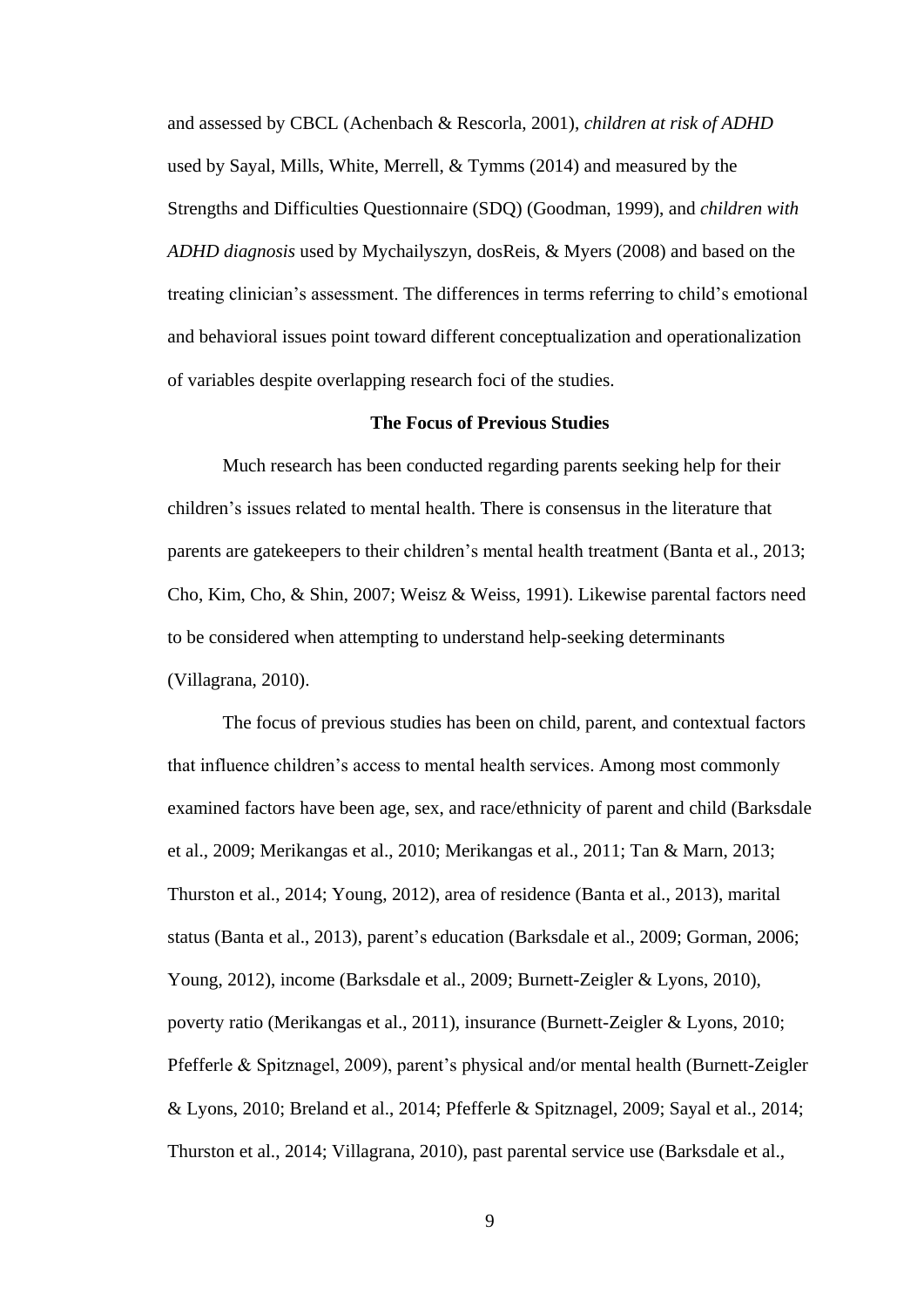2009; Turner & Liew, 2010), parental perceptions of need/perceived strain/impacted functioning (Banta et al., 2013; Pfefferle & Spitznagel, 2009; Thurston et al., 2014), diagnosis (Merikangas et al., 2011), the severity of symptoms (Breland et al., 2014), and externalizing and internalizing problems (Young, 2012).

Further, studies have looked at parental attitudes towards mental health service use (Lindsey, Chambers, Pohle, Beall, & Lucksted, 2013), beliefs about mental health illness (Thurston et al., 2014), barriers to services (Girio-Herrera et al., 2013; Mukolo, Heflinger, & Wallston, 2010), and the importance of social support and social networks for help-seeking (Lindsey, Barksdale, Lambert, & Ialongo, 2010; Villagrana, 2010). Parental characteristics have also been examined for school mental health service use (Green et al., 2013; Tegethoff et al., 2014) and school service utilization have been found to serve as a guide to and a predictor of out-of-school services (Green et al., 2013; Tegethoff et al., 2014).

The factors influencing a child's access to mental health services have been investigated in, for example, depressed adolescents (Breland et al., 2014), among youth participating in a school-based mental health intervention (Burnett-Zeigler & Lyons, 2010), among urban, under-resourced Black youth (Lindsey et al., 2013), youth diagnosed with mood disorders (Mendenhall, 2012); children at high risk of ADHD (Sayal et al., 2014; Bussing, Koro-Ljungberg, Gary, Mason, & Garvan, 2005) and in children and youth in the child welfare system (Villagrana, 2010). Multiple older studies examined help-seeking determinants among children in foster care (Garland et al., 2000; James, Landsverk, Slymen & Leslie, 2004; McMillen et al., 2004; Zima, Bussing, Yang & Belin, 2000).

Variability in mental health services has been analyzed by, for example, race/ethnicity (Banta et al., 2013; Barksdale et al., 2009) and by socio-cultural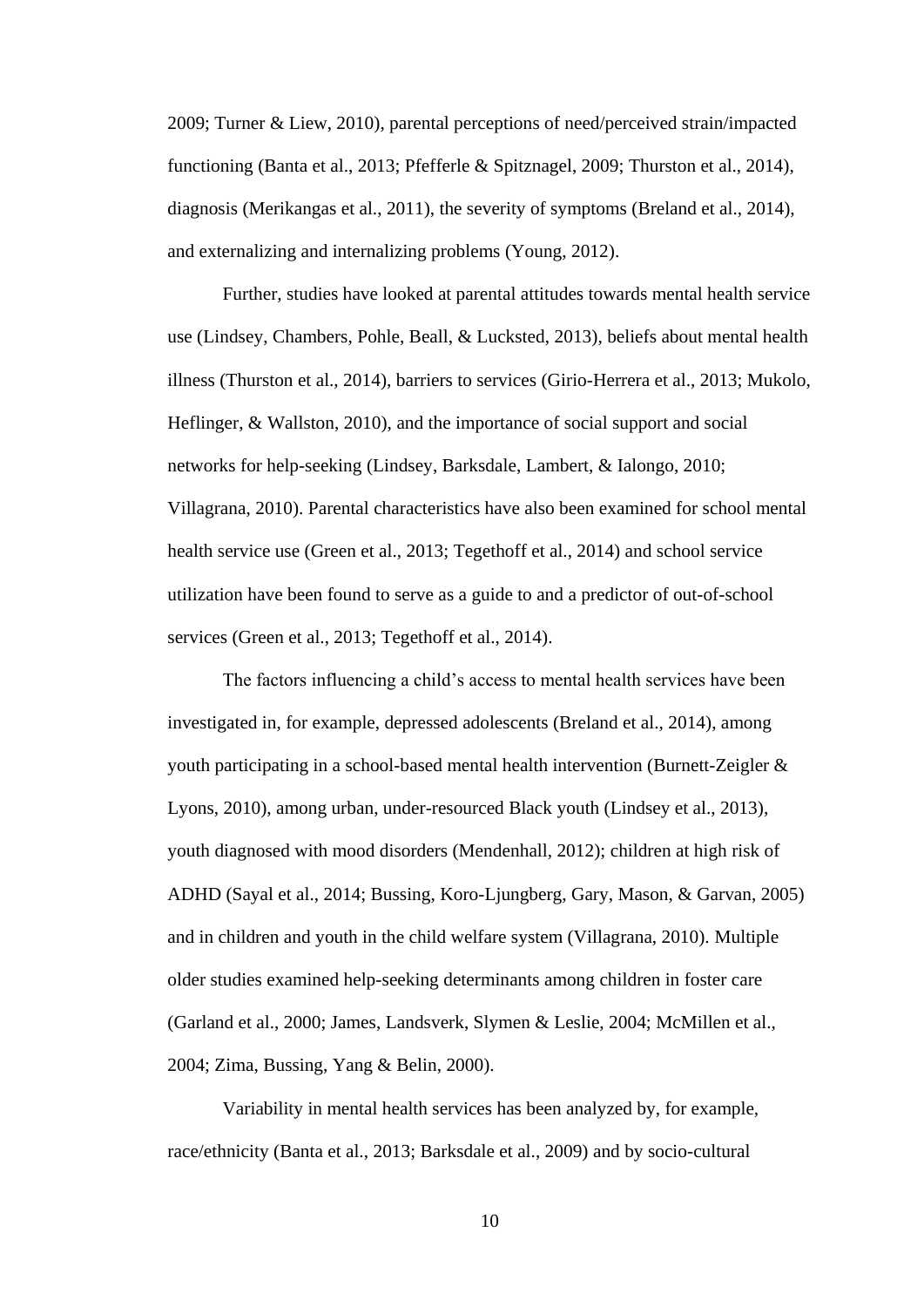determinants (Young, 2012). A vast amount of studies employed quantitative analysis to examine the determinants of a child's mental health service use. The qualitative approach seemed to be utilized more by international researchers, such as by Boulter and Rickwood (2013) in Australia and by Guzder, Yohannes, and Zelkowitz (2013) in Canada. An example of the qualitative approach in the U.S. would be Lindsey et al. (2013) who used focus groups in order to understand the attitudes of parents and adolescents toward help-seeking.

#### **Theoretical Models**

<span id="page-19-0"></span>Multiple theoretical models, among these the theory of planned behavior (Turner & Liew, 2010), the unified theory of behavior (Lindsey et al., 2013), and the Youth Help-seeking and Service Utilization Model (Cauce et al., 2002) have been utilized in previous research to understand the factors influencing parental helpseeking.

As a comprehensive framework, the unified theory of behavior (Jaccard, Litardo, & Wan, 1999) was created in order to integrate a group of theories believed to be important in examining an individual's decision to engage in a target behavior. The unified theory of behavior (Jaccard, Litardo, & Wan, 1999) included theories from social and developmental psychology, such as social learning theory (Bandura, 1975) and the theory of reasoned action (Ajzen & Fishbein, 1980), and it has been used to understand the behavioral determinants in urban, under-resourced Black youth (Lindsay et al., 2013) and to inform a parent empowerment program for children's mental health service use (Olin et al., 2010).

According to the theory of planned behavior (Ajzen, 1991), three components need to be considered to determine one's intention to perform a behavior: attitudes toward the behavior, beliefs about what the norms are regarding the behavior, and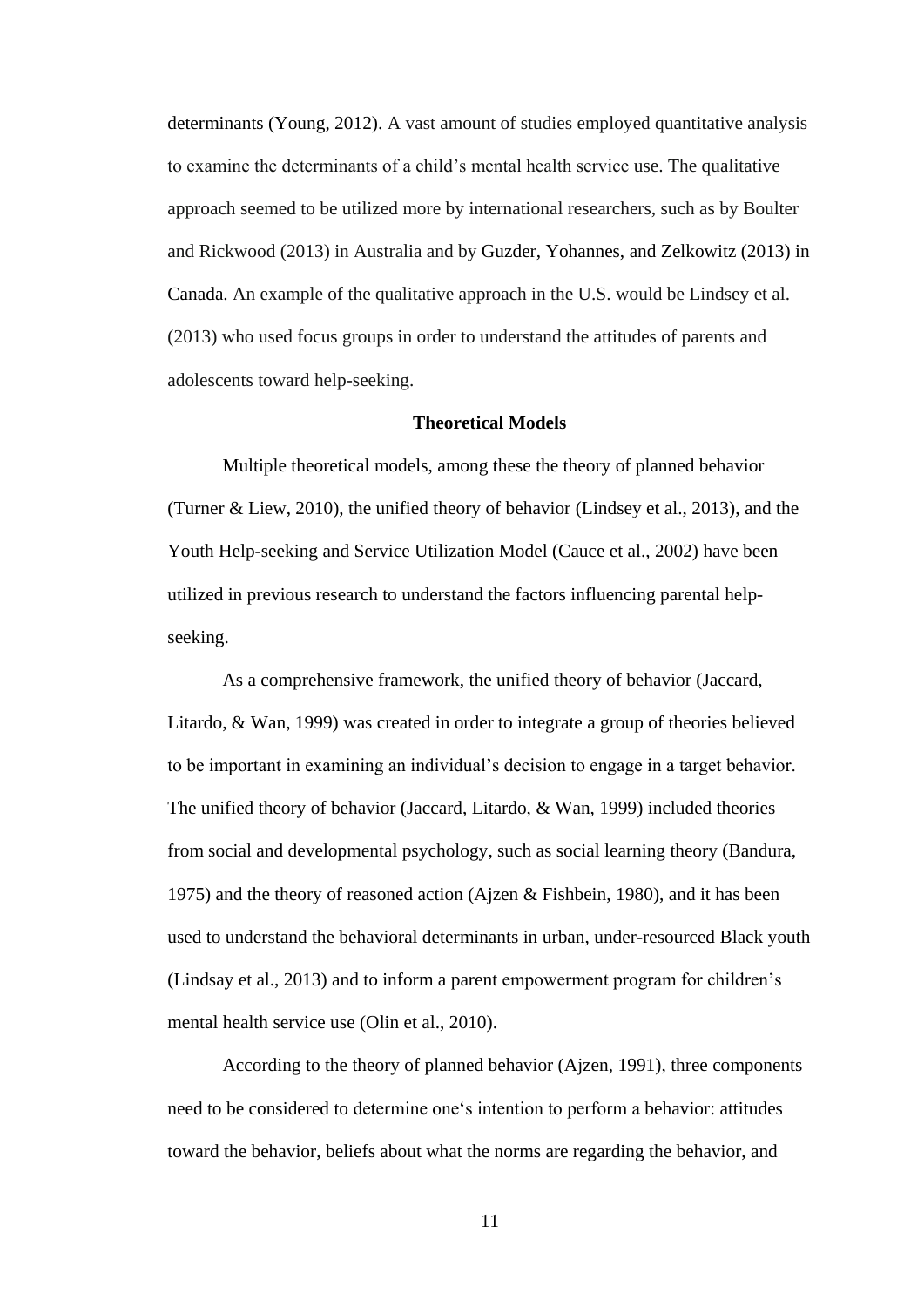one's perception of their ability to perform the behavior. The theory has been employed, for example, to demonstrate the importance of attitudes towards helpseeking (Godin et al., 1992).

The Youth Help-Seeking and Service Utilization Model was developed by Cauce et al. (2002). It combined problem recognition, decision to seek help, and service support in order to understand help-seeking pathways for adolescents. As a model specifically focused on youth, it specified problem recognition to be an epidemiologically defined need and/or perceived need; the decision to seek help was understood as either a voluntary or coercive process; and service support included informal supports such as family and friends, collateral services such as school counselors, and formal mental health services such as psychologists. Thurston et al. (2014) have utilized this model to explore the relationship between parental recognition of child mental health problems and their decisions to seek help among Black and White parents.

The current study builds on the Behavioral Model of Health Care Utilization (Andersen, 1968; Andersen & Davidson, 2007; Andersen, 2008) to understand the parent-related factors contributing to a child's mental health service use. The Behavioral Model is a conceptual framework developed to identify determinants important to improve access to health care. Even though the Behavioral Model was developed using national health surveys (Andersen, 2008) and has primarily been applied to identify pathways to medical health care (Lyman, 2009), its components are useful for identifying important factors for mental health service use. More specifically, it has been employed to examine the variability in mental health services utilization by race/ethnicity among California children (Banta et al., 2013) and to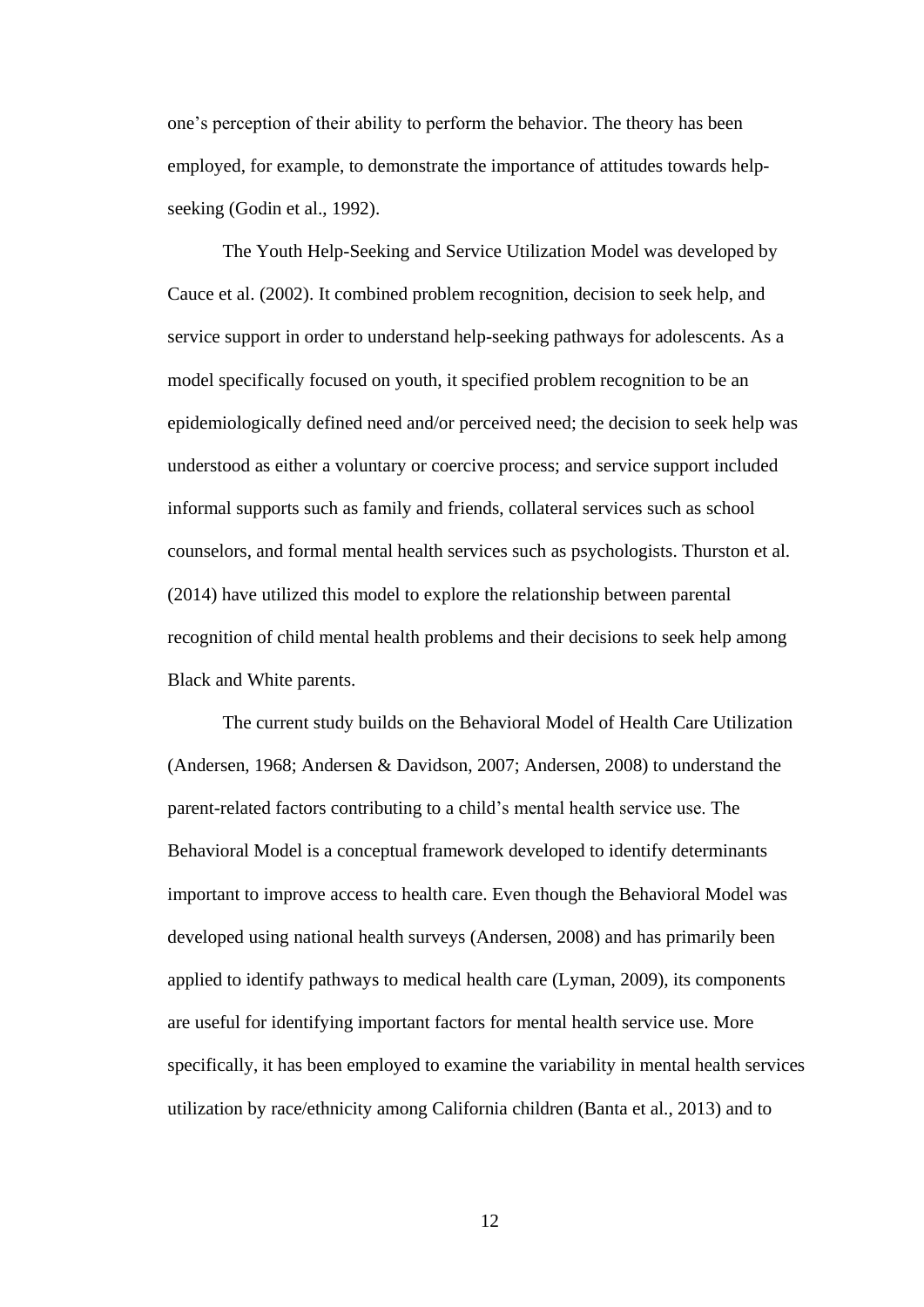determine the predictors of service utilization among youth diagnosed with mood disorders (Mendenhall, 2012).

The Behavioral Model was developed in the 1960s and its original intention was to attempt to understand why families use health services (Andersen, 2008). Its most recent fifth version developed in the 2000s, combines four components into a comprehensive framework that seeks to address access to health care as a complex multidimensional phenomenon. The four components are contextual characteristics, individual characteristics, health behaviors, and outcomes. Further, the Behavioral Model organizes contextual and individual determinants affecting service utilization by aggregating them into three groups: predisposing variables, enabling variables, and need variables (Andersen & Davidson, 2007). The individual predisposing, enabling, and need variables help to guide this study's understanding of salient parent-related factors in help-seeking.

#### <span id="page-21-0"></span>**Predisposing Variables**

The predisposing variables might be on a child level, parent level, or family level and might include factors such as family composition, social structure, and health beliefs. Age, race/ethnicity, and sex are typically examined as predisposing variables on the child level and education on the parent level. Factors on the family level might include family size and stress the family experiences (Zwaanswijk, Van der Ende, Verhaak, Bensing, & Verhulst, 2003).

#### <span id="page-21-1"></span>**Enabling Variables**

Enabling variables are described as factors that contribute to the parent's ability to seek help (Andersen, 2008), such as social support, income, and health insurance, as well as the availability of professionals in the area. In addition to enabling variables, it is important to consider barrier variables and their contribution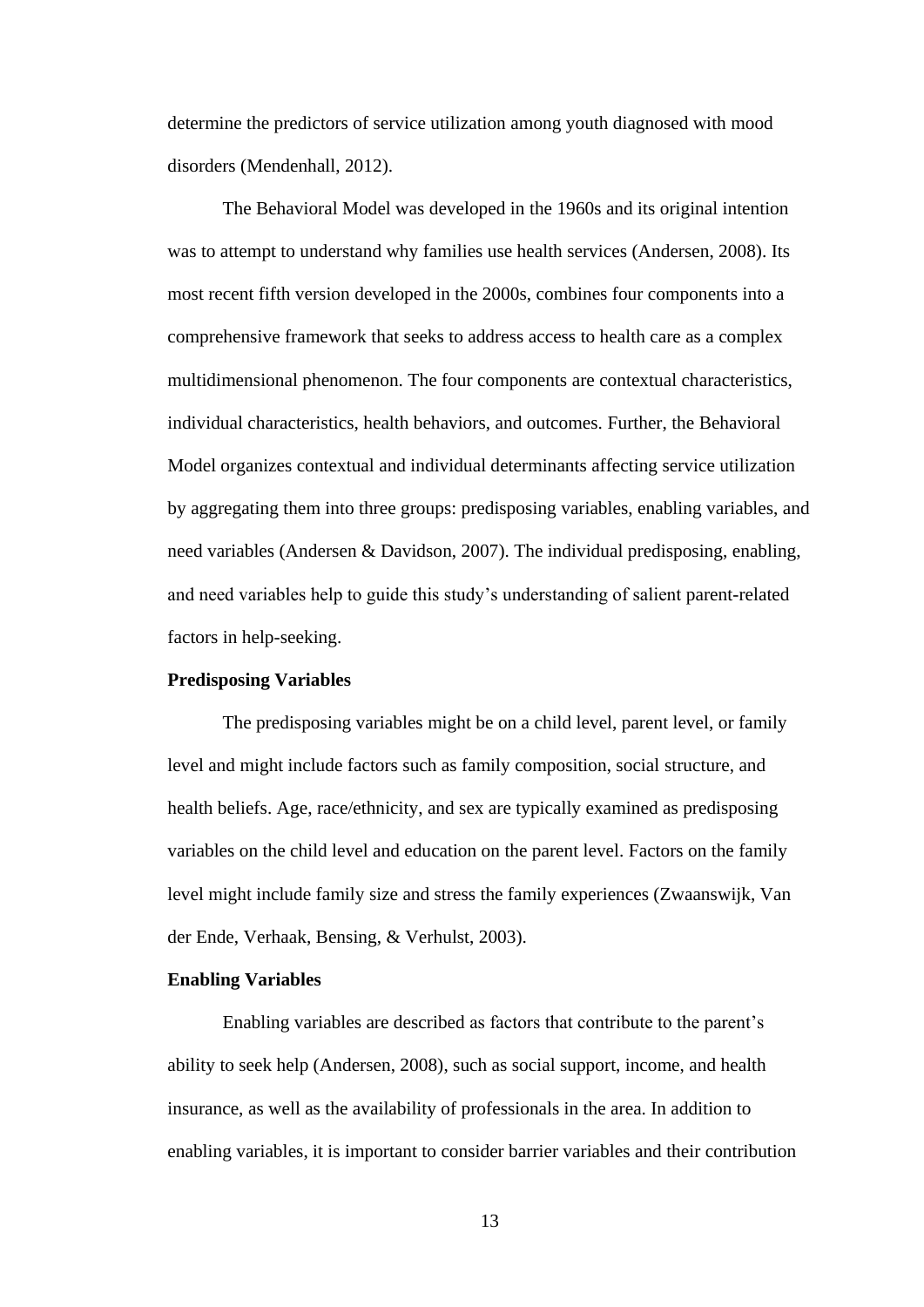to obstructions between parents and mental health services. The decision to seek help is partially influenced by the level of stigmatization parents attach to a visit to a mental health provider (Young, 2012), whether the stigma stems from their community perception, from their culture norm, or from their worry about being perceived as a failure. Especially stigmatization reinforced by religion and culture might encourage parents to seek help elsewhere, for instance from spiritual leaders or people considered "healers" in the community (Pate, 2010). Barriers to help-seeking were examined by several authors (Girio-Herrera et al., 2013; Mukolo, Heflinger, & Wallston, 2010). Geographic location of the mental health provider, travel time, transport means, and financial affordability of services are considered to be significant barriers. Similarly, health insurance might be an enabling factor or barrier. Insured children are more likely to get help than uninsured children (Lurie, 2009). Recent changes in insurance policies in the U.S. might enable more parents to seek treatment for their children.

#### <span id="page-22-0"></span>**Need Variables**

Need variables include health status and illness as reflected by symptoms, diagnoses, and level of impairment. Parental perception of treatment need was found to be an important indicator of utilization of mental health treatment (Banta et al., 2013; Mendenhall, 2012). Parents were more likely to seek services for children with behavior disorders such as ADHD and oppositional defiant disorder who express externalizing behaviors (Merikangas et al., 2011; Wahlin & Deane, 2012). It can be speculated that children behaving in a way that disturbs others in the household or at school are perceived to be in a greater need of help than children who are withdrawn and depressed who might often be misread as well-behaved and shy. Parental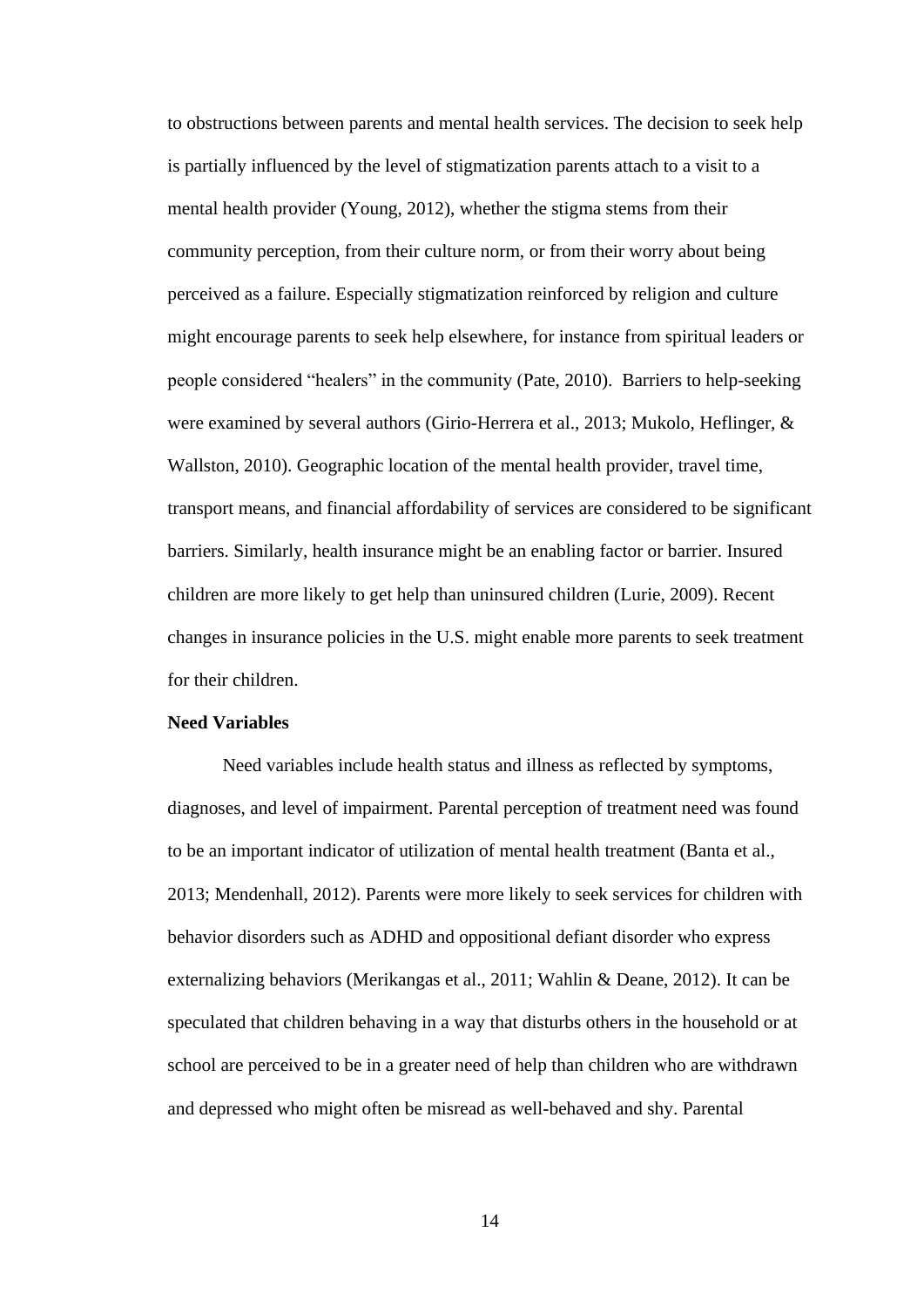perception of a child's behavior as normal or disrupted, therefore, contributes to the decision to seek help.

#### <span id="page-23-0"></span>**Child and Parental Factors Related to Child Mental Health Service Use**

To author's knowledge, not many recent studies focused on children diagnosed with ADHD or children at risk of ADHD; those that have examined mental health service use among ADHD children have reported diverse outcomes (Gorman, 2006; Scahill, 1997). Similarly, despite the fact that a large body of literature oriented on help-seeking examined child and parental characteristics influencing child mental health service use, no consistent findings can be identified across studies. However, it is important to keep in mind that studies have often varied in focus and, therefore, findings need to be considered within the conceptualization and methodology of previous studies.

#### <span id="page-23-1"></span>**Socio-demographic Determinants**

Though there is evidence that socio-demographic factors influence child mental health service use, the findings are not consistent. Age, sex, and race/ethnicity have been most commonly examined. However, it is important to note that there have been few studies focusing on the same socio-demographic variables for both parents and children (Banta et al., 2013). More commonly, the age, sex, and race/ethnicity were examined for children and other socio-demographic variables for parents. For example, Merikangas et al. (2011) investigated age, sex, and race/ethnicity for children and marital status and education for parents. Breland et al. (2014) analyzed only child's age, sex, and race/ethnicity and no parental socio-demographic factors.

Some studies suggest that older parents have been more likely to utilize services. Banta et al. (2013) reported the likelihood of treatment to be higher if parents were 50 years of age and older. Birth parents and foster parents have been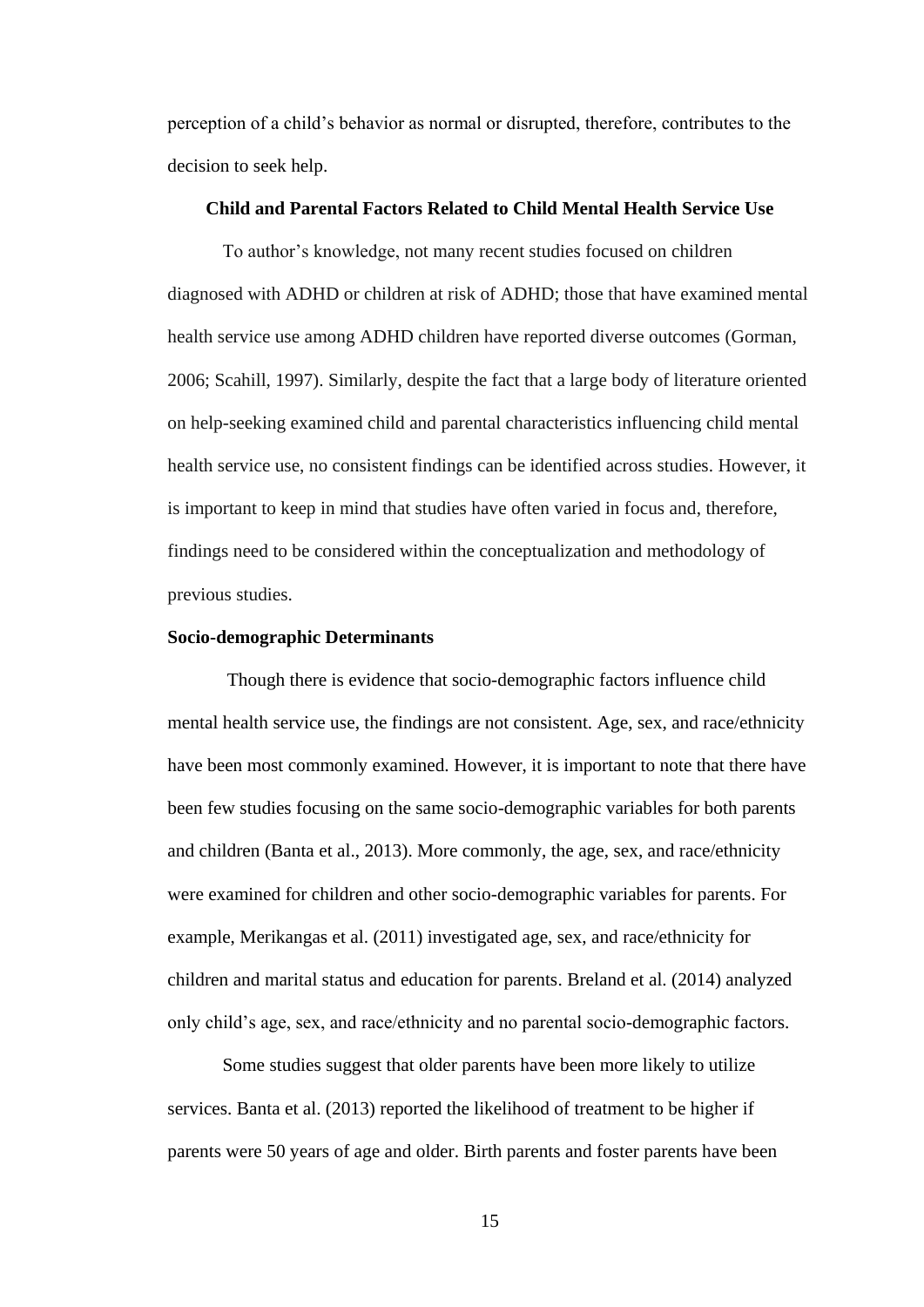found to be older for children in the welfare system who used mental health services (Villagrana, 2012). Older parents have been more likely to report intentions to seek help; however, the intentions were examined using hypothetical vignette scenarios (Thurston et al., 2014). On the contrary, in the study that examined the number of days mental health services were used, there has been a four percent decrease in days of youth service utilization reported for every one year's increase in caregiver's age (Burnett-Zeigler & Lyons, 2010), suggesting that children of older caregivers use mental health services less than children of younger caregivers.

The child's age has been found to be significant in multiple studies utilizing large and/or national datasets. More specifically, older children have been associated with greater likelihood of mental health service utilization (Banta et al., 2013; Girrio-Herrera et al., 2013; Kataoka, Zhang, & Wells et al., 2002; Merigankas et al., 2010); however, there is no consensus regarding age and the likelihood of service utilization. Children in early adolescence and adolescence seem to be most likely to use services (Zwaanswijk, Verhaak et al., 2003). Merikangas et al. (2010) reported that children 12 to 15 years of age were found to be more likely to receive services; children older than 11 years of age were found to be more likely to use services in Banta et al.'s (2013) study, with odds increasing by 20% and 10% for White and Latino children, respectively. When considering different diagnoses, Merikangas et al. (2011) reported that 13.2% of 13- and 14-year olds suffering from anxiety received treatment compared to 25% of 17- and 18- year olds, suggesting that likelihood of treatment increases with age.

Higher treatment rates were also reported for children six years of age and older compared to preschool children (Kataoka et al., 2002). Similarly, Girrio-Herrera et al. (2013) who screened children in rural communities at kindergarten entry to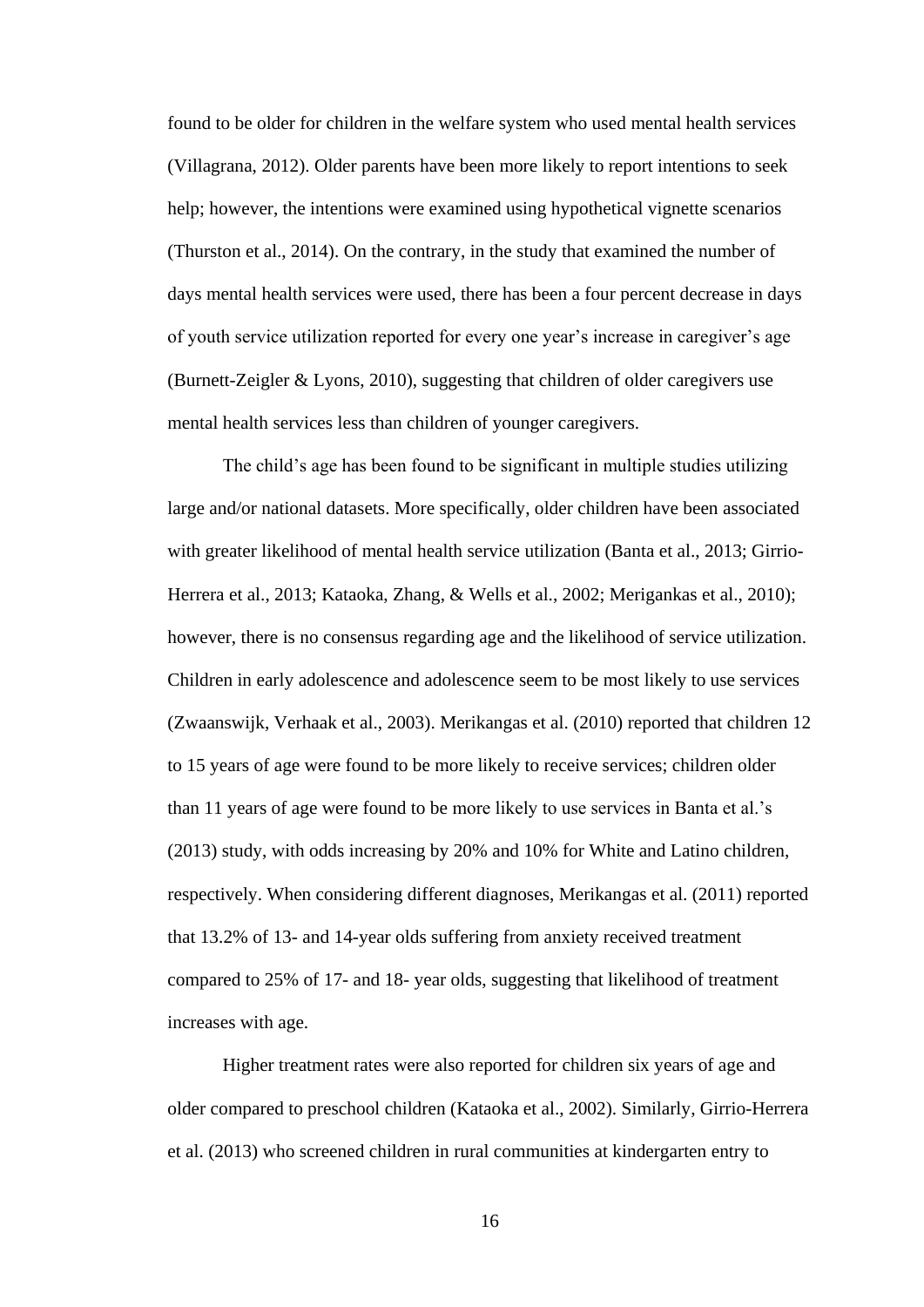identify their risk status found no differences in help-seeking between parents of low and high-risk children, suggesting that parents may not be motivated to seek services for kindergarten-age children. It is important to note that Merikangas et al. (2010) used a national dataset, Banta et al. (2013) used a large longitudinal sample, and Kataoka et al. (2002) conducted secondary data analyses in three nationally representative household surveys, while Girrio-Herrera et al. (2013) analyzed a sample of almost 600 children.

Few recent studies examined the effects of sex of the parent on parental helpseeking. Caregiver sex has been found to influence the choice of mental health services utilized; both individual therapy and family therapy have been primarily used by youth of female caregivers; while youth of male caregivers have primarily used individual therapy (Burnett-Zeigler & Lyons, 2010). Pfefferle and Spitznagel (2009) examined the influence of maternal aggravation and maternal mental health suggesting that mothers play a bigger role in help-seeking than fathers. Similarly, Thurston et al. (2014) found that mothers were more likely to report intention to seek help for children when presented with hypothetical vignette scenarios.

Considering the sex of a child, Merikangas et al. (2010) reported that boys were more likely to receive services than girls; however, the findings, by diagnosis, revealed that girls were more likely treated for anxiety, panic disorder, and eating disorders, and boys for ADHD (Merikangas et al., 2011). On the other hand, Cabiya et al. (2006) examined sex differences for different types of mental health treatment among Puerto Rican youth and found that being a male increased probability of receiving any type of service; compared to females, males were 1.85 times more likely to utilize mental health services. However, several studies also reported no sex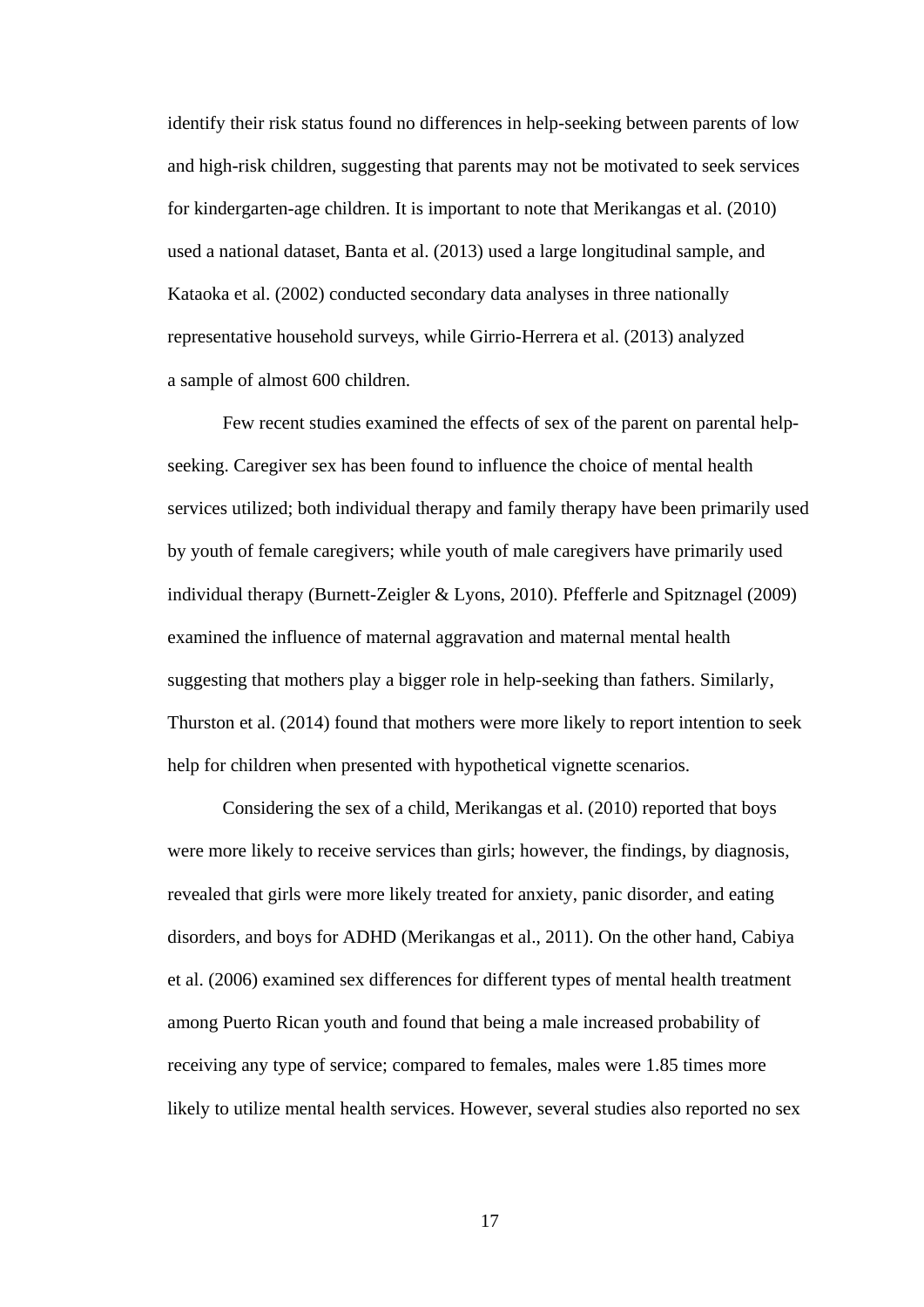differences in service use (Banta et al., 2013; Breland et al., 2014; Mendenhall, 2012; Zwaanswijk, Van der Ende et al., 2003).

The effects of race/ethnicity are similarly diverse for both parents and children. While some evidence suggests significant differences in mental health service use by child and parent race/ethnicity (Merikangas et al., 2011), other evidence does not (Breland et al., 2014; Merikangas et al. 2010; Villagrana, 2012; Pffeferle & Spitznagel, 2009). Young (2012) found that minority parents were not less likely to seek services for children than White parents. However, there have been race/ethnic differences found for other factors that influence parental help-seeking, for example, parent-identified need for treatment and perception of the problem severity, marital status, insurance (Banta et al., 2013), and type of diagnosis (Merikangas et al., 2011).

While parental marital status is considered to have an influence on child mental health service use (Merikangas et al., 2011), it has not been examined by many recent studies. Some studies included parental marital status as a component of socioeconomic status; in that case, marital status was not found to be significant (Thurston et al., 2014). Marital status has been found to be a significant predictor of mental health treatment for adolescents with mood and substance use disorders; adolescents whose parents were previously married had higher rates of treatment utilization than adolescents with currently married or cohabiting parents (Merikangas et al., 2011). The importance of marital status has also been found to differ by race/ethnicity; marital status has been significant for Hispanic and White parents, however, not for African-American and Asian parents (Banta et al, 2013). While single parent status is considered to be a risk factor and it increased odds of mental health service use for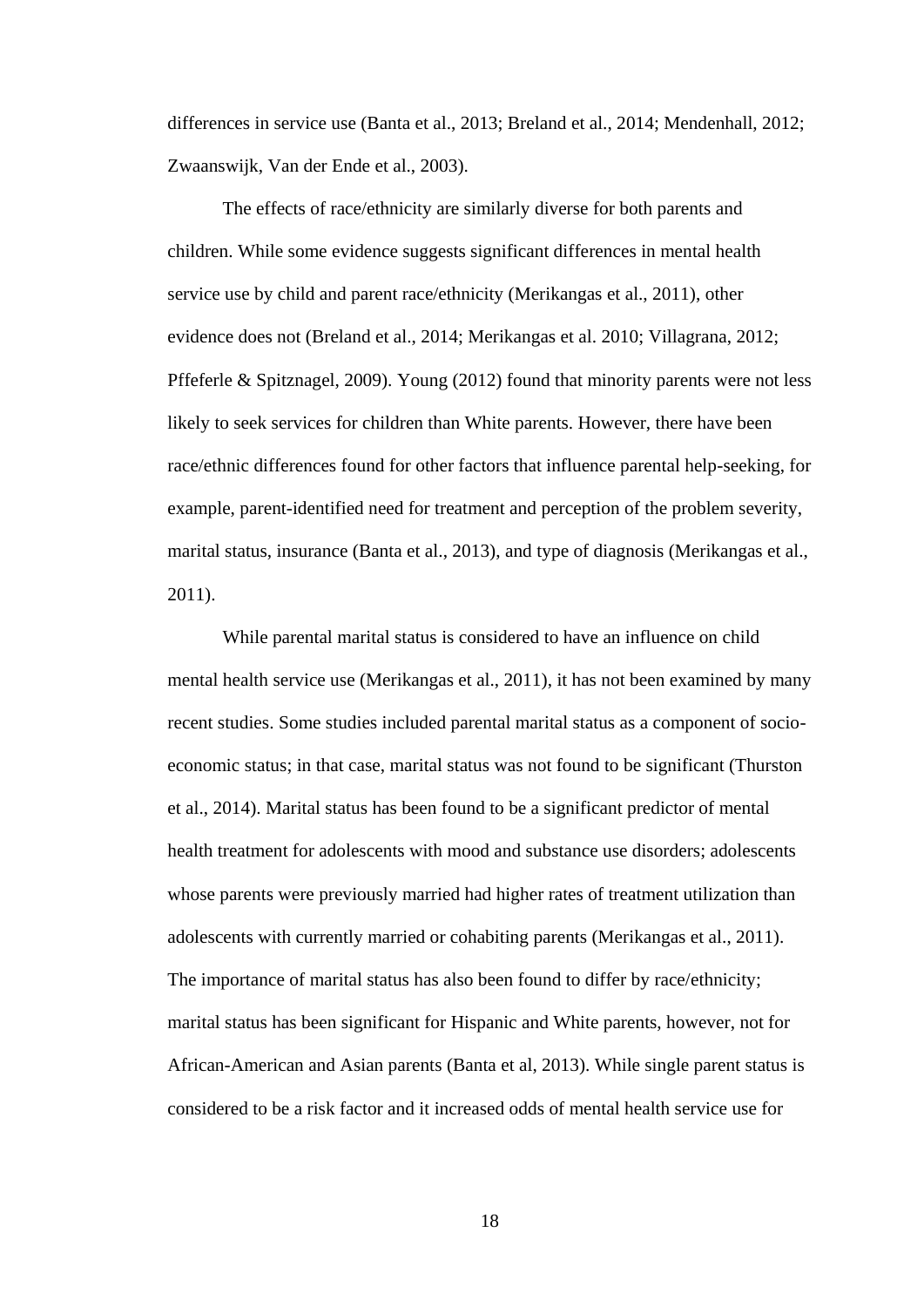Whites and Latinos, Banta et al. (2013) states that it is unclear why it did not affect the rates of utilization for Asian and African American children.

Multiple studies have examined the effects of parental education; some of them not finding any effect of education on child mental health service use (Mendenhall, 2012; Merikangas et al., 2011; Villagrana, 2010). Other studies have found a significant positive association between higher education and a reduced likelihood of mental health service use for White and African American children (Banta et al., 2013; Barksdale et al., 2009). Also, parental education has been found to significantly predict number of days children utilized a mental health service (Burnett-Zeigler & Lyons, 2010). Children whose parents had less than a high school education were found to have the highest mean days of service use and children whose parents completed high school or some college had the lowest mean days of service use (Burnett-Zeigler & Lyons, 2010). Moreover, Young (2012) reported that lower parental education predicted more parents' reports of stigma and stigma was negatively associated with mental health service use; therefore, pointing out that parental education has an influence on a perceived stigma attached to mental health treatment.

Multiple studies examined the influence of household income on child mental health service utilization (Banta et al., 2013; Burnett-Zeigler & Lyons, 2010; Mendenhall, 2012; Thurston et al., 2014; Pfefferle & Spitznagel, 2009; Young, 2012). Household income and health insurance are considered to be factors that either create barriers or enable access to mental health services. It is believed that low income families, that often lack insurance coverage, experience significant financial barriers in help-seeking, despite greater need for services (Barksdale et al., 2009). However, multiple studies did not find income to be a significant factor in help-seeking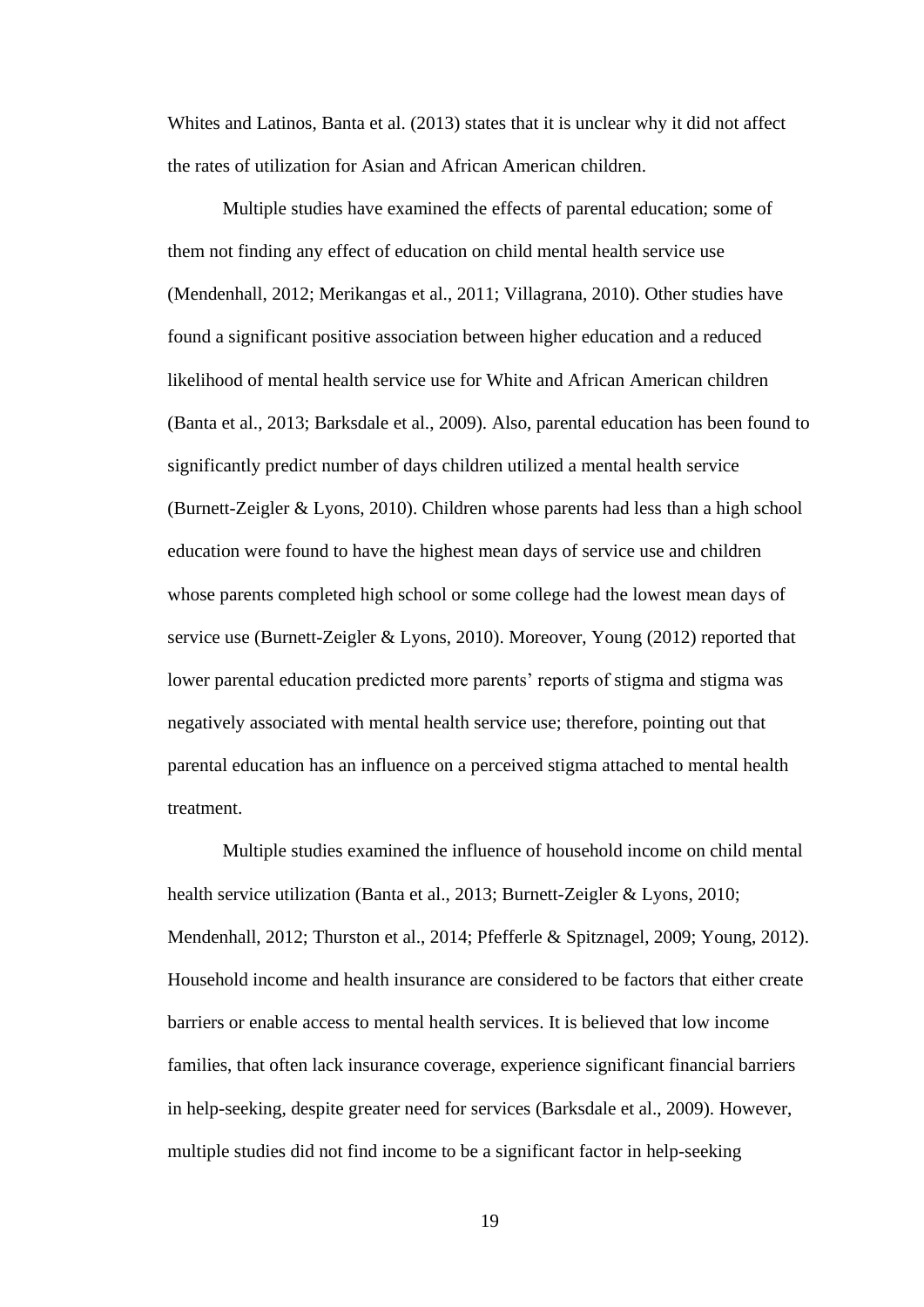(Mendenhall, 2012; Villagrana, 2010). Burnett-Zeigler and Lyons (2010) reported that income has been related to number of days a child used mental health services. An annual income of less than \$14,999 was reported by caregivers of children who had the highest mean days of service and caregivers with an annual income of \$15,000– \$25,000 had children that had the lowest mean days of service.

## <span id="page-28-0"></span>**Parental Mental Health**

Parental perception of treatment need has been identified as an important indicator of utilization of mental health treatment (Banta et al., 2013; Mendenhall, 2012). There is evidence that the mental health of a parent influences a child's development and behavior (Bibou-Nikou, 2004; Hancock, Mitrou, Shipley, Lawrence, & Zubrick, 2013; Sellers et al., 2013). In the help-seeking literature, parental mental health is believed to be related to parental appraisal of a child's behavior (Godoy, Mian, Eisenhower, & Carter, 2014) and problem recognition (Zimmerman, 2005). There has been a strong association found between parental experience with mental health illness, recognition of child's symptoms, and increased mental health service use (Zimmerman, 2005; Breland et al., 2014). Also, the experiences of stressful and/or traumatic life events have been found to contribute to mental health professional visits (Briggs-Gowan, McCue-Horwitz, Schab-Stone, Leventhal, & Leaf, 2000). Moreover, there is evidence that parents' previous experiences with mental health service use predicted service use for children (Turner & Liew, 2010).

However, the mechanisms through which parental mental health influences help-seeking has been explained differently in the literature. Poor past maternal mental health was found to be associated with increased maternal aggravation, which in turn was associated with mental health service use (Pfefferle & Spitznagel, 2009). It is possible that parents become more sensitized to the burden of mental illness when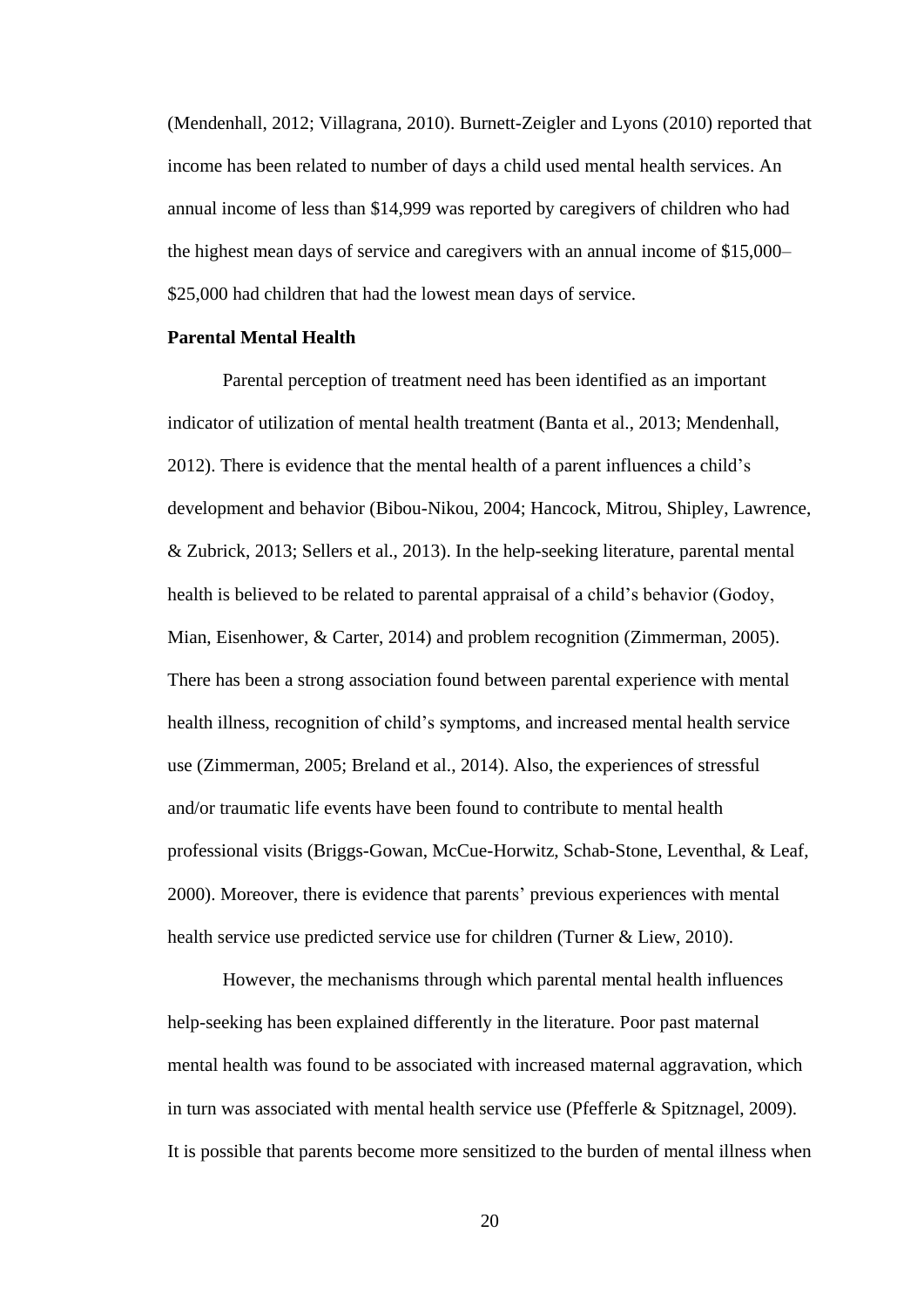they experience it themselves and therefore seek treatment for their children, as it was suggested by Zimmerman (2005) who has found that children of mothers with depressive symptoms were more likely to receive services. Another explanation might be that parents who use mental health services report lower stigmatization and more positive help-seeking attitudes as reported by Turner and Liew (2010). On the contrary, it was reported that parental psychopathology was found to lower parents' threshold for seeing the child's behavior as problematic (Verhulst & Van der Ende, 1997), indicating that parents with mental health issues are less likely to seek treatment.

The variability in findings might, perhaps, be attributable to differences in operationalization and measurement of parental mental health; for example, some studies inquired whether the parent had a mental health diagnosis (Breland et al., 2014), while others asked about experiencing mental health symptoms, such as depressive symptoms, during a certain period of time (Pfefferle & Spitznagel, 2009).

#### <span id="page-29-0"></span>**Parent-child Relationship: Aggravation, Warmth, and Discipline**

To author's knowledge, few family-related factors such as relationship quality between the parent and the child have been considered when examining factors related to a child's mental health service use. Pfefferle and Spitznagel (2009) investigated the role of maternal aggravation in help-seeking and found that higher maternal aggravation was significantly correlated with the mother's rating of child's behavioral and emotional problems. Maternal aggravation was measured by questions addressing parent-child relationship, such as, whether the mother felt angry with child and whether the child did things that the mother found bothersome (Pfefferle & Spitznagel, 2009).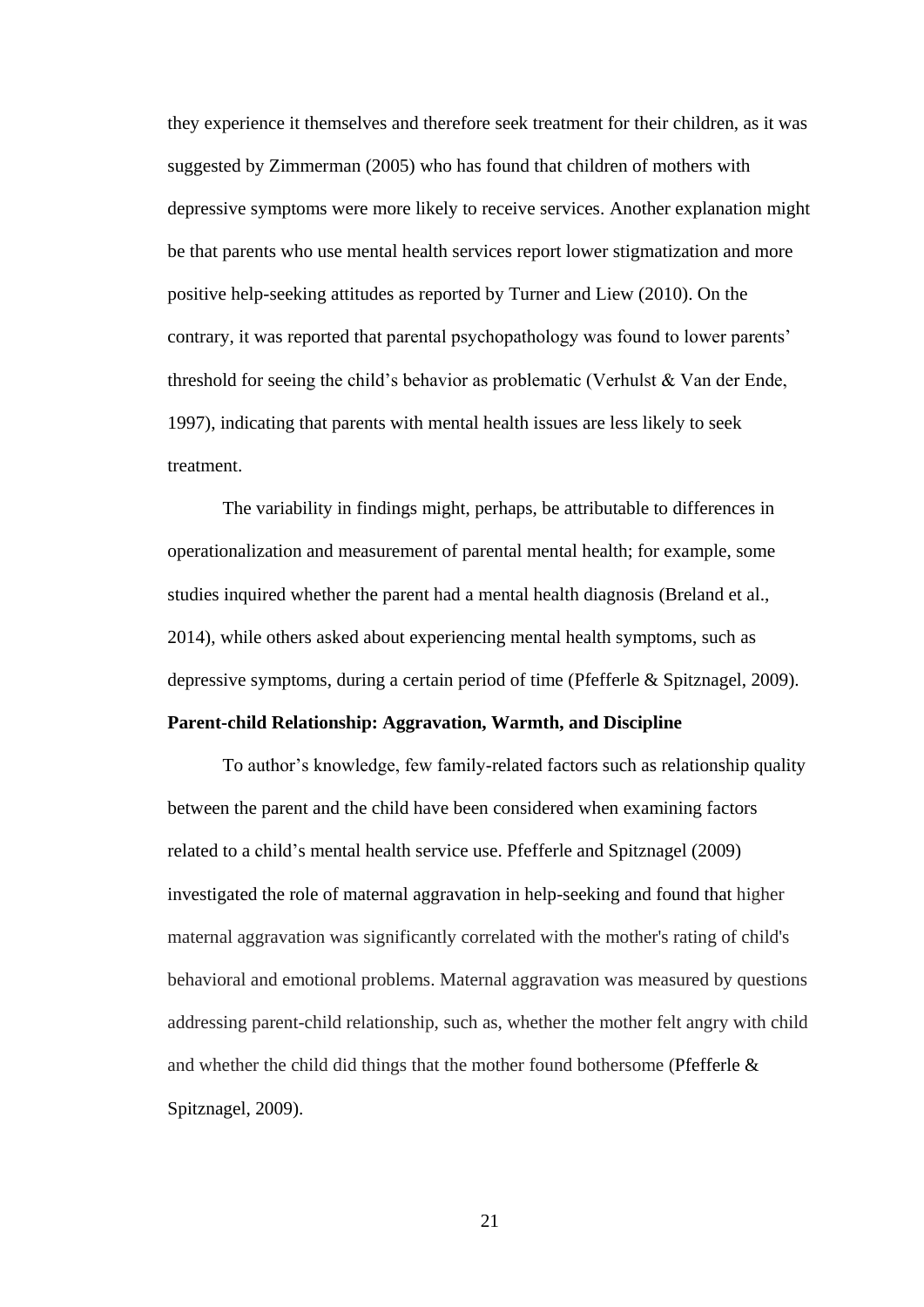According to Richards et al. (2014), ADHD might contribute to conflicted parent-child relationships. Some studies found mothers expressed lower maternal warmth toward children with ADHD compared to their siblings (Cartwright et al., 2011). Similarly, Richards et al. (2014) reported a negative association between maternal warmth and ADHD severity, although this finding did not seem to hold true longitudinally. In general, low parental warmth has been related to externalizing (McKee et al., 2008) and internalizing problems (Yap & Jorm, 2015).

Maternal warmth was also found to moderate the link between harshness of parental discipline and child's externalizing behaviors (Deater-Deckard, Ivy, & Petrill, 2006). It was found that harsh parental discipline, whether verbal or physical, was associated with adverse mental health outcomes and behavioral problems in children (Larzelere, 2000; Teicher, Samson, Polcari, & McGreenery, 2006), regardless of whether conducted by a mother or a father (Mackenbach et al., 2014). Harsh discipline was found to be strongly associated with parental anxiety and the child internalizing problems (Laskey & Cartwright-Hatton, 2009). Also, both maternal and paternal harsh discipline predicted parent-reported behavioral and emotional problems in children (Mackenbach et al., 2014).

#### **The Current Study**

<span id="page-30-0"></span>Despite a large body of research, the factors contributing to parental helpseeking remain diverse, suggesting that more investigation is needed. Given that children do not make their own treatment decisions, parental variables need to be considered when attempting to understand child mental health service use (Horwitz et al., 2012). Thus, the current study focuses on maternal determinants that have been identified as salient in the process of help-seeking by previous studies (Banta et al., 2013; Mendenhall, 2012). More specifically, the Behavioral Model (Andersen, 2008)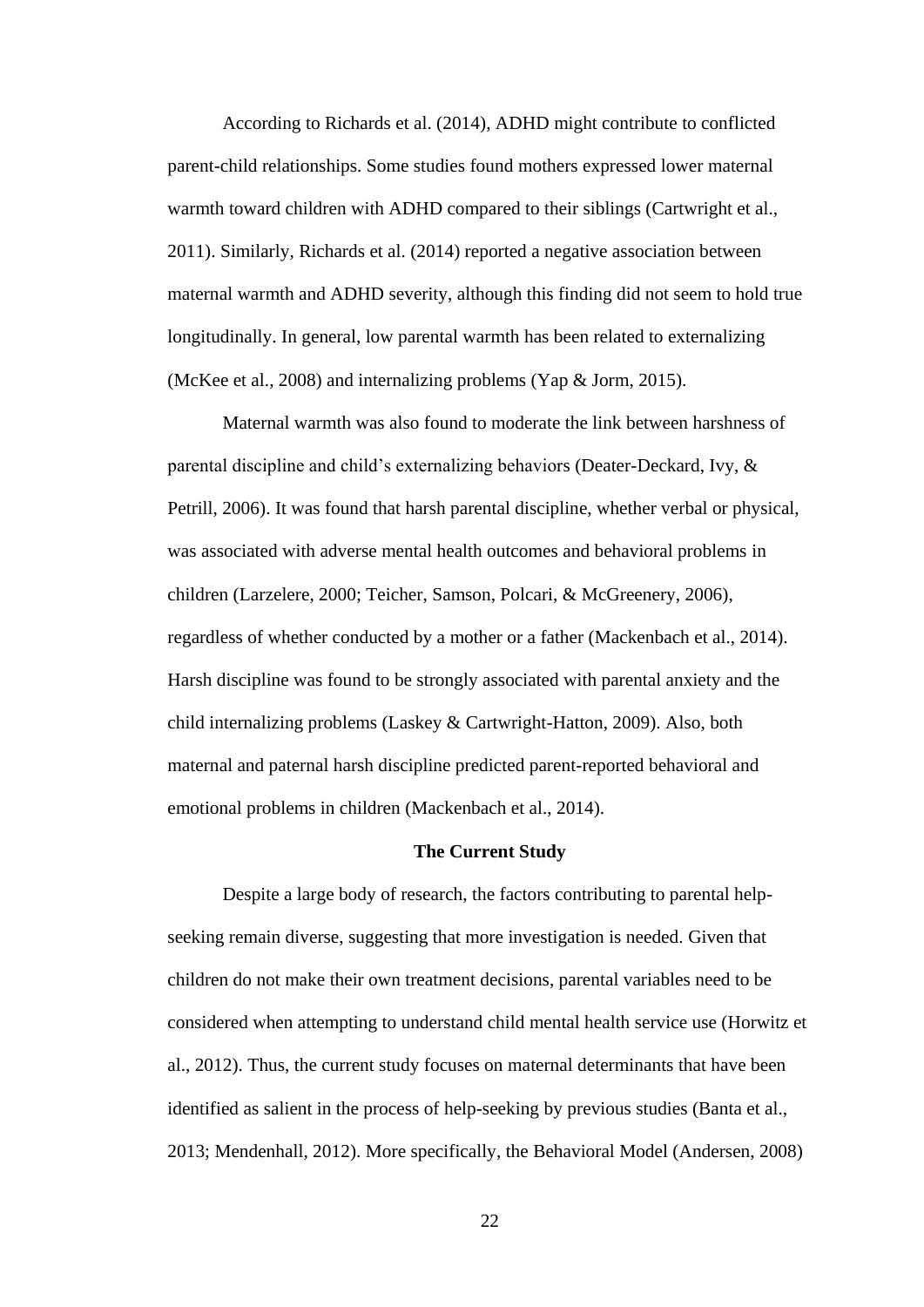provides the current study with a theoretical framework and guides the understanding of examined maternal determinants: maternal mental health, socio-demographic variables, mother-child relationship variables, and discipline variables are considered predisposing variables, household income is considered an enabling variable, and concern about overall behavior and concern about emotional symptoms are considered need variables.

The current study investigates the following research question:

Are socio-demographic variables, maternal mental health, maternal discipline, and mother-child relationship variables related to child therapy use?

In line with previous research, it is hypothesized that the socio-demographic variables, maternal mental health, maternal discipline, and parent-child relationship variables have direct and indirect effects on child therapy use.

#### **Method**

#### <span id="page-31-1"></span><span id="page-31-0"></span>**Overview of Previously Used Large Datasets**

The absence of empirical data that would examine the magnitude, course, and treatment patterns of mental disorders in a nationally representative sample has been addressed by numerous authors (Achenbach, 2005; Merikangas et al., 2010).

While large datasets have been used in several studies (Banta et al., 2013; Breland et al., 2014; Girio-Herrera et al., 2013; Lindsey et al., 2010; Villagrana, 2010), to author's knowledge, a handful of studies utilized national datasets during the past six years. The data from the U.S. National Comorbidity Survey Adolescent Supplement were utilized by Green et al. (2013), Merikangas et al. (2011), and Tegethoff et al. (2014). Barksdale et al. (2009) employed data from the National Evaluation of the Comprehensive Community Mental Health Services for Children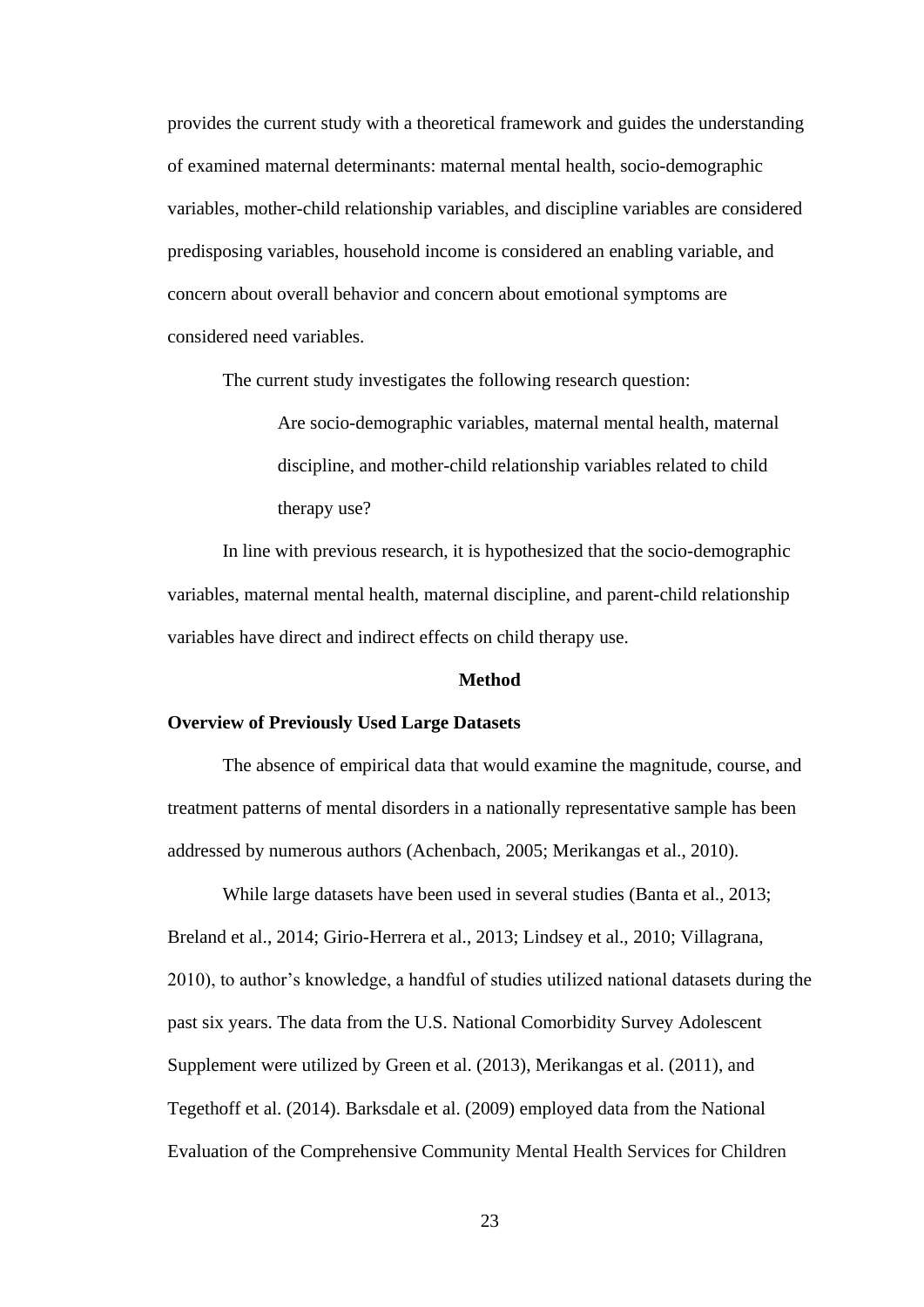and Their Families Program. Pfefferle and Spitznagel (2009) used the National Survey of America's Families, Cuffe, Moore, & McKeown (2009) the 2001 National Health Interview Survey; and the basis of Tan and Marn's (2013) study was the National Survey on Adoptive Parents.

Besides the National Health Interview Survey that was used to track health status, health care access, and progress toward achieving national health objectives, the datasets used in previous studies were fairly narrow in their scope, i.e., aiming to answer a particular research question. While collecting other data as well, the main focus of these datasets was on a specific topic, for example, the evaluation of a community-based program (National Evaluation of the Comprehensive Community Mental Health Services for Children and Their Families Program), estimating the lifetime and current prevalence, age-of-onset distributions, course, and comorbidity of DSM-IV disorders in the child and adolescent years (U.S. National Comorbidity Survey Adolescent Supplement), tracking the effects of recent federal policy changes decentralizing many social programs from the federal government to the states (National Survey of America's Families), and exploring adoption experiences of American families (National Survey on Adoptive Parents).

With the exception of U.S. National Comorbidity Survey Adolescent Supplement, none of the national datasets were longitudinal. Banta et al. (2013) used longitudinal data; however, the data were not national. Similarly, longitudinal, but not national data were used by international researchers, such as Amone-P'Olak et al., (2010) in the Netherlands.

The current study examines the determinants of maternal help-seeking using a national dataset, the Early Childhood Longitudinal Study [\(United States Department](#page-58-1)  [of Education, Institute of Education Sciences, National Center for Education](#page-58-1)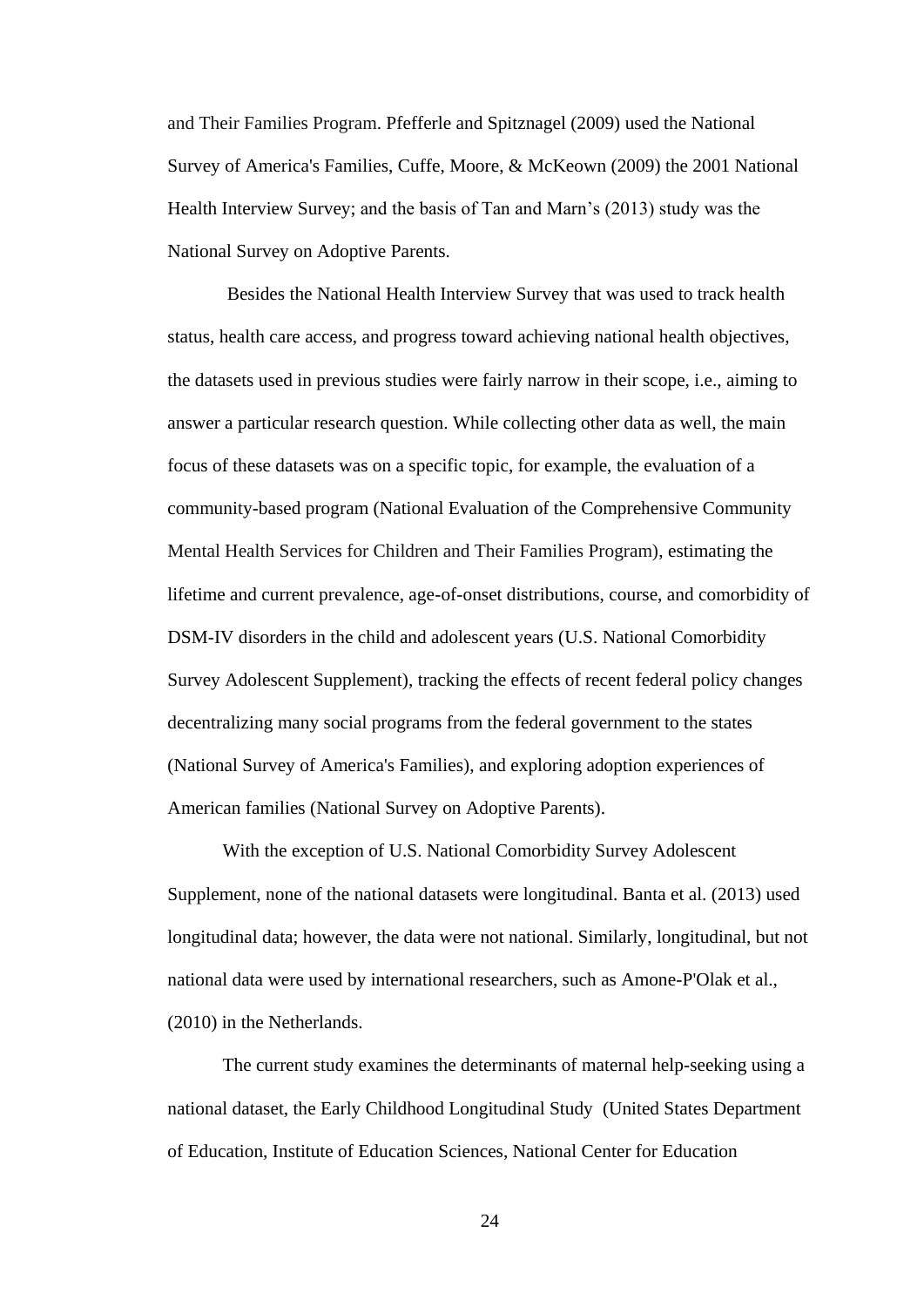[Statistics, 200](#page-58-1)7), that provides longitudinal data for children followed from kindergarten to the eighth grade. For the purposes of the current study, the national dataset was reduced to include children diagnosed with ADHD, ADD or hyperactivity who have or have not been seen by a mental health professional.

#### <span id="page-33-0"></span>**Early Childhood Longitudinal Study Design**

Early Childhood Longitudinal Study – Kindergarten Class (ECLS-K) [\(United](#page-58-1)  [States Department of Education, Institute of Education Sciences, National Center for](#page-58-1)  [Education, 200](#page-58-1)7) is a large, nationally representative survey of U.S. children enrolled in public or private kindergarten during the school year of 1998-1999. The data for ECLS-K [\(United States Department of Education, Institute of Education Sciences,](#page-58-1)  [National Center for Education, 200](#page-58-1)7) were collected at seven different time points from 1998 to 2007. The time points were:

- Round 1 Kindergarten fall 1998,
- Round 2 Kindergarten spring 1999,
- Round 3 First Grade fall 1999,
- Round 4 First Grade spring 2000,
- Round 5 Third Grade spring 2002,
- Round 6 Fifth Grade spring  $2004$ ,
- Round 7 Eighth Grade spring 2007.

Round and year of data collection with sample criteria can be found in Appendix A. Nationally representative sample of children for ECLS-K was selected for the base year of the study using multistage probability sample design. The three stages for sampling units (PSUs) in the base year were: 1) geographic areas consisting of counties or groups of counties, 2) schools within sampled PSUs, and 3) children within schools (Tourangeau, Nord, Lê, Sorongon, Najarian, & Hausken, 2009).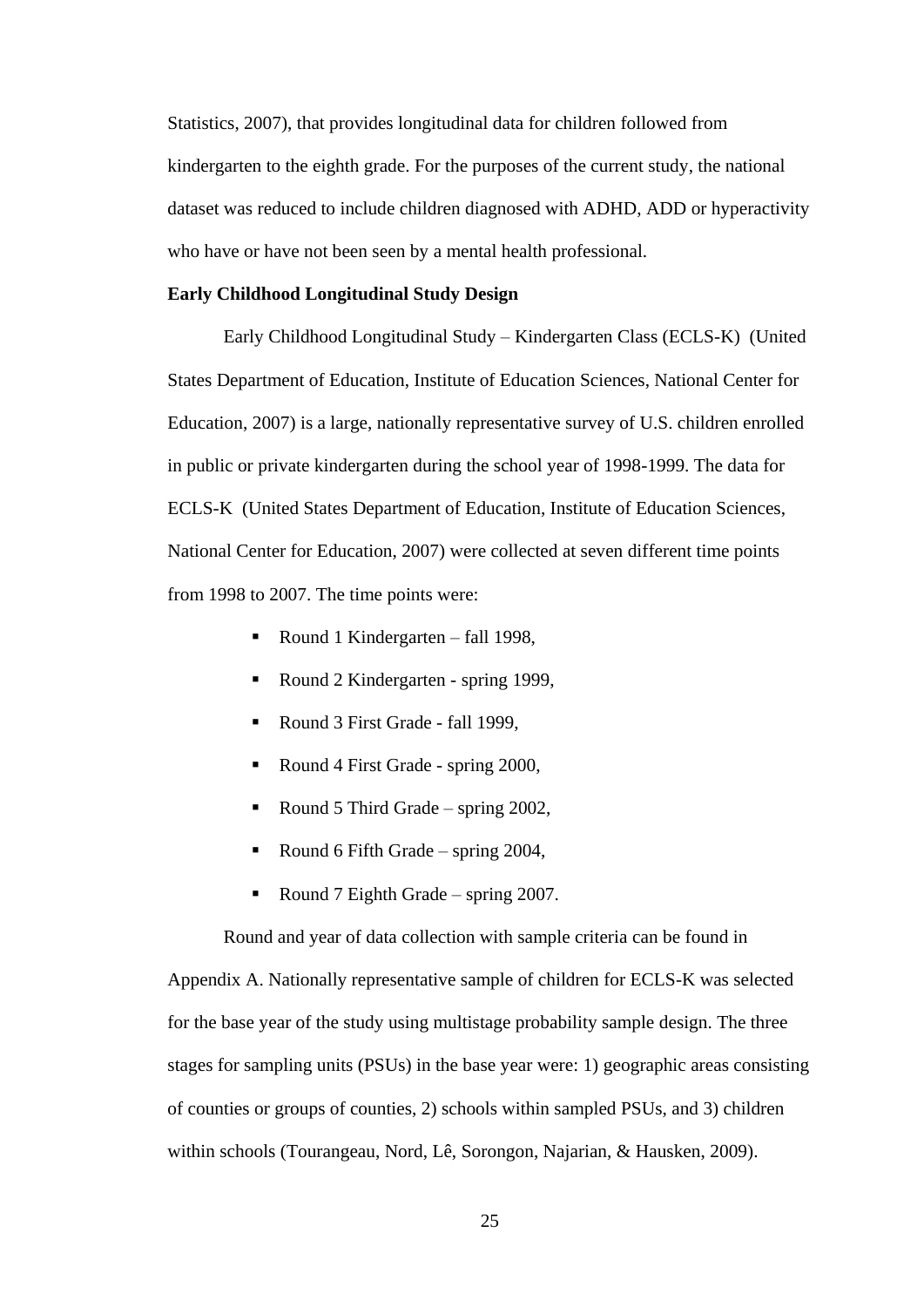All cases that completed child assessment or parent interview in fall- or spring-kindergarten were eligible for the first-grade data collection; however, fall-first grade collection was limited to a 30% subsample. In the spring-kindergarten data collection, the sample was freshened to include first-graders who did not attend kindergarten and therefore did not have a chance to participate in base-year kindergarten sample (Tourangeau et al., 2009).

Base-year respondents and children from freshened first-grade sample were eligible for third-grade data collection. A subsampling of movers was used in third grade; children who belonged to the language minority group because their home language was non-English were followed at 100% if they moved between kindergarten or first grade and third grade.

In the fifth grade, differential sampling rates were established for movers in different categories. Children who moved from their original schools and children whose home language was not English continued to be subsampled. Children who moved out of the country, were deceased, whose parents refused to cooperate and who were eligible for fifth-grade collection but had neither first-grade nor third-grade data were excluded (Tourangeau et al., 2009).

All children of the sample were eligible for the eighth-grade sample after fifth grade regardless of their fifth-grade response status. Children who moved out of the country, were deceased, or moved to another school, and were not subsampled for follow-up in fifth grade were not eligible. There was no subsampling of movers for follow-up since subsampling of movers would result in substantially reduced sample size and precision of the estimates for eighth grade (Tourangeau et al., 2009).

For the purposes of current study, the original ECLS-K dataset was reduced to include parent data only. Moreover, only data from last three time points – Round 5,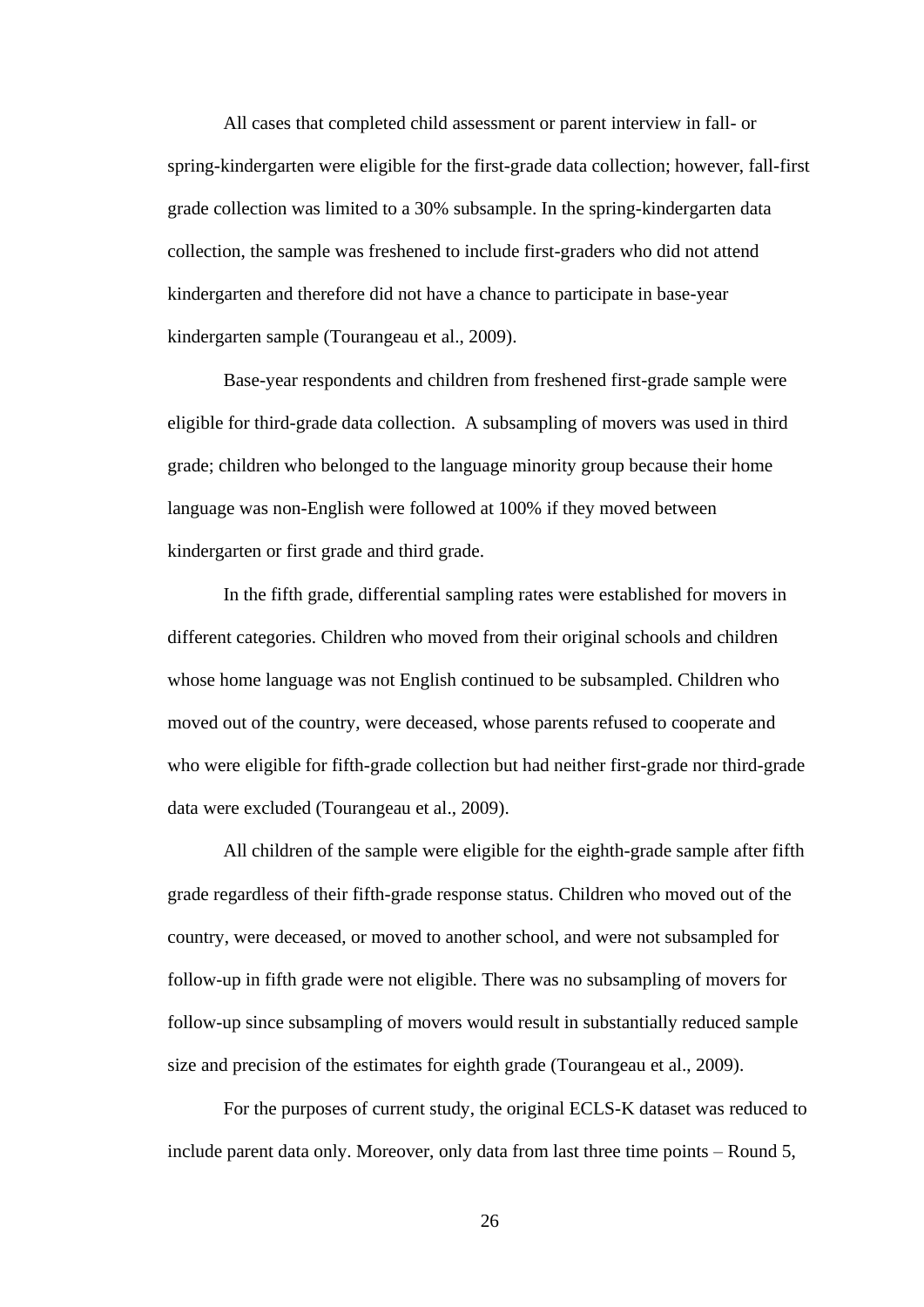Round 6, and Round 7 – were utilized. The parent data were obtained using parent interview instruments. Most of the parent interviews were conducted by phone using a computer-assisted interview (CAI). About 2.2% of interviews were conducted in person (Tourangeau et al., 2009).

#### <span id="page-35-0"></span>**Sample**

**ECLS-K dataset.** ECLS-K [\(United States Department of Education, Institute](#page-58-1)  [of Education Sciences, National Center for Education, 200](#page-58-1)7) is a multisource survey that combined data gathered from parents, teachers, school officials, school administrative records, and children themselves in order to study children's development from kindergarten through high school. The ECLS-K data were combined into one K-8 public-use data file and one restricted-use data file (Tourangeau et al., 2009). The parent data from the publicly available dataset were used for the purposes of the current study; their use was approved by the University of Kentucky's Office of Research Integrity.

ECLS-K dataset originally consisted of 21,260 cases in the base year of data collection (fall 1998, kindergarten class) and 149 children were from the first-grade freshening process. The full sample data file has 21,409 child records; 8,706 cases participated in all five years (Tourangeau et al., 2009). For the purposes of this study, the dataset was reduced to 824 cases from the original sample.

**Sample reduction.** From the original public ECLS-K dataset, parent data were selected, and further reduced in following steps:

Step 1 - The parent dataset was reduced to include solely the cases that were interviewed in Round 7 about receiving individual therapy for a child since 2004. After the first reduction, 1061 cases remained. According to the Eighth grade questionnaire specifications (U.S. Department of Education.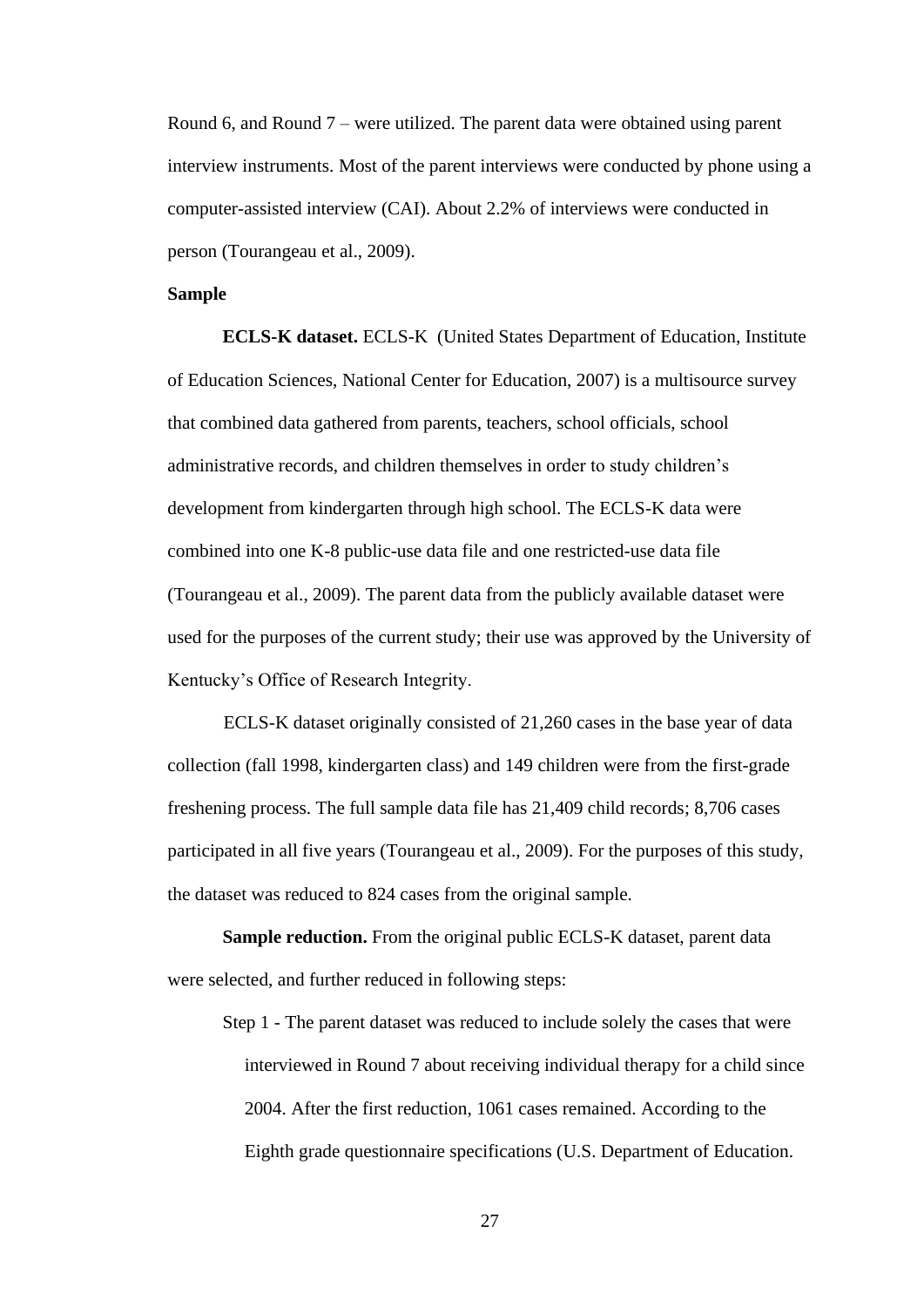Institute of Education Sciences, National Center for Education Statistics, 2007), the questions about receiving therapy were asked in cases where diagnoses of ADD, ADHD, or hyperactivity was indicated for a child in current or any of the previous rounds. Therefore, the final sample consisted of focal children with an ADD, ADHD, or hyperactivity diagnosis. The prevalence of ADHD in the sample for the current study is approximately 5%, which is consistent with prevalence indicated in the DSM-5 (American Psychiatric Association, 2013).

- Step 2- The positions of a respondent and a focal child in household roster of remaining cases were checked for consistency and recoded where necessary in order to place a respondent as a first person in the roster and a focal child as a second person in the roster. There were 68 cases (6.4%) recoded in Round 7.
- Step 3- The cases that included a respondent other than a mother figure were dropped from the sample. The decision to drop the cases was twofold:
	- In the data as it was collected, the mother figure was the first preference for a respondent to the parent interview, followed by another parent or guardian and some other adult household member. According to the User's manual for Eighth grade, in 88% of the cases the child's mother figure was the respondent, followed by the child's father figure (9%), and some other adult (3%) in the original ECLS-K dataset of Round 7 (Tourangeau et al., 2009).
	- In the sample of 1,061 cases that remained after the first reduction, 985 cases (92.8%) had a mother figure as a respondent, followed by 35 cases (3.3%) with father figure respondents, 29 cases (2.7%)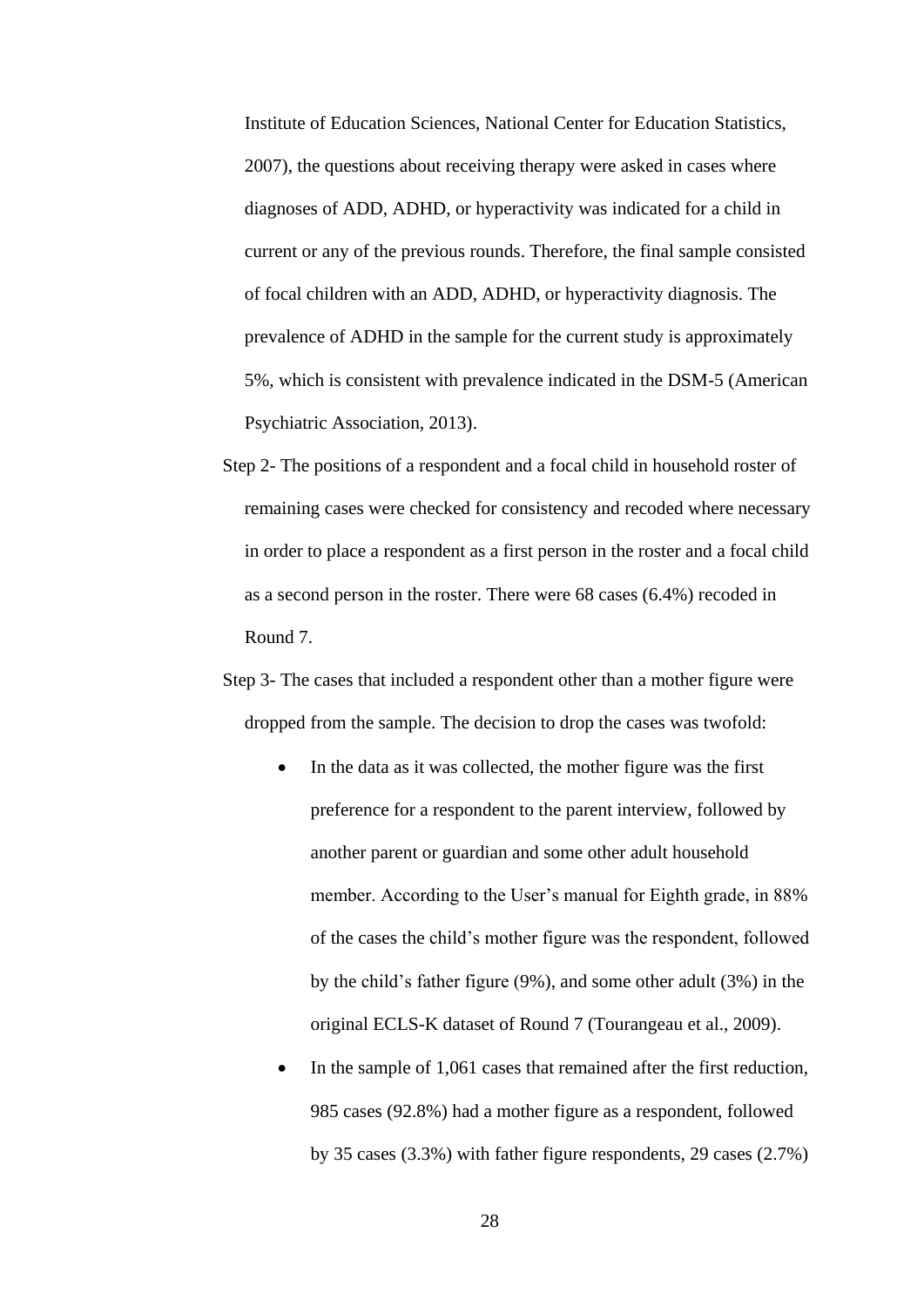with grandmothers as respondents, and 11 cases (1%) with other family relative (grandfathers, aunts, uncles, sisters) respondents.

After the second reduction, there were 985 mother figure respondents left in the sample. Further, steps 2 and 3 were repeated for Round 6 and Round 5. Other than mother figure respondents and missing cases on the dependent variable were dropped in Round 6 and Round 5, leaving the sample with 913 cases and 826 cases, respectively. There were 50 cases (5.3%) recoded in Round 6 and 35 cases (3.8%) recoded in Round 5. Moreover, the dataset was screened to include only those cases with the same mother across all three rounds of data. Two cases were found to have a change of mother type between Round 5 and Round 6, the birth mother changed to a foster mother; therefore these two cases were dropped. Altogether, from the sample of 1,061 cases that was created after screening for eligibility to respond to the dependent variable, 237 cases (22.3%) were dropped. The remaining 824 cases became the final sample for the current study.

**The final sample.** The final sample (N=824) consists of mother figures of children selected to participate in ECLS-Kindergarten Class. The mother figure respondents were birth mothers (94.2%), adoptive mothers (4.7%), step-mothers (0.8%), foster mothers (0.1%), and one respondent refused to specify her relationship type (0.1%). In Round 7, the mother figures' reported ages ranged from 26 to 66 years of age (M=42.04, SD=6.096) and they were predominantly White (78.9%), followed by Hispanic (9%), Black or African American (6.9%), Asian (1.6%), and other  $(3.6\%)$ .

In terms of education,  $7.2\%$  reported to have completed the  $12<sup>th</sup>$  grade and below, 24% had high school diploma, 36.7% reported to have completed vocational program or some college, 19.1% reported to have a bachelor's degree, and 13%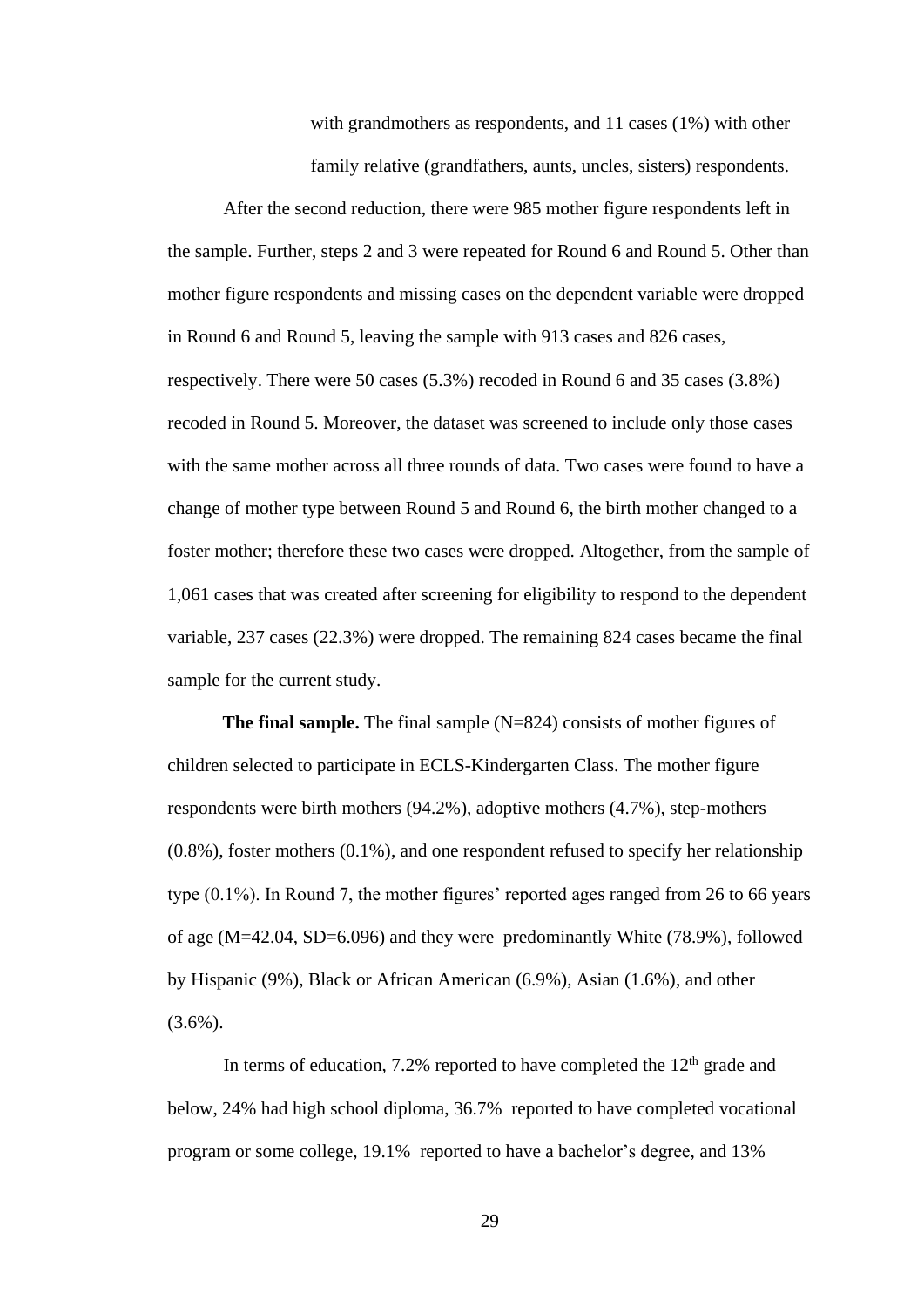attended graduate school but had no degree, completed master's degree or earned doctoral or professional degree. Most of mother figure respondents were married (71.4%) or divorced (16.1%) in Round 7. Some were separated from their partners (4.4%), widowed (1.5%), or they reported never being married (6.7%).

The focal children were 566 boys (68.7%) and 258 girls (31.3%) and their mean age was 13.03 years (SD=0.465). In terms of types of parents in the household, 57.2% focal children had biological parents in the household, 16.4% had one biological parent and one other parent (step-, adoptive, foster), 21.6% had a biological mother only, 4.6% had either two adoptive parents or one adoptive parent only, and 0.2% resided with unrelated guardians.

The respondents and their children resided in households with total income below \$25,000 in 19.4% of cases; 26% had total income between \$25,001 and \$50,000, 19.4% between \$50,001 and \$75,000, and 35.2% had income above \$75,001.

# **Measures**

**Variables.** The variables for this study were selected from the Parent Interview of ECLS-K conducted in Rounds 5, 6, and 7 during years 2002, 2004, and 2007, respectively. The Parent Interview scales of interest inquired about maternal mental health, maternal concern about child's behavior and emotional symptoms, and mother-reported quality of mother-child relationship. The variable table describing variables included in the model can be found in Appendix B.

**Exogenous variables.** Socio-demographic and economic characteristics of the household, and maternal mental health were included in the empirical model as exogenous variables. Exogenous variables were selected from Round 5. Since the dependent variable inquired about receiving mental health services since 2004 (i.e.,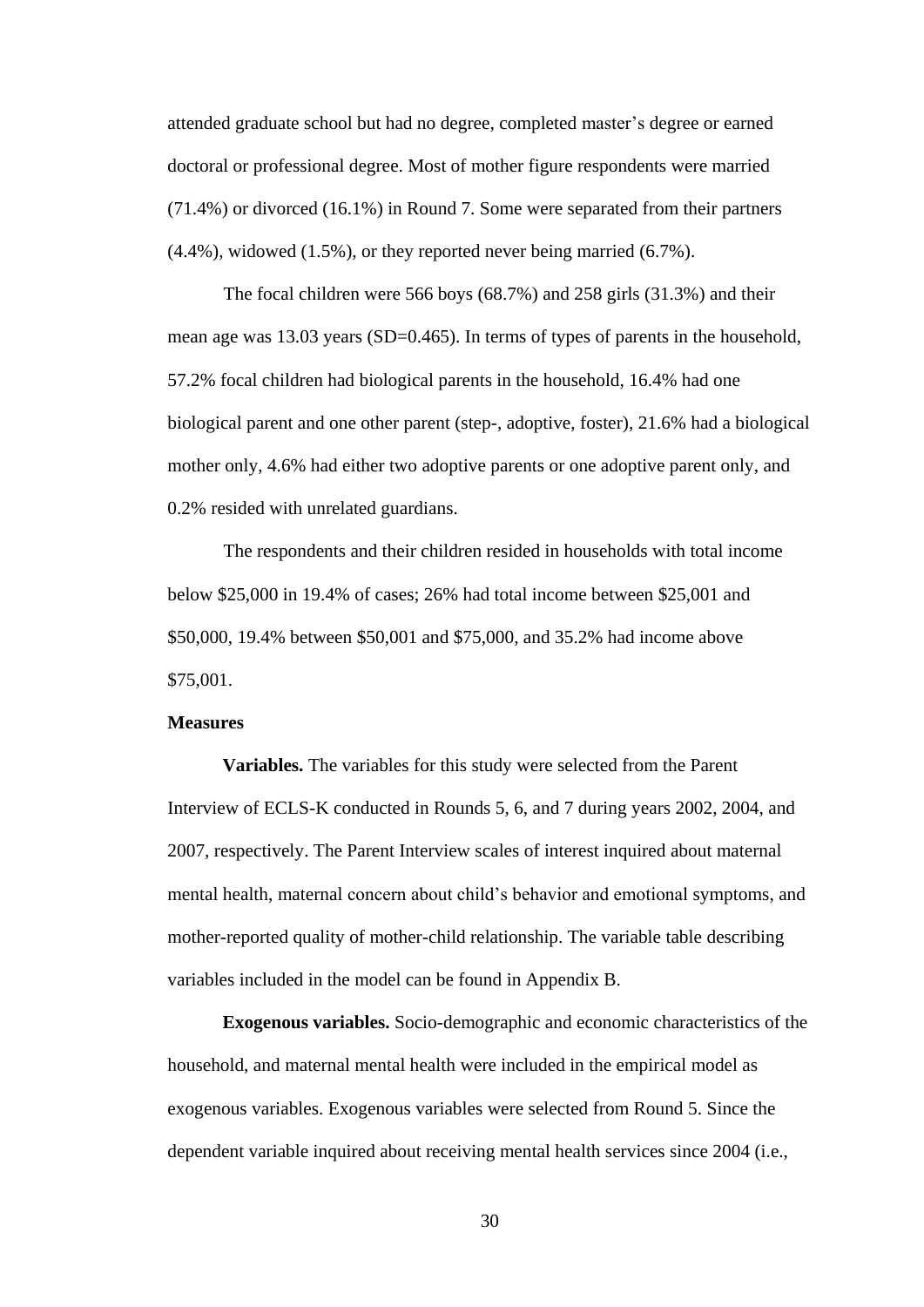since Round 6), Round 5 demographic variables and the measure of a mother's mental health were collected temporally prior to the dependent variable and are assumed to be pre-existing measures given that exogenous variables are determined outside the model. Additionally, it is argued that exogenous variables included in the current study are relatively stable over time—alternative models using socio-demographic variables from Rounds 6 and 7 made no difference in the solution of the final model.

*Age.* Age of the respondent was measured as a continuous variable and ranged from 26 to 66 years of age.

*Race.* The respondents were asked to indicate the race of the child. Dummy variable was created and coded 1=White and 0=other. Other constituted of the following responses: Hispanic, American Indian or Alaska native, Asian, Black or African American, Native Hawaiian or other Pacific Islander.

*Current marital status.* Respondents were asked to indicate their current marital status. Their responses were recoded as *1=married* and *0=not married*. Not married constituted of four categories, namely, separated, divorced, widowed, or never married.

*Education.* Education of the respondent was determined by asking the mother to indicate the highest completed grade or year of school. The level of education ranged from *1=8th grade and below* to *9= doctorate degree or professional degree.* Because of an apparent problem with missing data for mother's education, the dataset contained an imputed mother's education variable for each round of data [\(United](#page-58-0)  [States Department of Education, Institute of Education Sciences, National Center for](#page-58-0)  [Education, 200](#page-58-0)7). The imputed mother's education variable for Round 5 was used in the study.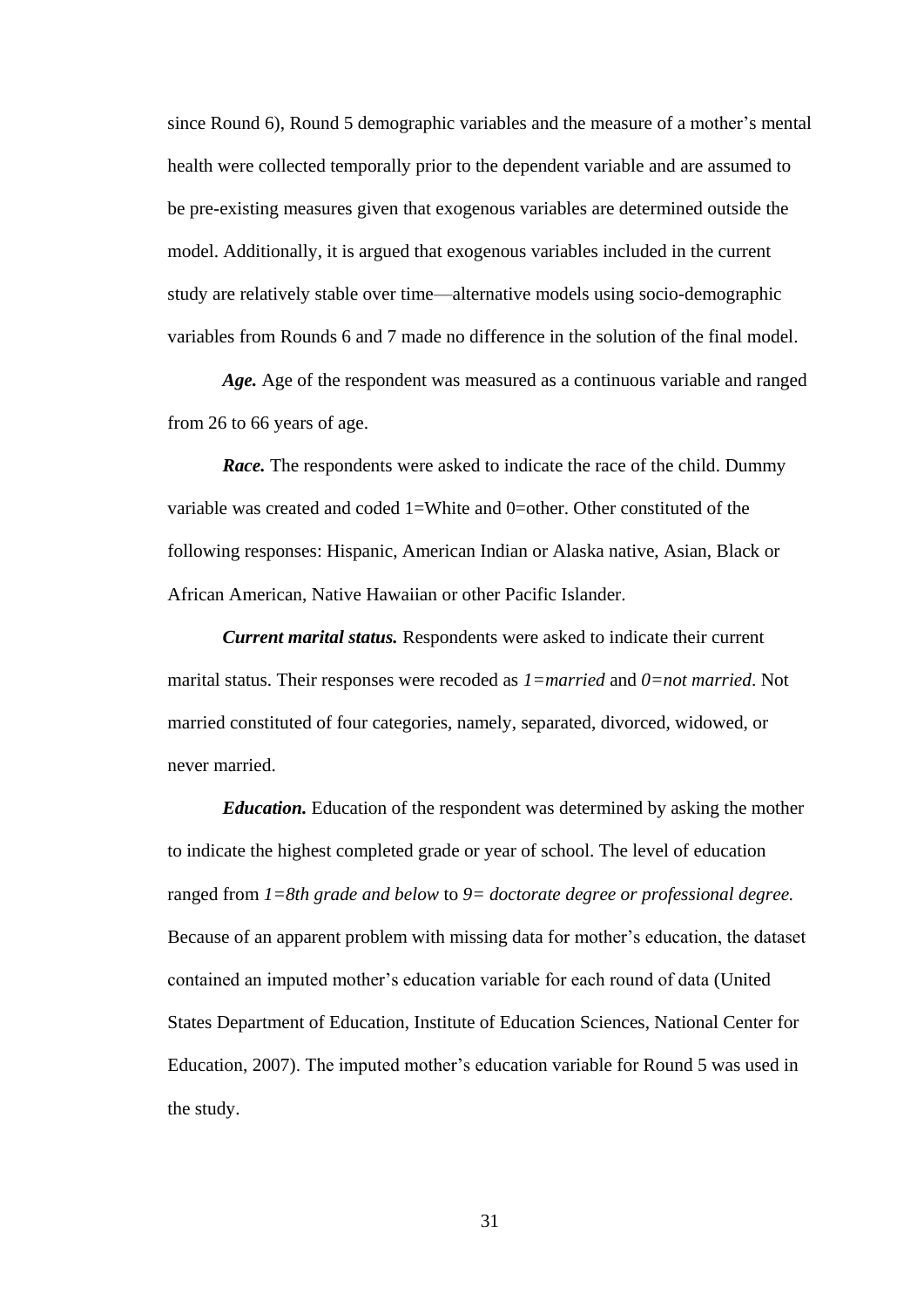*Income*. Income was derived from a question that assessed the total income of all persons in household over the past year, including salaries and other earnings (*1=\$5000 and less* to *13=\$200,000 and more*). Because of the inherent problem with missing data for income, the dataset contained an imputed household income variable for each round of data. The imputed household income variable for Round 5 was used in the study.

*Maternal mental health.* Maternal mental health was assessed by a 12-item scale adapted from the Center for Epidemiologic Studies Depression Scale (CES-D) (Radloff, 1977). The CES-D scale was developed to screen for depressive symptomatology in the general population. Maternal mental health measure consists of 12 items inquiring how parent felt about herself and her life during past week. The responses ranged from *1=never* to *4=most of the time*. An index, P5MOMMH, was created by summing the scores. Higher scores indicate more symptoms experienced during the past week. Examples of items are how often in the past week respondent "felt that you could not shake off the blues even with help from your family and friends" or "felt that everything you did was an effort ". The computed Cronbach's Alpha for the measure was .894.

**Intervening variables.** Intervening variables from Round 5 and Round 6 were used. Both Round 5 and Round 6 variables were collected prior to 2004, which is the point in time since when the mother indicated her child had received individual therapy.

*Mother-child relationship.* The quality of mother-child relationship was assessed in Round 5 and it was measured using a self-report measure consisting of eight items. The measure was taken from the HOME Scale (Caldwell & Bradley, 1984) and it included items such as "Child and I often have warm, close times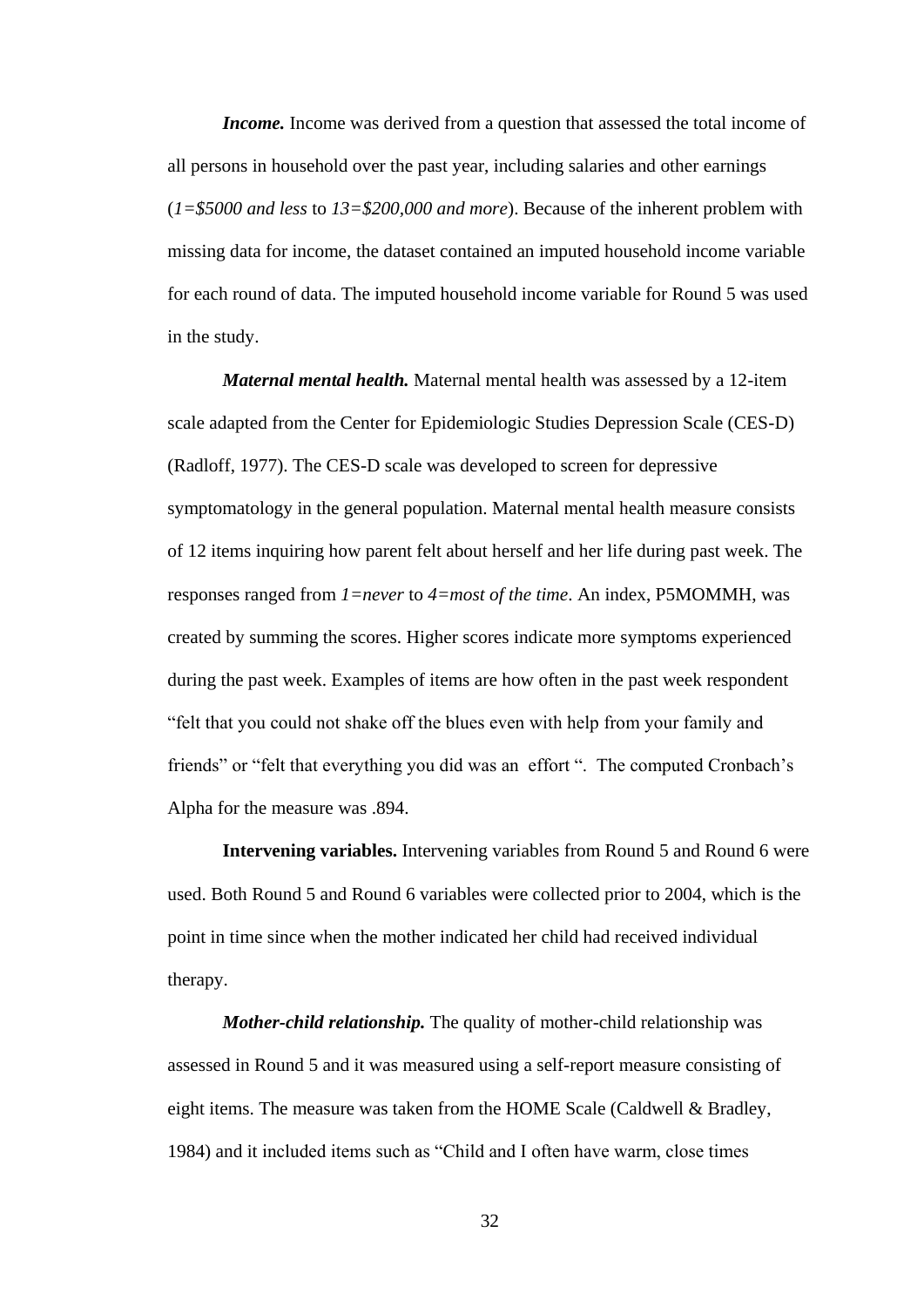together" and "I often feel angry with child". Respondents' responses were reverse coded and ranged from 1=*not at all true* to 4=*completely true*. Before factor analysis was conducted, the values for this variable were reverse-coded for the use. Factor analysis yielded two factors computed as P5MOMWRM  $(\alpha = .700)$  for maternal warmth responses and as P5MOMAGGR  $(\alpha = .662)$  for maternal aggravation responses.

*Maternal discipline.* The maternal discipline measure, assessed in Round 5, inquired about what would the mother do to discipline the child if the child got so angry that he/she hit the mother. The measure was taken from the National Longitudinal Survey of Youth Cohort 79 (U.S. National Bureau of Labor Statistics, 1979). There were six items inquiring about appropriate methods of discipline, for example, take away a privilege or have child take a time out, and five items inquiring about harsh discipline methods, for example, yell at child or hit child back. The items were recoded as  $1 = yes$  and  $0 = no$  for the empirical model; appropriate discipline items and harsh discipline items were summed and there were two indices created, P5DISCIP and P5HARSH, respectively.

*Maternal concern.* Two concern variables were used from Round 6. The respondents were asked to indicate whether they had any concerns about the child's overall behavior and about the child's overall emotional behavior. All respondents were asked about the child's emotional symptoms; however, only respondents who indicated that the child does not behave as well as others on the previous item in the parent questionnaire were asked whether they were concerned about the child's overall behavior. Therefore, if the mother indicated concern, the variable was coded as 1, and if no concern was indicated, the variable was coded as 0; in addition, when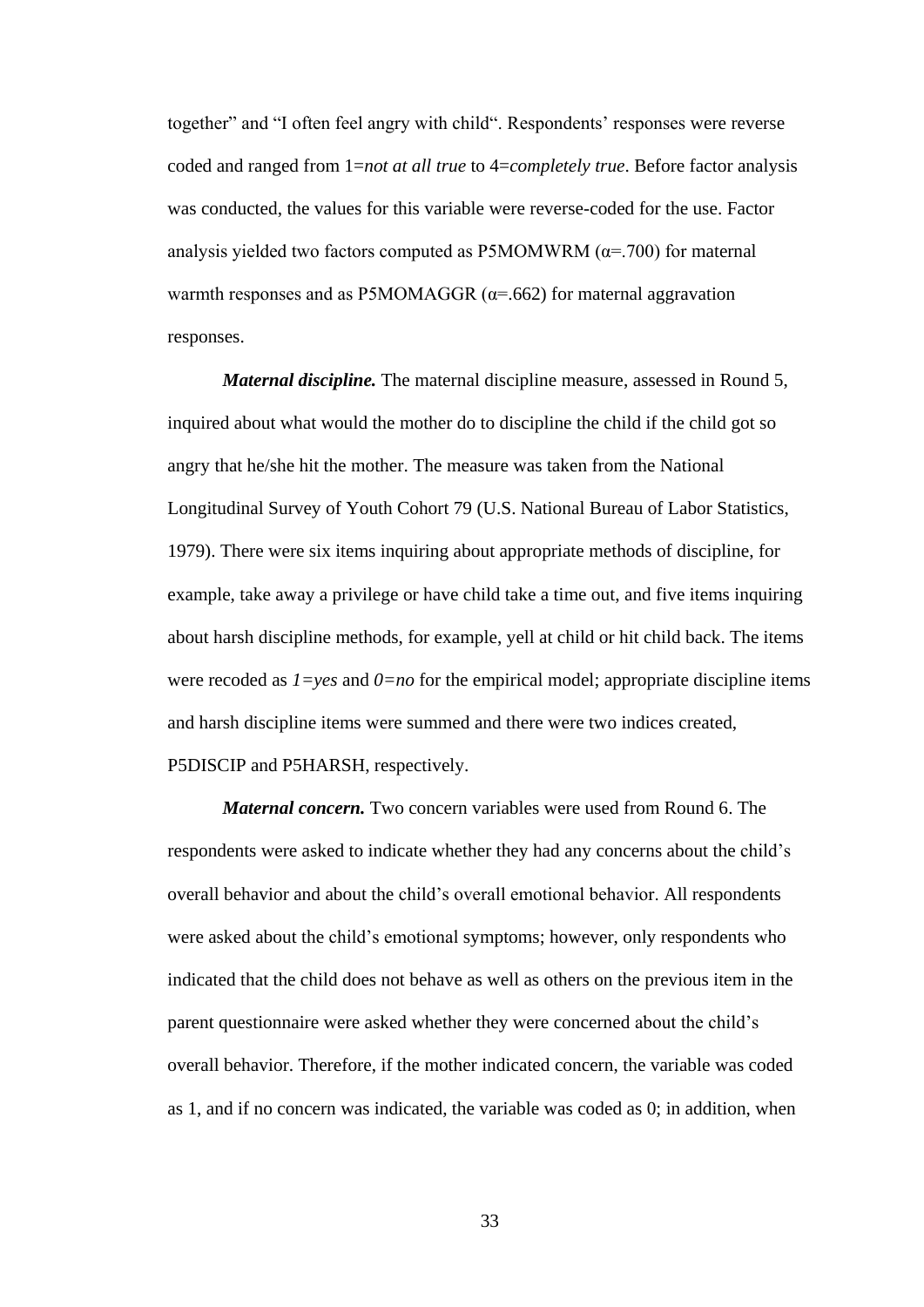the respondent reported in the previous variable a lack of need to be concerned, the variable about overall behavior was also coded as 0.

**Dependent variable.** The dependent variable was selected from the *Child Health and Well Being Scale* that is part of the Parent Interview Round 7 questionnaire. The dependent variable is dichotomous and indicate whether the child had received individual therapy since the 2004 round of data collection. The question was framed as follows:

> "Individual therapy refers to a therapy/counseling situation where the focus of the treatment is on the individual. Therapy is likely to be provided by a mental health professional. Since spring 2004, has child received any individual therapy?"

The question was followed up by the inquiry about the location of mental health service provided, options being at school, out of school, or both, and about how many times has child seen the mental health professional.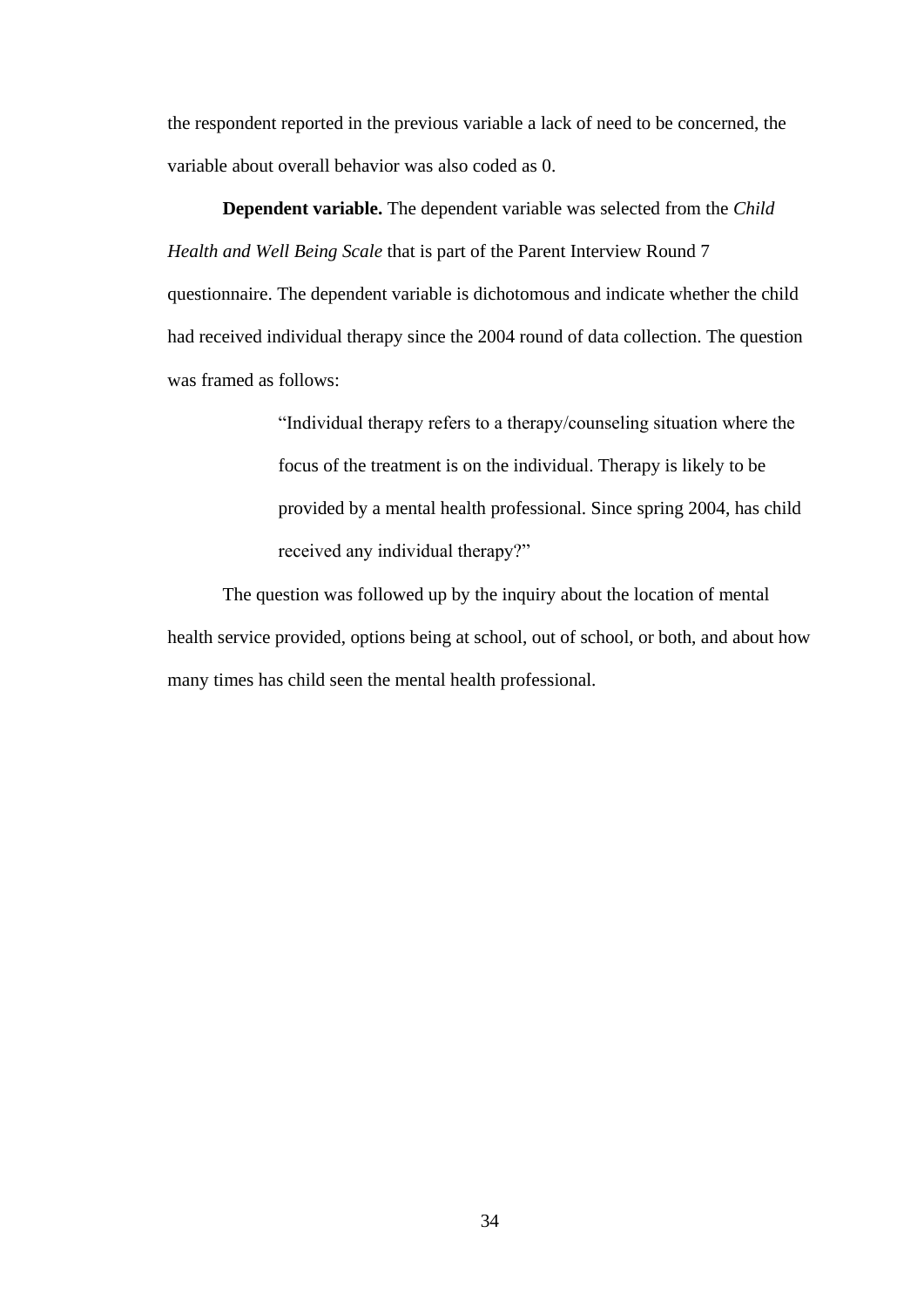# **Statistical Analysis**

# **Descriptive Characteristics**

Of 824 focal children in the sample, 253 children (30.7%), 182 boys and 71 girls (72% and 28%, respectively), were reported by their mothers to receive individual therapy. Twenty-seven children (10.7%) received therapy services at school, 140 children (55.3%) out of school, and 86 children (34%) were reported by mothers to receive therapy both at and out of school. Fifty-three children (21%) were reported to have five therapy sessions or less, 96 children (38%) had five to twenty sessions, 58 children (23%) had between twenty and fifty sessions, and 46 children (18%) had fifty sessions and more.

# **Bayesian Analysis**

Bayesian analysis using Amos 22.0 (Arbuckle, 2013) was employed to test the hypothesized direct and indirect effects of socio-demographic variables, maternal mental health, maternal discipline, and parent-child relationship variables on child's mental health service utilization, namely, on the child's use of therapy. In the Bayesian analysis, a path diagram is used to depict the hypothesized relationships among variables and the statistical significance of the coefficient associated with each path in the model is determined by statistical testing. The decision was made to use Bayesian analysis as an appropriate statistical method for testing of dichotomous dependent variables.

First, a longitudinal path model (Figure 1) was designed to depict the hypothesized relationships between exogenous variables (maternal mental health, respondent's age, child's race, respondent's current marital status, respondent's education, and household income), intervening variables (maternal aggravation, maternal warmth, harsh maternal discipline, adequate maternal discipline, concern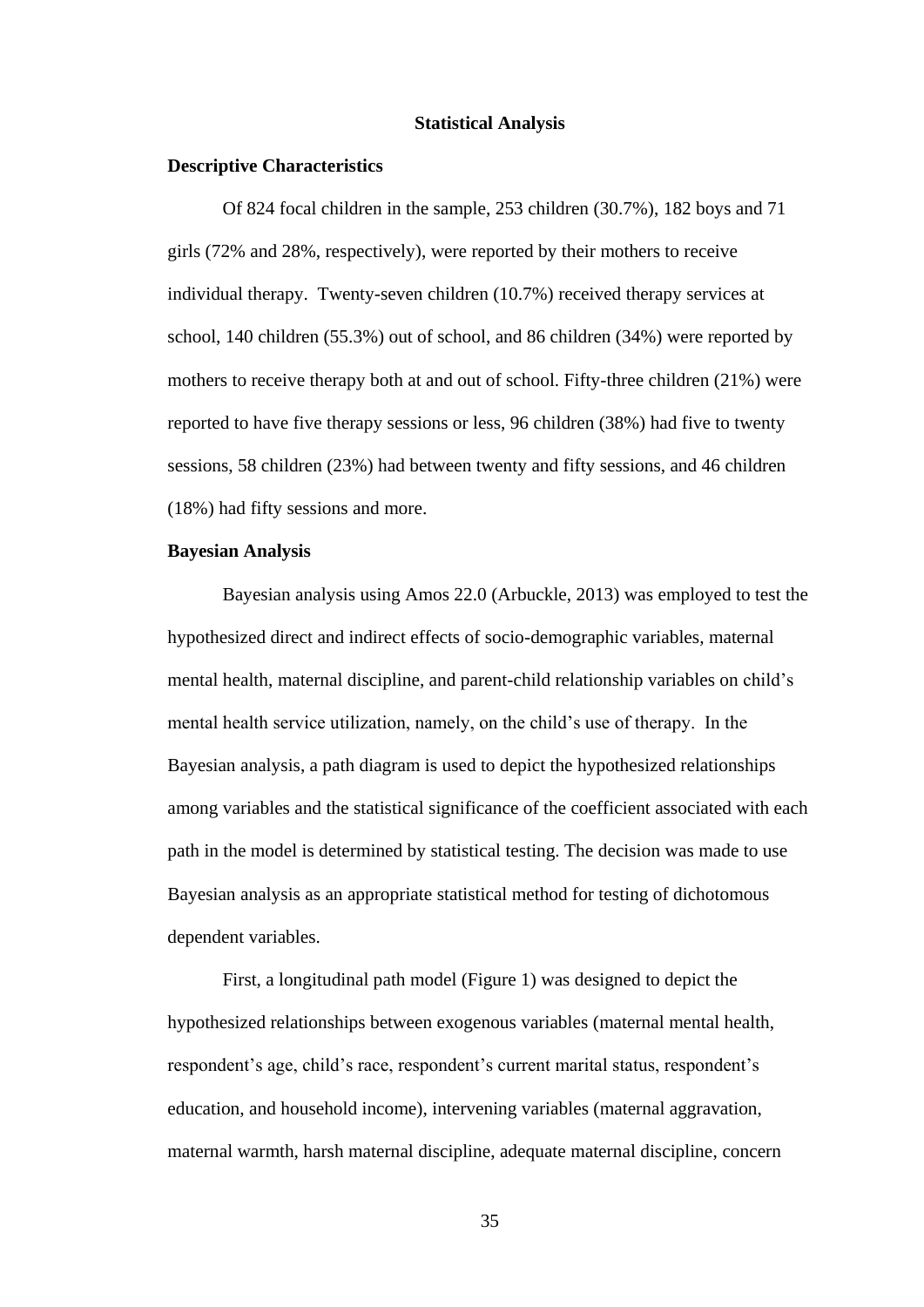about behavior, and concern about emotional symptoms), and the dependent variable (utilization of child therapy services) across three time periods. The three points in time were Round 5 collected in 2002, Round 6 collected in 2004, and Round 7 collected in 2007. The full model represented all potential relationships between the variables of interest in order to test the hypotheses. The correlation of error terms for both concern variables was added to indicate that the unexplained variance for concern about overall behavior and concern about emotional symptoms of the child were correlated. Similarly, the correlation of error terms for maternal aggravation and harsh discipline as well as for maternal warmth and appropriate discipline were added.



*Figure 1.* Full child therapy model.

Second, marital status, maternal education, and household income variables were used from Round 5. Additionally, these measures from Round 6 and Round 7 were tested in the full model to determine whether changes in these variables over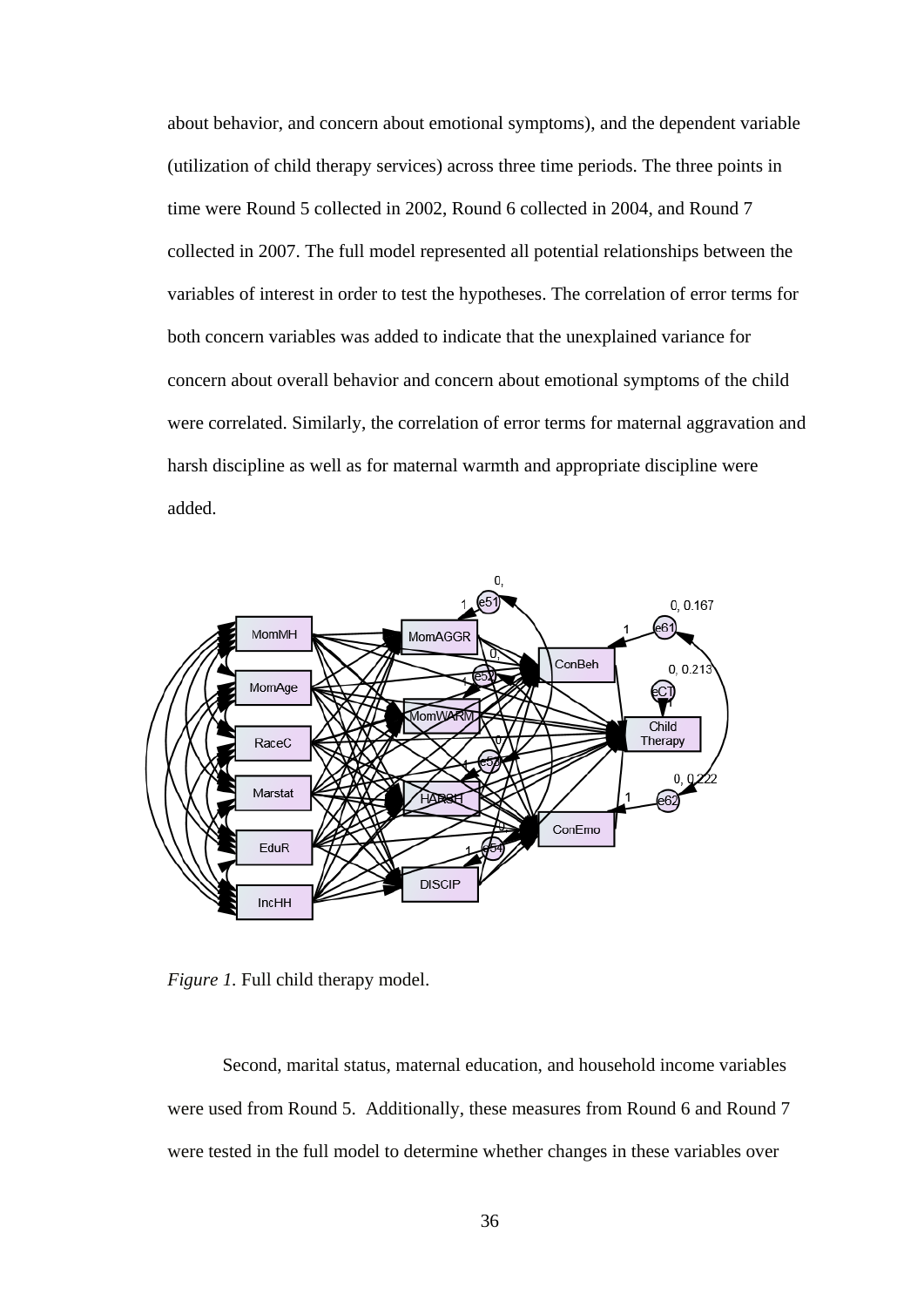time had any effect on significant paths in the model. There were minimal differences between the variable frequencies over time (Appendix C) and no differences in tested models were found.

Third, the full model was reduced; the non-significant paths were removed from the model, as suggested by Byrne (2010), to determine the model that better describe the sample data. For the reduced model (Figure 2), maternal mental health remained as an exogenous variable, and maternal aggravation, concern about overall behavior, and concern about emotional symptoms remained as intervening variables.



*Figure 2.* Reduced model with standardized paths.

# **Results**

In the full model, it was hypothesized that the paths from exogenous variables lead to intervening variables and paths from both exogenous and intervening variables lead to the dependent variable. Contrary to the hypothesis, data did not support hypothesized relationships for any of the exogenous socio-demographic variables, namely mother's age, child's race, mother's current marital status, mother's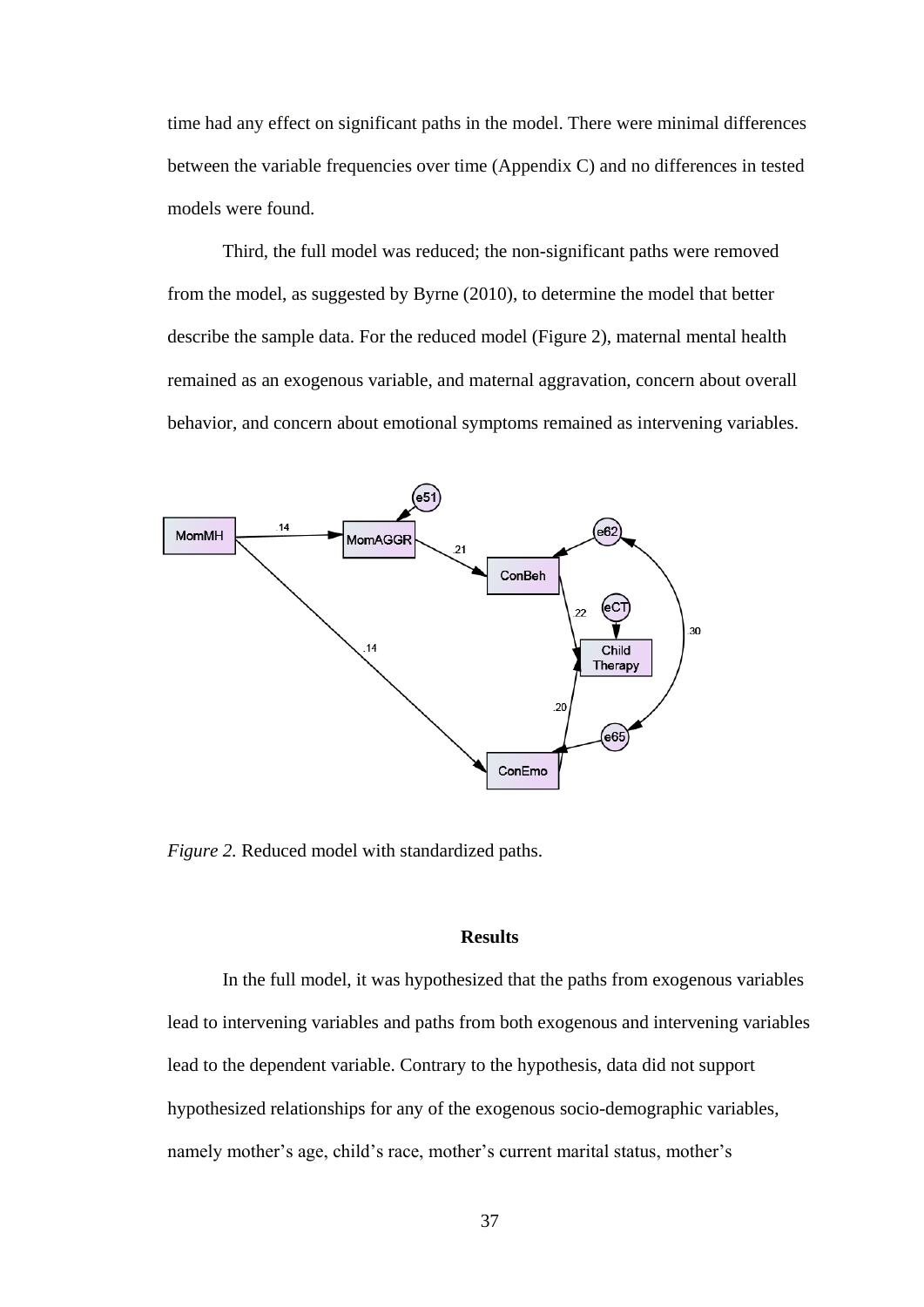education, and household income. Maternal mental health was the only exogenous variable that remained in the final model. Moreover, no significant direct paths were found for maternal warmth, harsh discipline, and appropriate discipline variables. The full model was reduced; only significant paths remained in the reduced model (Figure 2). The path from maternal mental health to harsh discipline was statistically significant; however, no paths from harsh disciple to other variables of interest remained in the model. Therefore, harsh discipline was dropped from the model.

Bayesian analysis was conducted to determine if the variables in the reduced model were significantly related to the child therapy use measure through direct or indirect paths. The standardized direct, indirect, and total effects found in the reduced model are presented in Table 1.

The findings showed that the largest direct effect on child therapy use was concern about overall behavior ( $\beta$ =.217, p<0.05), closely followed by the effect of maternal concern about emotional symptoms ( $\beta$ =.200, p<0.05). Both maternal concern about overall behavior and maternal concern about emotional symptoms were positively associated with child therapy use.

Only maternal mental health, as an exogenous variable, was found to have direct effects on intervening variables. Mental health had a positive direct effect on maternal aggravation ( $\beta = .140$ , p<0.05), suggesting that mothers that reported more depressive symptoms also reported higher aggravation in the mother-child relationship. Positive direct effect was found for mental health on concern about emotional symptoms ( $\beta = .139$ , p<0.05). Therefore, mothers with more depressive symptoms reported concern about the child's emotional symptoms.

From the intervening variables that remained in the reduced model, maternal aggravation had a positive direct effect on concern about overall behavior ( $\beta = .207$ ,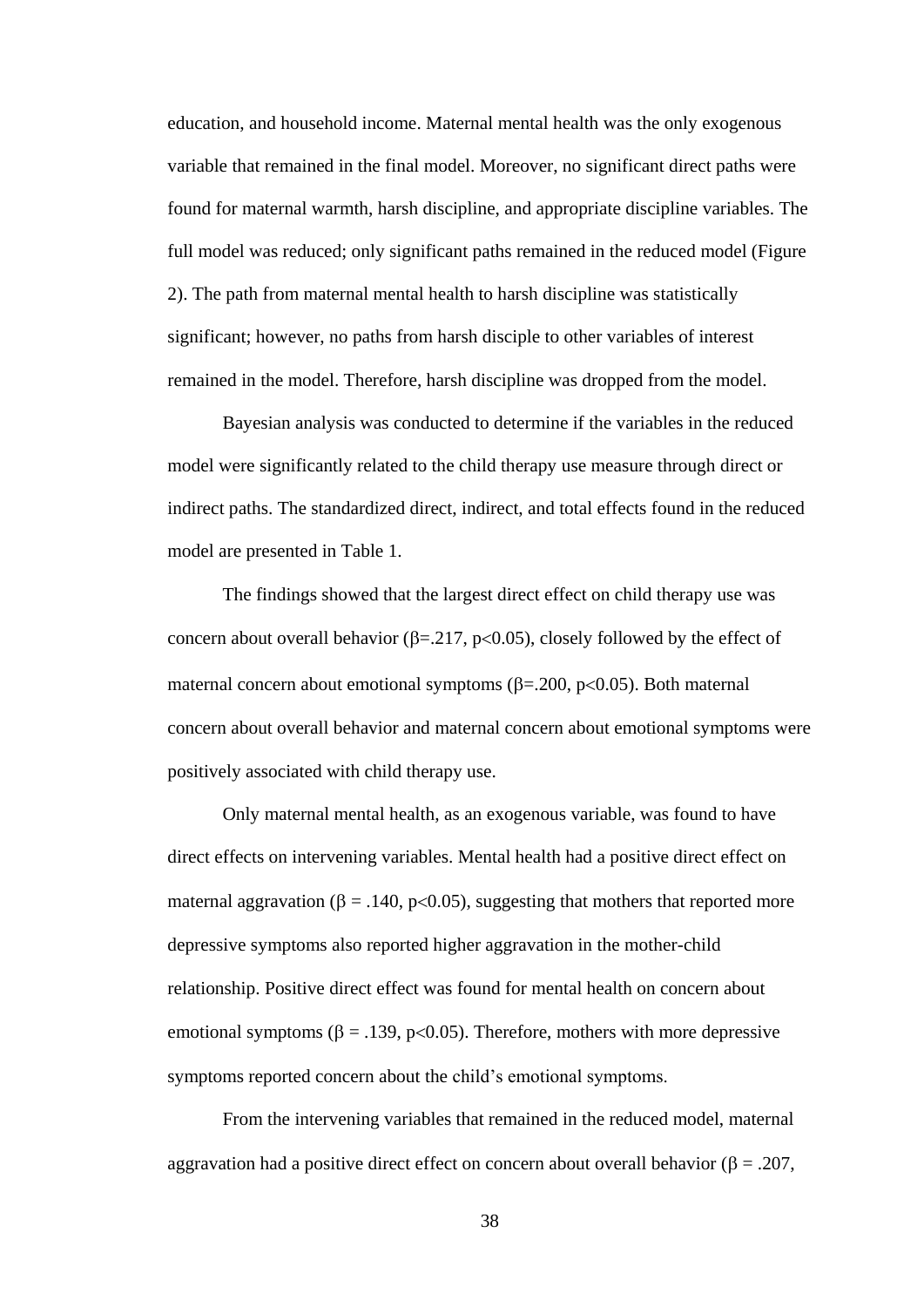$p<0.05$ ). Mothers that reported feeling more aggravated in the mother-child relationship also reported having a concern about child's overall behavior.

Two indirect effects of maternal mental health on child therapy use were found. The direct effect of mental health on maternal aggravation and the direct effect of maternal aggravation on concern about the child's overall behavior resulted in the indirect effect of maternal mental health, through the mediating variables, on child therapy use (.029). Additionally, the direct effect of maternal mental health on concern about the child's emotional symptoms resulted in indirect effect of maternal mental health on child therapy use (.034).

Table 1

|                |              | <b>Causal Effects</b> |                          |       |
|----------------|--------------|-----------------------|--------------------------|-------|
| Outcome        | Determinant  | Direct                | Indirect                 | Total |
| <b>MomAGGR</b> | <b>MomMH</b> | 0.140                 | $\overline{a}$           | 0.140 |
|                |              |                       |                          |       |
| ConBeh         | <b>MomMH</b> |                       | 0.029                    | 0.029 |
|                | MomAGGR      | 0.207                 | $\overline{\phantom{0}}$ | 0.207 |
|                |              |                       |                          |       |
| ConEmo         | <b>MomMH</b> | 0.139                 |                          | 0.139 |
|                |              |                       |                          |       |
| Child therapy  | MomMH        |                       | 0.034                    | 0.034 |
|                | MomAGGR      |                       | 0.045                    | 0.045 |
|                | ConBeh       | 0.217                 | $\overline{\phantom{0}}$ | 0.217 |
|                | ConEmo       | 0.200                 | $\overline{a}$           | 0.200 |

*Direct, Indirect, and Total Effects for Reduced Child Therapy Model*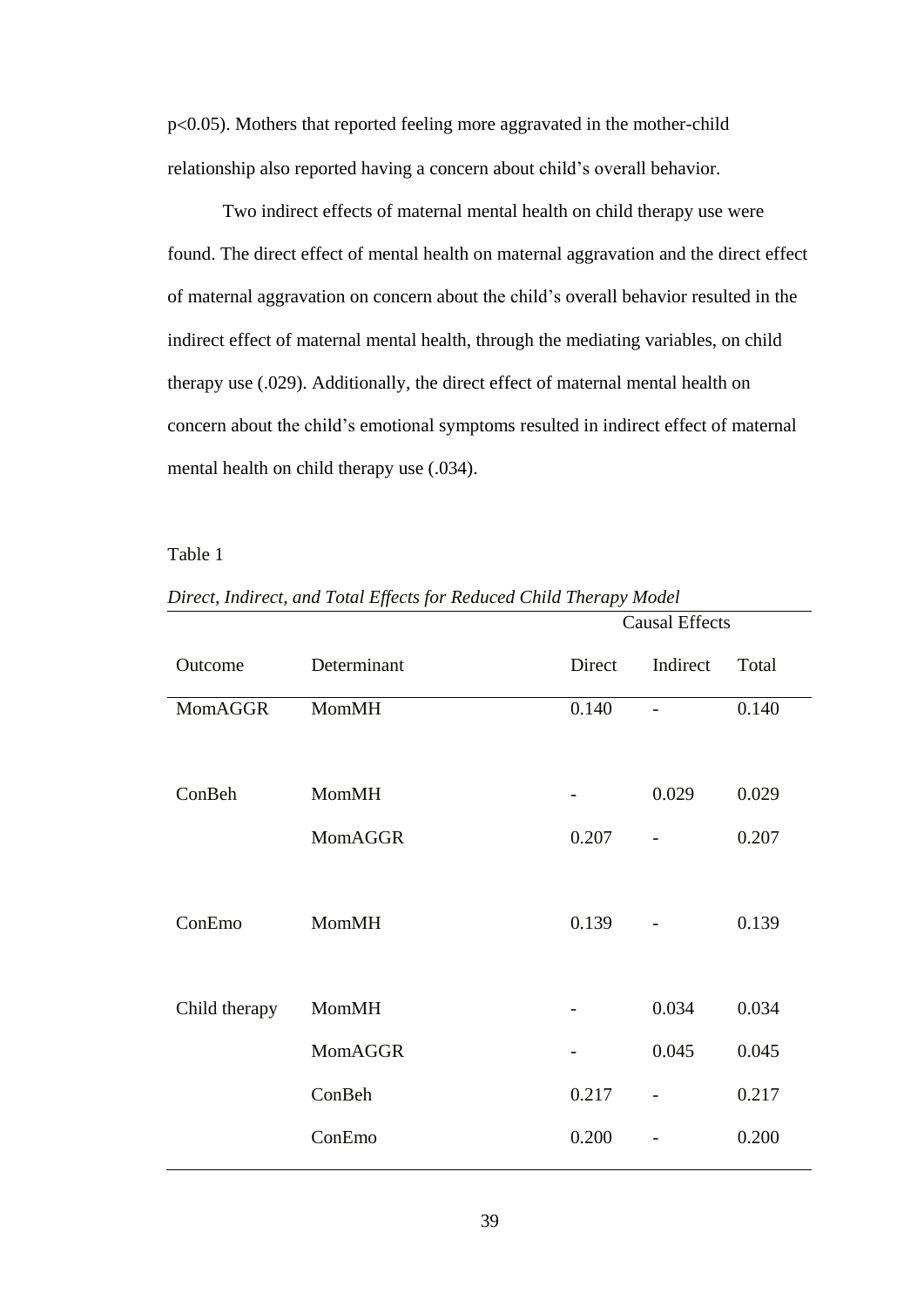# **Discussion**

This study examined maternal determinants of mental health service use, namely individual child therapy, in a sample of ADHD children. There were 824 children diagnosed with ADHD; out of which 253 children (30.7%) were reported to have received individual therapy. Such treatment rate is lower than treatment rates commonly reported; Merikangas et al. (2010) stated treatment rate for ADHD children to be approximately 50%, while the CDC ("Attention Deficit/Hyperactivity Disorder, Data & Statistics," 2015) estimated that 82.5% of children diagnosed with ADHD received treatment. However, treatment rates for ADHD usually do not differentiate between pharmacotherapy and behavior therapy, and it is unclear how many children from the current sample have been receiving pharmacotherapy as a sole form of treatment. The treatment ratio for boys and girls in this study was approximately 2.5:1, which corresponded with the ratio of boys and girls in the current sample.

Bayesian analysis was employed to test the hypothesized relationships in a longitudinal model; and non-significant paths were removed from the reduced model. In the reduced model, maternal mental health, maternal aggravation, concern about overall behavior, and concern about emotional symptoms were found to be the determinants of individual therapy for children. Two indirect paths leading to the child therapy measure were found; the effect of mental health on child therapy was mediated by maternal aggravation and concern about overall behavior in one path and by concern about emotional symptoms in another path.

Maternal mental health has been believed to influence a mother's perception of a child's behavioral and emotional problems (Pfefferle & Spitznagel, 2009). In this study, maternal mental health, operationalized as self-reported experiencing of past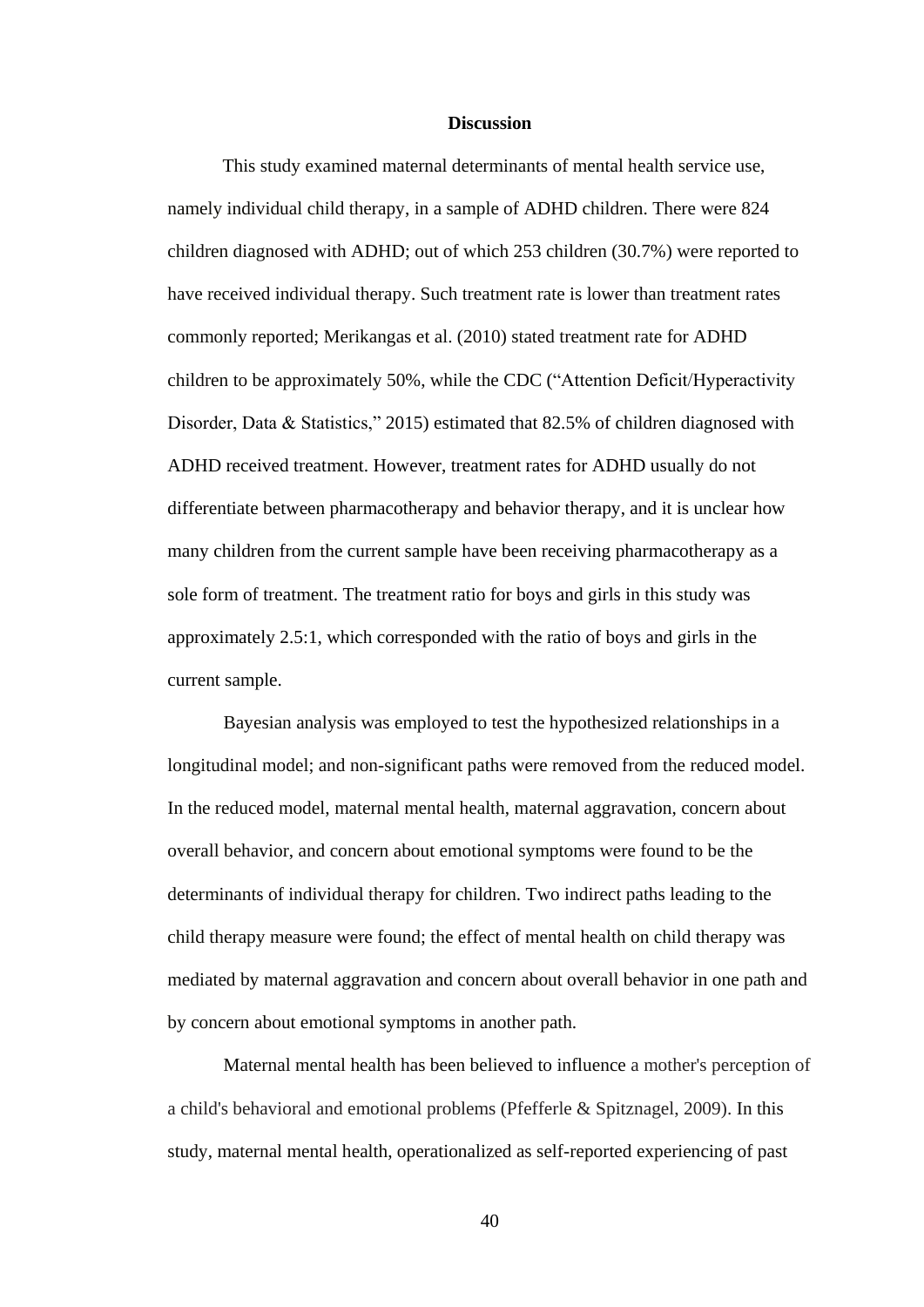week's symptoms of depression, was found to have an indirect effect on child therapy utilization. Negative outcomes of maternal depressive symptoms have been documented in the literature, with maternal depression being linked to externalizing and internalizing behaviors of children, such as anxiety, depression, attention deficit disorder, and oppositional defiant disorder (Meadows & McLanahan, 2007; Turney, 2011). In the current study, maternal depressive symptoms were associated with greater aggravation in the mother-child relationship, which is consistent with findings of Pfefferle and Spitznagel (2009). The symptoms of depression, that are often experienced as irritability, feeling of sadness, negative thoughts, loss of energy, insomnia, psychomotor agitation, indecisiveness, and diminished ability to think or concentrate (American Psychiatric Association, 2013), might contribute to a mother having lowered tolerance when it comes to a child's behavior; this might be especially true for children with ADHD who are more likely to be hyperactive, to have problems concentrating, and to act impulsively, and whose behavior is more often considered disturbing (Merikangas et al., 2011). A mother experiencing depressive symptoms might feel less energy to deal with her child's behavior, might find it more aggravating, and overall consider a child to be harder to care for. Maternal aggravation was further found to have a direct effect on maternal concern about overall behavior, suggesting that aggravation was linked with a child's externalizing behaviors. Maternal aggravation was also found to mediate the effect of mental health on child therapy. The ways in which aggravation influences concern deserves further study; however, it is possible that maternal aggravation is not necessarily related only to negative outcomes. If a child behaves in a disturbing way, a mother becomes aggravated, and she might recognize her feelings of aggravation towards child as a warning sign that a child's behavior is outside the norm, and therefore she might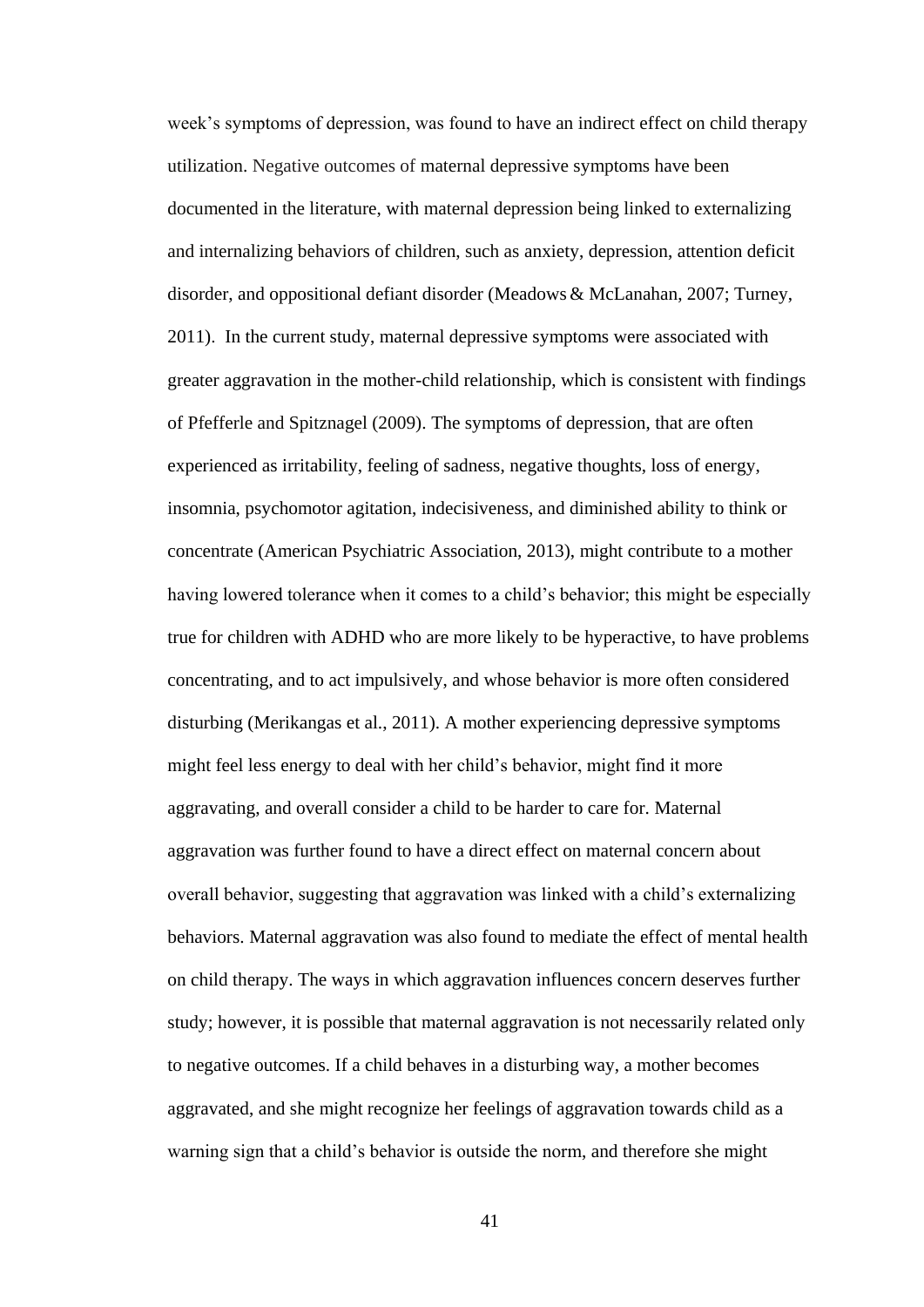become concerned. Pfefferle and Spitznagel (2009) suggest further exploring of specific components on maternal distress, not only to identify the means by which aggravation influences concern, but also to design a possible therapeutic intervention addressing mothers' aggravation. Related to this, a potential link to examine in future research would be the link between parental conflict, aggravation, and concern about child's behavior/need for mental health services, since depression has been associated with heightened risk of parental conflict and subsequent negative impact on children's emotional development (Du Rocher Schudlich, Papp, & Cummings, 2011).

Further, this study found that maternal concern about emotional symptoms was associated with child therapy; and there was a direct effect of maternal mental health on concern about emotional symptoms. As mentioned before, mothers that reported depressive symptoms are likely to experience significant emotional distress (American Psychiatric Association, 2013). Emotional distress might interfere with a mother's functioning and her emotional engagement with a child, leading a mother to worry about the possible impact of her depression on the child. Alternatively, mothers who experience depressive symptoms might be more sensitized to their children's emotional symptoms, as suggested by Zimmerman (2005) who has found that children of mothers with depressive symptoms were more likely to receive services.

The largest direct effects on child therapy were found to be concern about overall behavior and concern about emotional symptoms, respectively. It seems that regardless of whether it was the child's behavior or emotional symptoms that the mother worried about, the children received therapy treatment. Such finding confirms the consensus in the help-seeking literature that parents are gatekeepers to their children's treatment (Girio-Herrera et al., 2013). It is important to note that concern about a child, as it was operationalized in this study, is of a subjective nature, and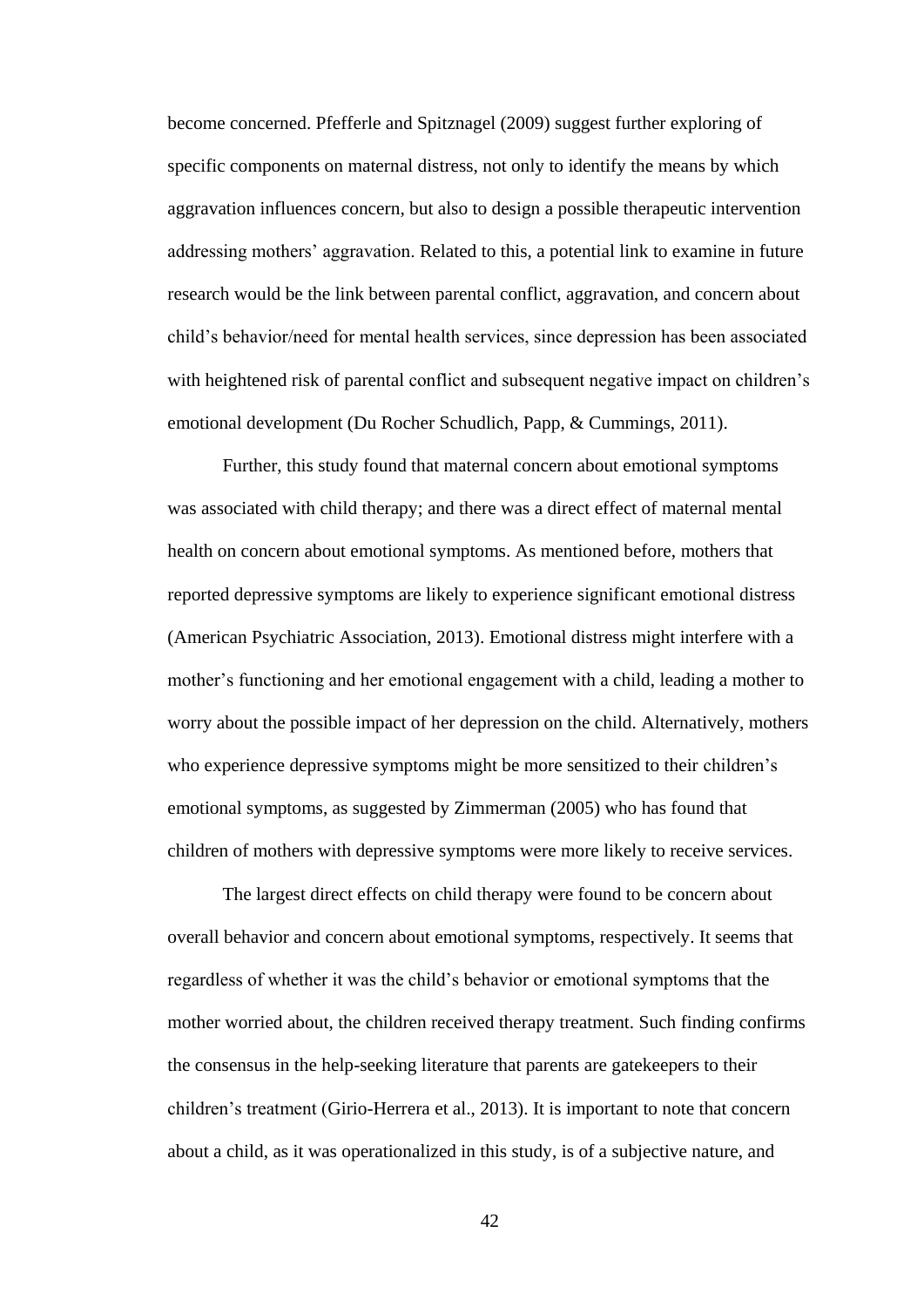solely depends on a mother's perception and evaluation. This study examined maternal concern; several other studies investigated similar influences when researching parental perception of need, perceived strain, impacted functioning, or parental problem recognition (Banta et al., 2013; Pfefferle & Spitznagel, 2009; Thurston et al., 2014; Zimmerman, 2005). The link between parental concern and these other parental variables should be the subject of further research; however, it is likely that parental concern is present when there is a perceived need for services or when parents recognize their child's behavior or emotional experiencing as problematic.

The data utilized in this study did not support several hypothesized paths. Even though mothers suffering from depression have been described in the literature as failing to provide positive feedback and being less affectionate (Letourneau et al. 2012), the current study did not find any direct or indirect effects for maternal warmth. One possible reason might be that maternal expressed emotions towards children with ADHD, including maternal warmth, have been found to fluctuate over time (Richards et al., 2014). Similarly, there were no effects found for appropriate discipline. It seems that the lack of positive feelings towards child and the lack of warmth being present in mother-child relationship as well as the lack of appropriate discipline methods might not be sufficient to raise maternal concern; negative events must be present such as a child behaving in a way that a mother finds bothersome or worrisome.

Furthermore, despite previous findings that depression in parents might lead to parenting deficits (Lovejoy, Graczyk, O'Hare, & Neuman, 2000), such link was not confirmed by the current study, and harsh discipline methods were found to have no effect on child therapy. One possible explanation might be that harsh discipline has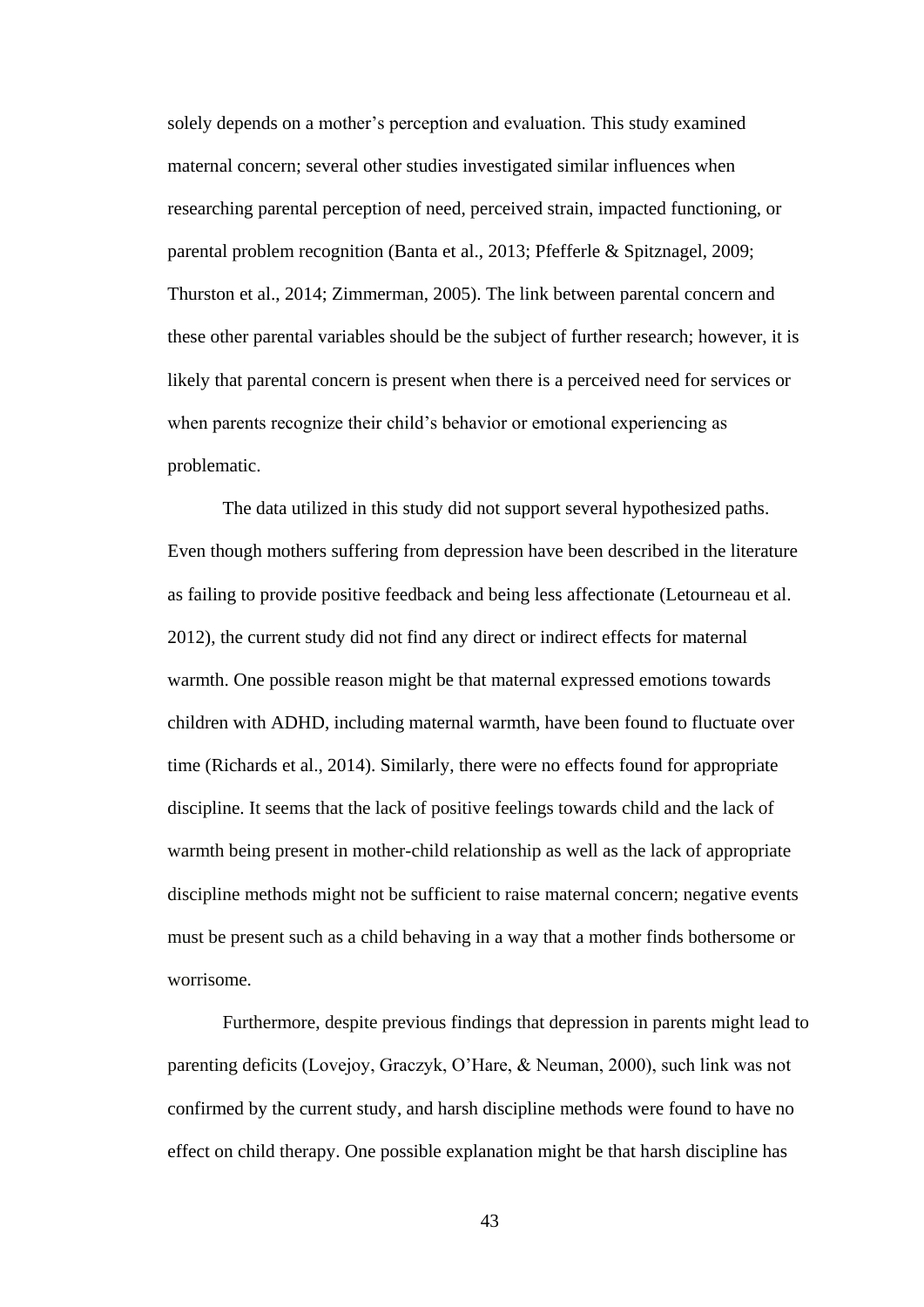been found to moderate the association between maternal warmth and externalizing behaviors (Lansford et al., 2015); a link that the statistical analysis employed in this study did not permit to test. There was also no effect found of harsh discipline methods on any of the concern variables in the current study, suggesting that a mother might be satisfied with the effects of her discipline methods on a child's behavior or that a mother's choice of harsh discipline methods is unrelated to the severity of a child's problem behavior.

Contrary to the expectations, none of the socio-demographic variables were found to have an effect on child therapy use. Previous findings considering sociodemographic determinants have been diverse; however, multiple studies reported significance of at least one socio-demographic factor when several were examined (Banta et al., 2013; Burnett-Zeigler & Lyons, 2010; Mendenhall, 2012; Merikangas et al., 2010; Pfefferle & Spitznagel, 2009). Sample characteristics of the current study might have influenced current results, since respondents in the current sample were predominantly White, higher educated, married females. However, the current results might also suggest that other factors, related more closely to actual interactions between the mother and the child, such as the mother reporting the child does things that really bother her (maternal aggravation) and the child behaving in a way that raises maternal concern, need to be considered more when attempting to understand child mental health service use determinants.

When considering the Behavioral Model of Health Care Utilization (Andersen, 2008) that guided the identification and understanding of potential child mental health service use determinants in this study, only maternal mental health and maternal aggravation were found to be significant as predisposing variables. Concern about behavior and emotional symptoms were found to be significant as need variables.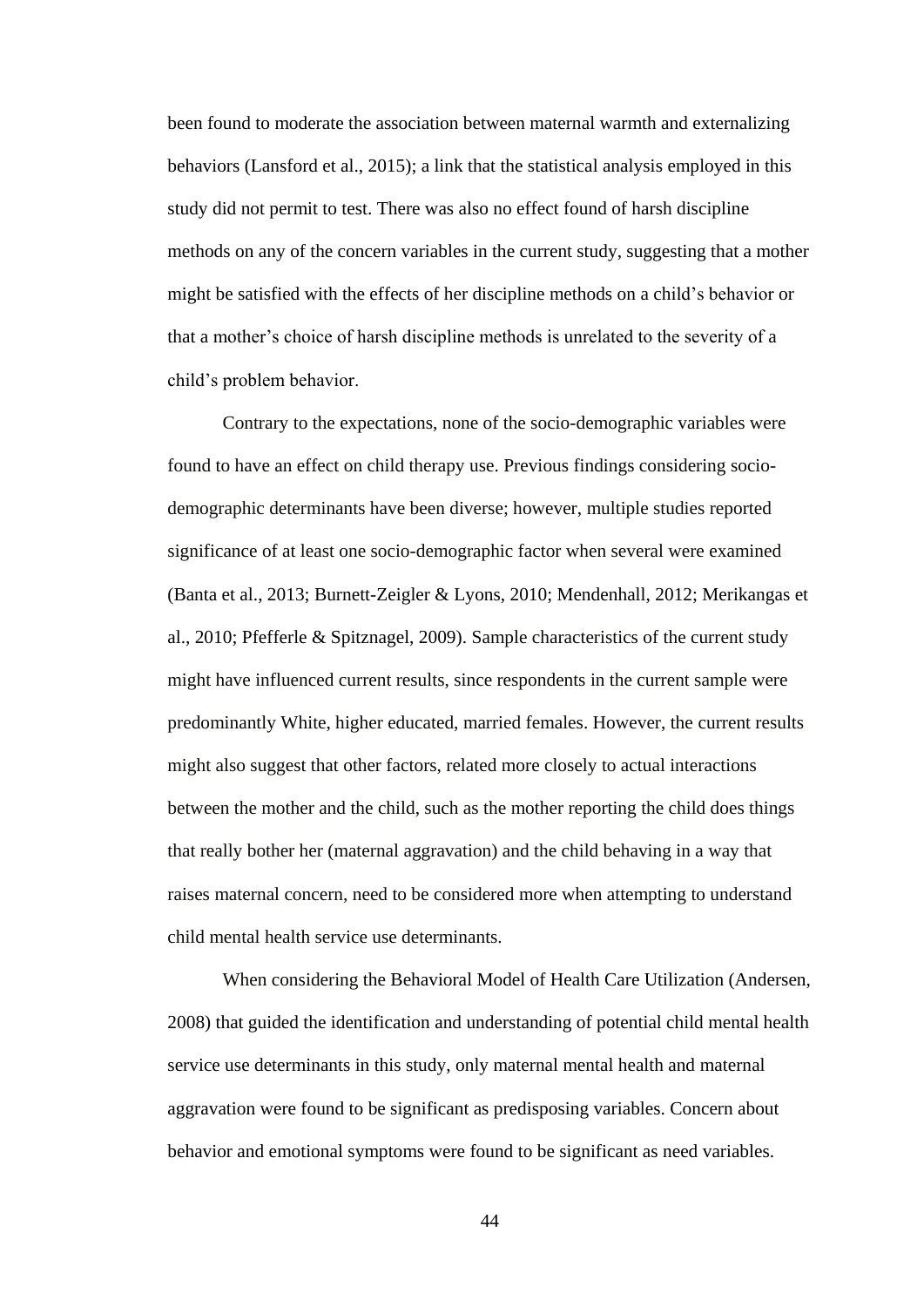Income as the only enabling variable was not found to be significant. Such findings suggest that factors that predispose the use of therapy and perceived need of mental health services might play a bigger role in the decision to get help than potential enabling factors.

Results of the current study might have therapeutic implications. Notably, the indirect paths leading from maternal mental health to child therapy utilization may inform therapeutic practices of child mental health professionals by helping to understand the indirect effects that are not obvious when a child is brought to therapy by a mother. Child mental health professionals sometimes struggle to engage parents in the process of child's therapy treatment; the knowledge of the path that precedes parental help-seeking might provide a professional with cues of how to approach parents. Since parental concern was found to be important for child therapy utilization, focusing on parental concern might prove useful in dealing with parents in therapy. Since it was found that maternal aggravation leads to concern, focusing on maternal aggravation and targeting its source might help mothers to regain their feeling of competent parenting. Moreover, addressing maternal aggravation and possible maternal issues such as depression might help to improve mother-child relationship.

# **Limitations and Direction for Future Research**

This study is not without limitations. Sample in the current study consisted of mothers whose children were diagnosed with ADHD, ADD, or hyperactivity, therefore no generalizations to general population can be made. Moreover, the sample was predominantly White, better educated (approximately 70% reported to have completed some college or more) females that reported to be mostly married at the time of final round. Further research with more diverse sample is needed. Moreover,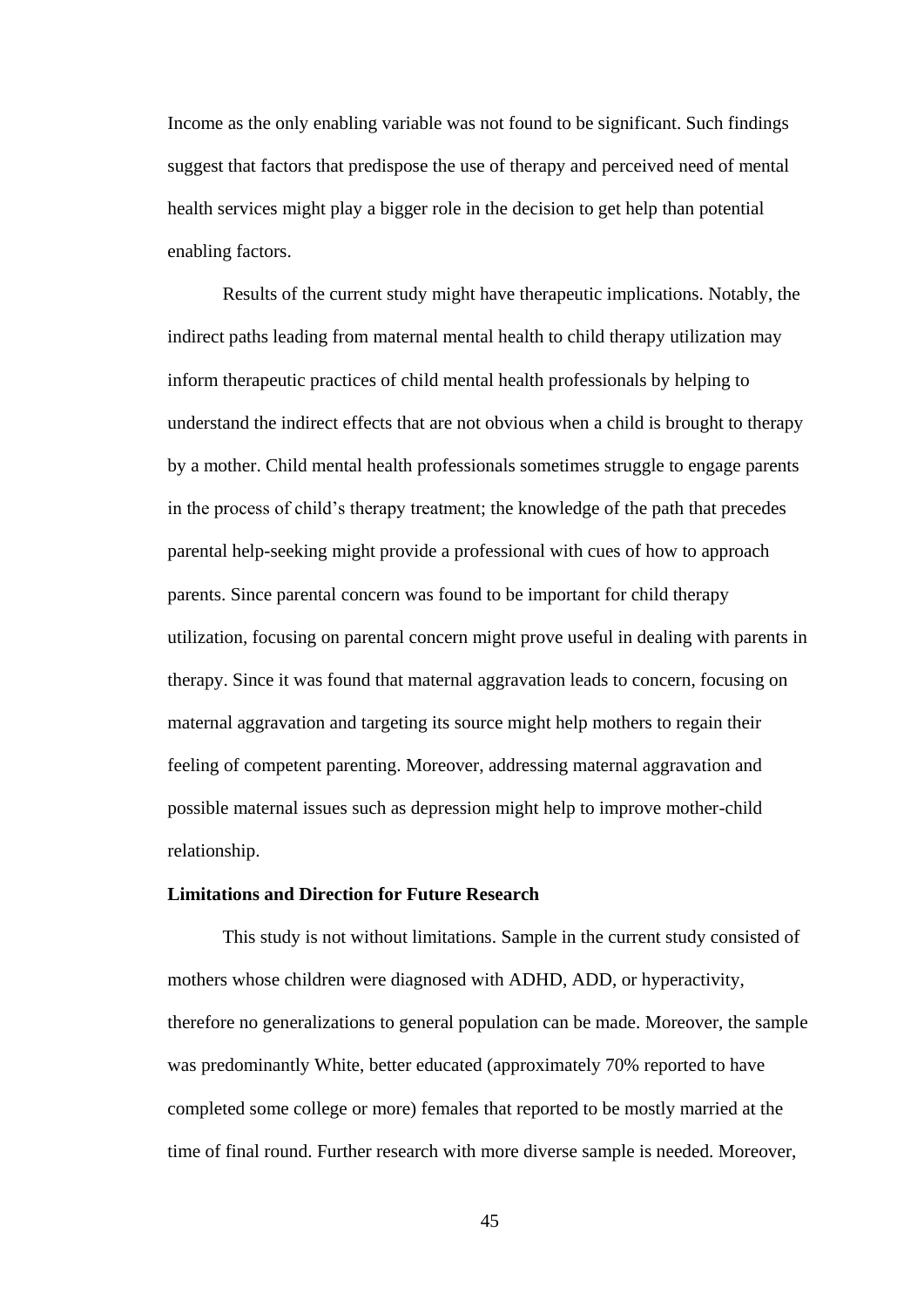the data used were based on self-report of mothers; the data did not include independent ratings of maternal mental health or parent-child relationship. The nature of the longitudinal data that did not provide the same question items in each of the investigated rounds and the statistical analysis used limited the current study to investigate linear links between variables. Further, the current study operationalized mental health as past week's experiencing of depressive symptoms; ideally, long-term measure of mental health symptoms would be used.

# **Conclusion**

Findings of the current study showed that maternal mental health, maternal aggravation, and concern about child's behavior and emotional symptoms are important determinants when it comes to mental health service use, namely child therapy, among children with ADHD. Notably, both concern about child's overall behavior and concern about emotional symptoms are of utmost importance; and these concerns are based on the mother's subjective perception of the child. Mental health was found to directly influence both maternal aggravation and concern about emotional symptoms and indirectly influence concern about overall behavior, suggesting that maternal mental health needs to be considered when attempting to understand child service use. However, more research is needed as to how exactly mental health and maternal aggravation influence concerns about the child's behavior and emotional symptoms and, ultimately, child therapy.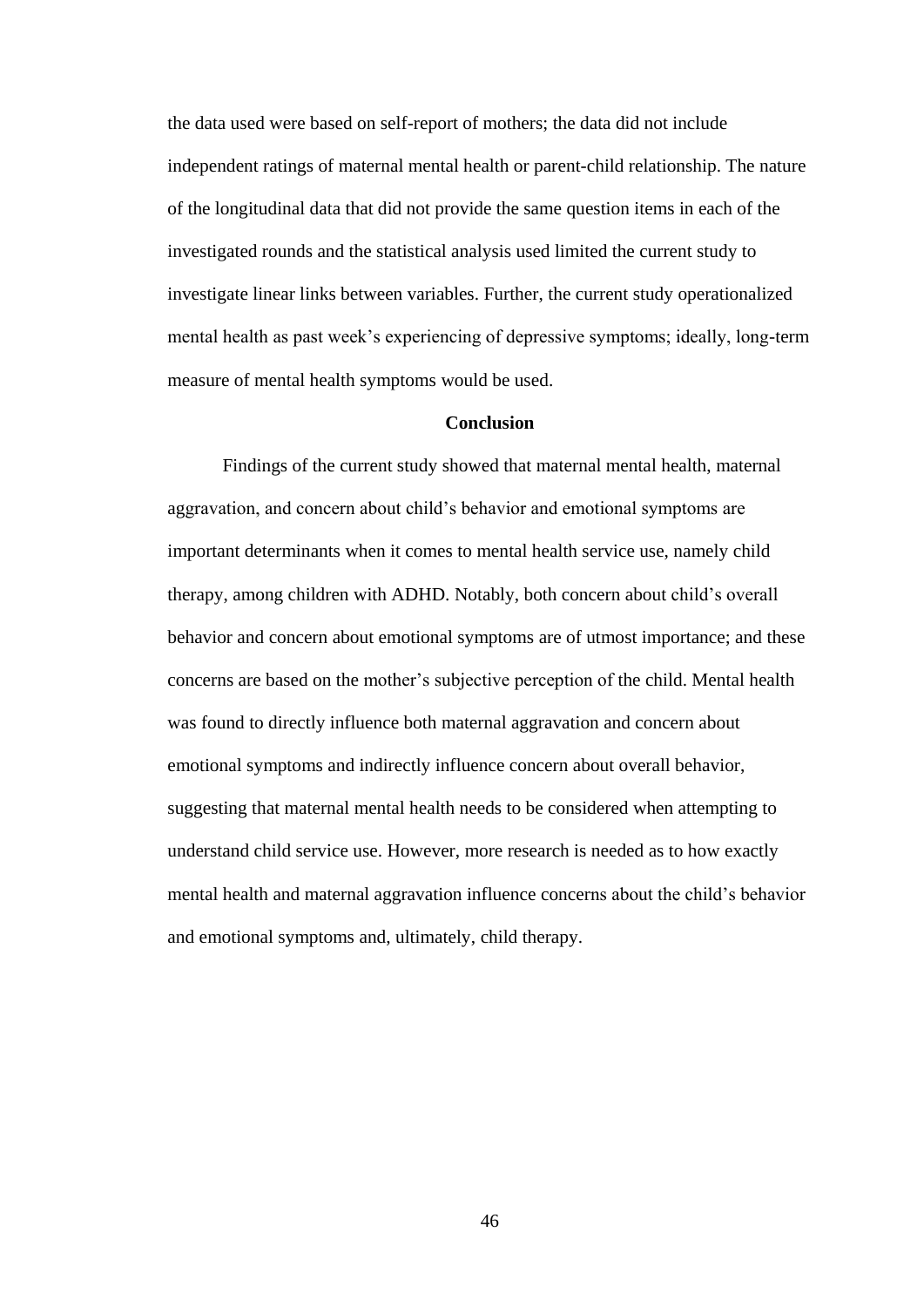# CHAPTER THREE

This study investigated maternal determinants of mental health service use, more specifically, individual child therapy, among preadolescent children diagnosed with ADHD. The Behavioral Model (Andersen, 2008) was used to guide the theoretical framework of this study, and based on previous research, sociodemographic variables and maternal mental health were examined as possible exogenous variables. Moreover, the current study explored mother-child relationship variables, discipline variables, and perceived maternal concern about a child' overall behavior and about a child's emotional symptoms as possible intervening variables.

Data from the three points in time, 2002, 2004, and 2007, from ECLS-Kindergarten class dataset [\(United States Department of Education, Institute of](#page-58-0)  [Education Sciences, National Center for Education, 200](#page-58-0)7) were utilized in the current study; longitudinal nature of the data allowed to design a longitudinal model using Amos 22.0 (Arbuckle, 2013) and Bayesian analysis was employed to test the hypothesis.

The results showed that only maternal mental health remained in the model as an exogenous variable. The effect of mental health on child therapy was mediated by maternal aggravation and maternal concern about overall behavior in one path and by maternal concern about emotional symptoms in another path, suggesting that maternal mental health needs to be considered when attempting to understand help-seeking determinants. Both concern about the child's behavior and concern about the child's emotional symptoms were found to have large direct effects on child therapy.

The results of the current study showed the importance of maternal mental health in a mother's decision to seek help for a child, suggesting that maternal mental health influences how a mother feels about her child and whether she is concerned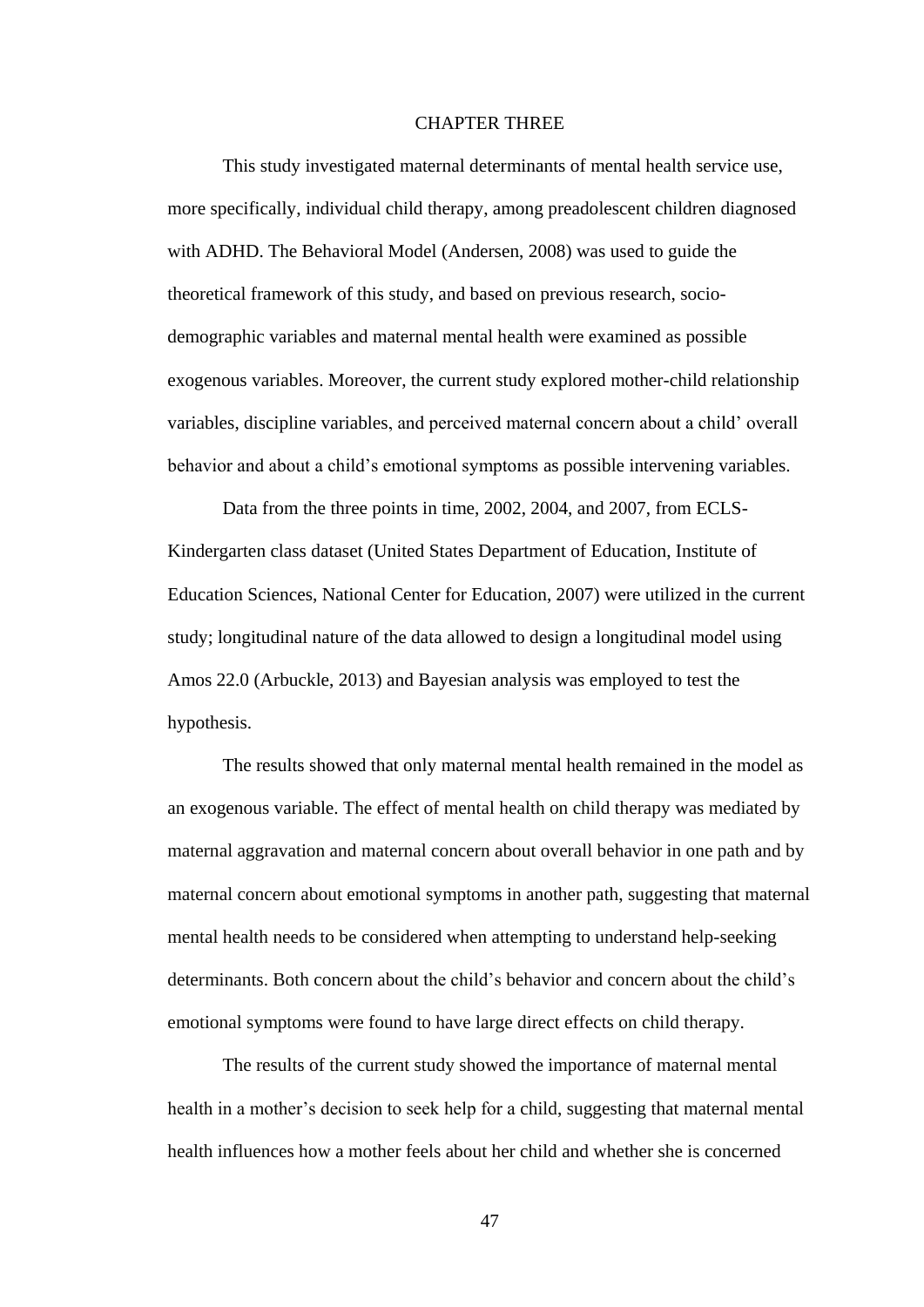about her child's emotional symptoms. Self-reported symptoms of depression, experienced for example as feeling lonely, sad, and like everything was an effort, were found to have a direct effect on maternal aggravation; mothers felt more bothered by their child's behavior when they experienced more depressive symptoms. Depressive symptoms are also likely to sensitize a mother to recognize a child's emotional symptoms as concern-worthy, which is in line with previous study by Zimmerman (2005). The mediation of mental health and maternal aggravation by concern about the child's behavior deserves further study. Furthermore, both concern about the child's behavior and concern about the child's emotional symptoms were found to be important determinants of child therapy, which supports previous findings that perceived need is an important determinant of mental health service use (Thurston et al., 2014).

Determinants that were not found to be significant are of equal importance. Socio-demographic measures were found to have no effect on child therapy by this study; therefore, other variables related to mother-child relationship need to be considered more when attempting to understand child mental health service use. Similarly, this study found significant predisposing and need variables, according to the Behavioral Model (Andersen, 2008), however, income as an enabling variable did not show any effect on service use, suggesting that perhaps predisposing and need variables need to become a focus for future study.

This study's limitations include a sample that is not representative of general population; measures that are based on self-report, mental health variable that captured only experiencing in past seven days, and statistical analysis that permitted to test only linear relationships.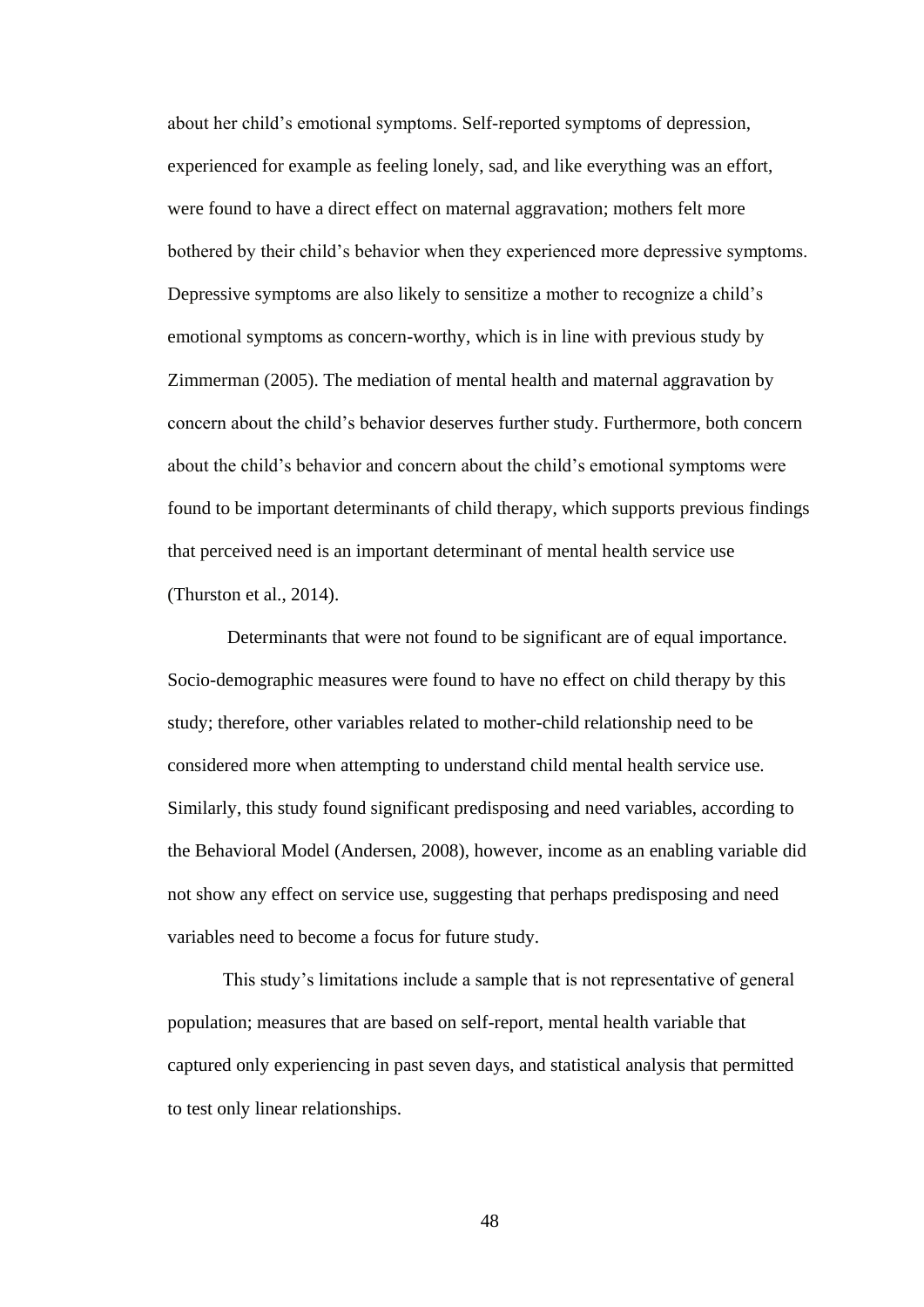This study contributes to the current knowledge by highlighting the importance of factors that are subjectively perceived by parents, such as mental health symptoms, aggravation with a child, and concerns about a child's behavior and emotional symptoms, compared to objective socio-demographic measures, as determinants of child mental health service use.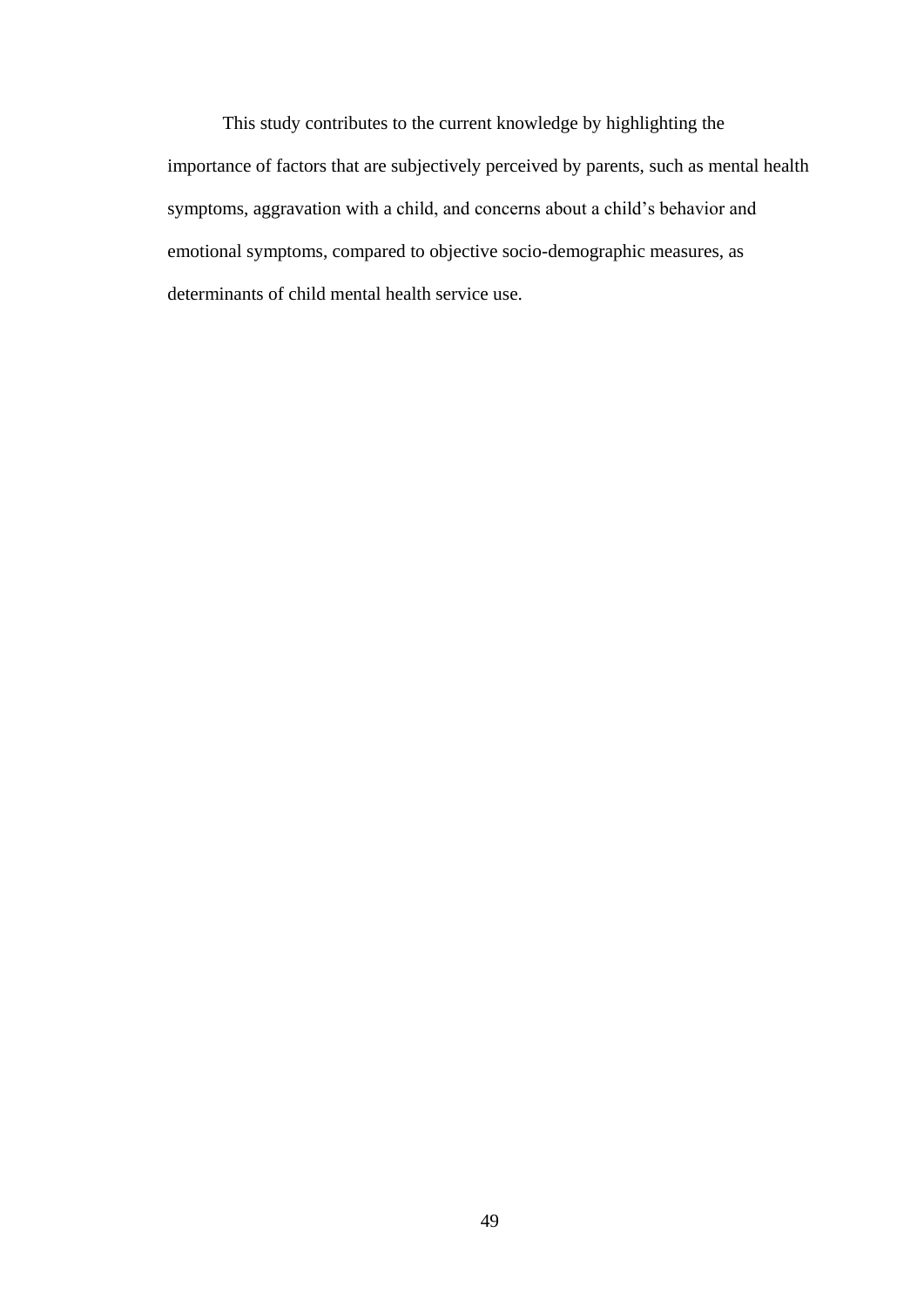#### REFERENCES

- Achenbach, T. M. (1966). The classification of children's psychiatric symptoms: A factor-analytic study. *Psychological Monographs, 80*(7), 1−37.
- Achenbach, T. M. (1991). *Manual for the child behavior checklist/4-18 and 1991 profile.* Burlington, VT: University of Vermont, Department of Psychiatry.

Achenbach, T. M. (2005). Advancing assessment of children and adolescents: Commentary on evidence-based assessment of child and adolescent disorders. *Journal of Clinical Child and Adolescent Psychology, 34*(3), 541-547.

- Achenbach, T.M. & Rescorla, L.A. (2001). *Manual for the ASEBA School-Age Forms & Profiles*. Burlington, VT: University of Vermont, Research Center for Children, Youth, & Families.
- Ajzen, I. (1991). The theory of planned behavior. *Organizational Behavior and Human Decision Processes*, *50*, 179-211.
- Ajzen, I. & Fishbein, M. (1980). *Understanding attitudes and predicting social behavior*. Englewood Cliffs, NJ: Prentice-Hall.
- American Academy of Pediatrics. (2011). ADHD: Clinical practice guideline for the diagnosis, evaluation, and treatment of Attention-Deficit/Hyperactivity Disorder in children and adolescents. *PEDIATRICS, 128*(5), 1007-1022.
- American Psychiatric Association. (2013). *Diagnostic and statistical manual of mental health disorders* (5th ed.). Washington, DC.
- <span id="page-58-0"></span>Amone-P'Olak, K., Ormel, J., Oldehinkel, A.J., Reijneveld, S.A.,Verhulst, F.C., & Burger, H. (2010). Socioeconomic position predicts specialty mental health service use independent of clinical severity: The TRAILS study. *Journal of The American Academy of Child & Adolescent Psychiatry, 49*(7), 647-655.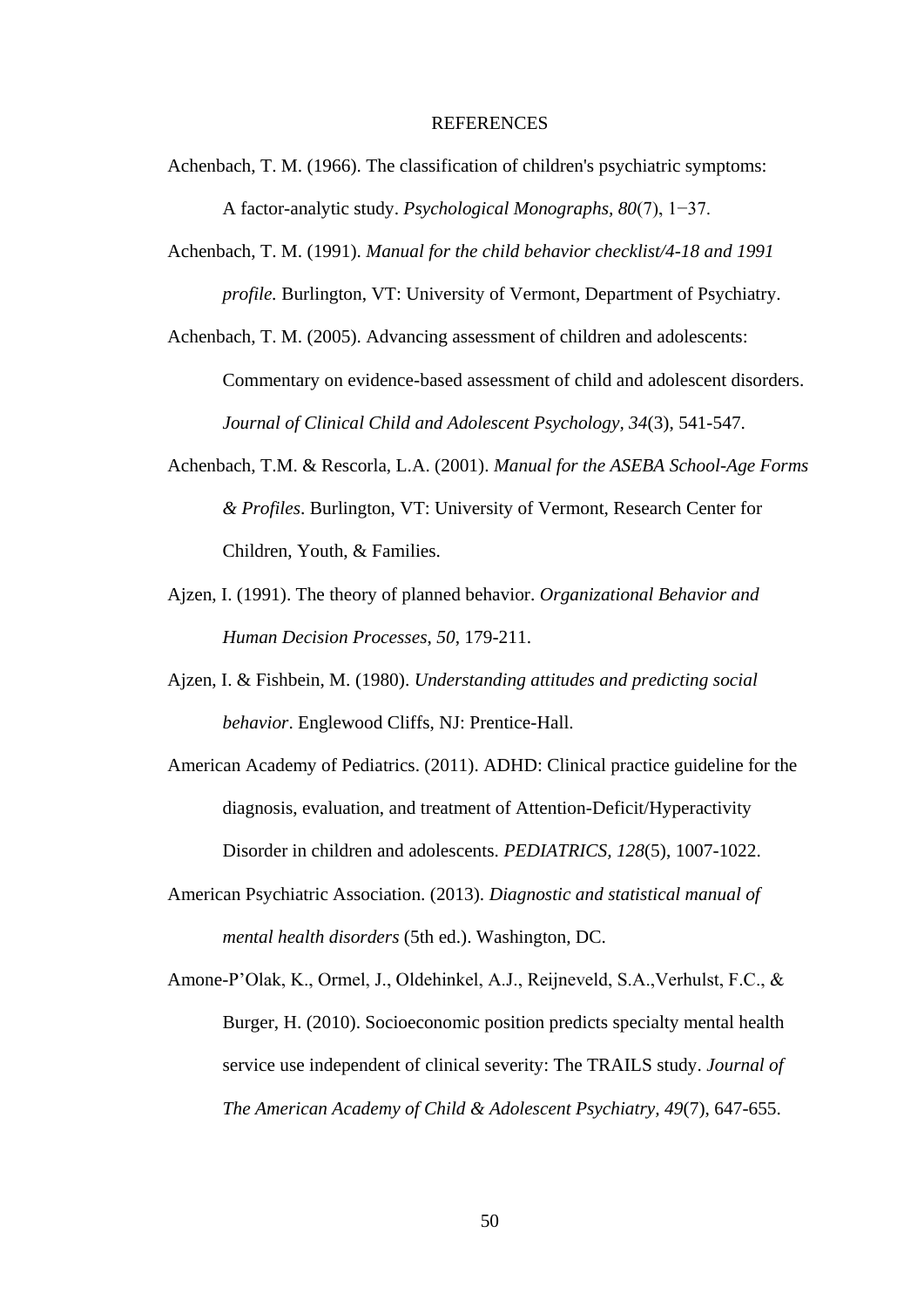- Andersen, R.M. (1968). *Behavioral model of family's use of health services.* Research series No. 25. Chicago, IL: Center for Health Administration Studies, University of Chicago.
- Andersen, R.M. (2008). National health surveys and the Behavioral Model of Health Services Use. *Medical Care, 46* (7), 647-653.
- Andersen, R. & Davidson, P. (2007). Improving access to care in America. Individual and contextual indicators. In R. M. Andersen, T. H. Rice, & G. F. Kominski (Eds.), *Changing the US health care system: Key issues in health services, policy, and management* (3–30). San Francisco: Jossey-Bass.
- Arbuckle, J. L. (2013). *Amos* (Version 22.0) [Computer Program]. Chicago: SPSS.
- *Attention Deficit/Hyperactivity Disorder, Data & Statistics.* (2015). Center for

Disease Control and Prevention. Retrieved from

http://www.cdc.gov/ncbddd/adhd/data.html

- Bandura, A. (1975). *Social learning and personality development*. Holt, Rinehart & Winston, INC: New Jersey.
- Banta, J. E., James, S., Haviland, M.G., & Andersen, R.M. (2013). Race/ethnicity, parent-identified emotional difficulties, and mental health visits among California children. *Journal of Behavioral Health Services & Research, 40*(1), 5-19.
- Barksdale, C. L., Azur, M., & Leaf, P.J. (2009). Differences in mental health service sector utilization among African American and Caucasian youth entering systems of care programs. *Journal of Behavioral Health Services & Research, 37*(3), 363-373.
- Bibou-Nikou, I. (2004). Parental mental health and children's well-being. *Clinical Child Psychology & Psychiatry, 9*(2),309-312.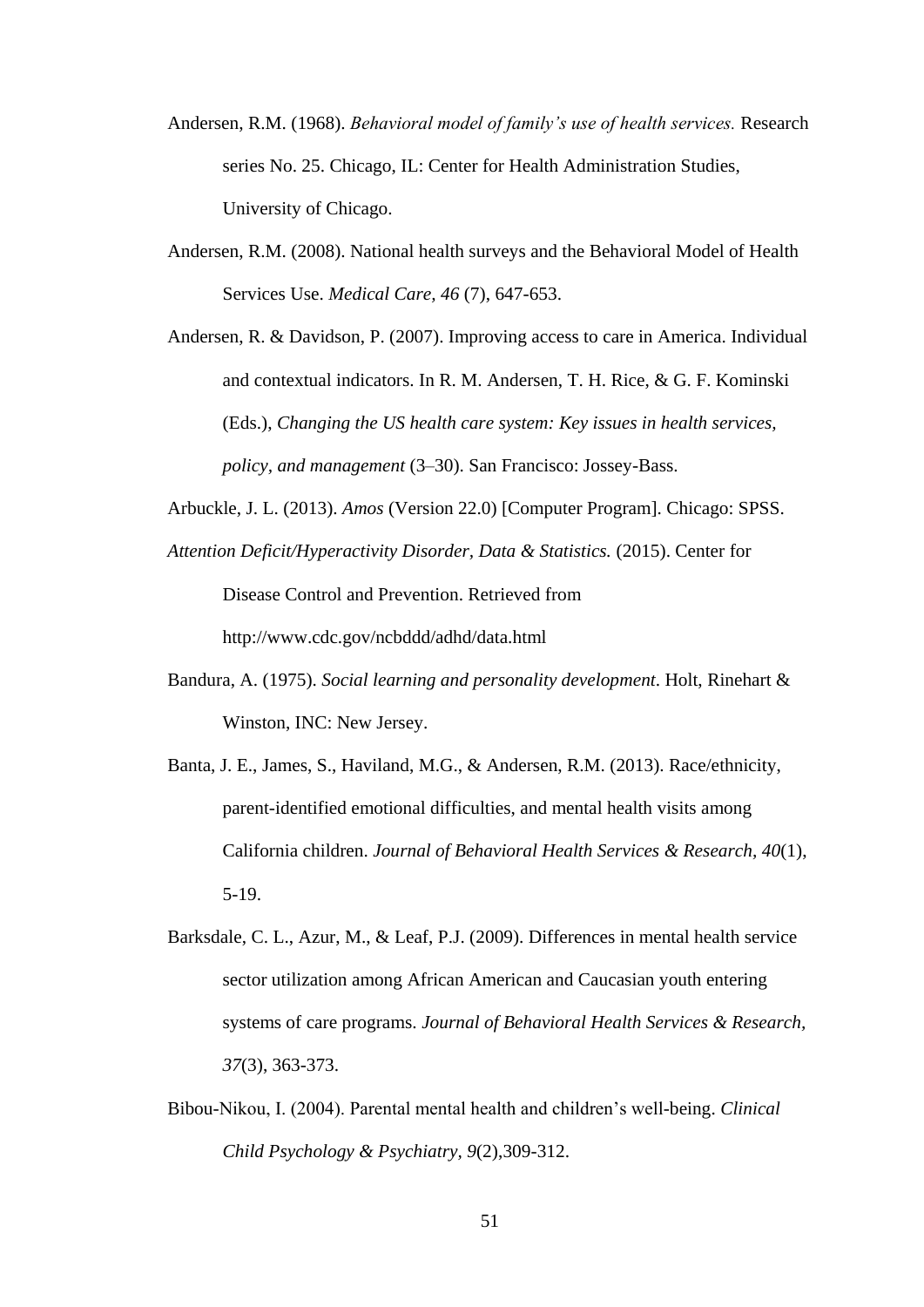- Bird, H.R., Andrews, H., Schwab-Stone, M., Goodman, S., Dulcan, M., Richters, J., Rubio-Stipec, M., Moore, R.E., Chiang, P., Hoven, C., Canino, G., Fisher, P, & Gould, M.S. (1996). Global measures of impairment for epidemiologic and clinical use with children and adolescents. *International Journal of Methods in Psychiatric Research, 6*(4), 295–307.
- Boulter, E. R. & Rickwood, D. (2013). Parents' experience of seeking help for children with mental health problems. *Advances in Mental Health, 11*(2), 131– 142.
- Breland, D. J., McCarty, C.A., Zhou, C., McCauley, E., Rockhill, C., Katon, W., & Richardson, L.P. (2014). Determinants of mental health service use amongdepressed adolescents. *General Hospital Psychiatry, 36*(3), 296–301.
- Briggs-Gowan, M.J., McCue-Horwitz, S., Schab-Stone, M.E., Leventhal, J.M., & Leaf, P.J. (2000). Mental health in pediatric settings: Distribution of disorders and factors related to service use. *Journal of the American Academy of Child and Adolescent Psychiatry, 39*(7), 841–849.
- Burnett-Zeigler, I. L. & Lyons, J.S. (2010). Caregiver factors predicting service utilization among youth participating in a school-based mental health intervention. *Journal of Child and Family Studies, 19*(5), 572–578.
- Bussing, R., Koro-Ljungberg, M.E., Gary, F., Mason, D.M., & Garvan, C.W. (2005). Exploring help-seeking for ADHD symptoms: A mixed-methods approach. *[Harvard Review of Psychiatry,](http://www.researchgate.net/journal/1067-3229_Harvard_Review_of_Psychiatry) 13*(2), 85-101.
- Byrne, B.M. (2010). *Structural equation modeling with AMOS: Basic concepts, applications, and programming* (2nd ed.). New York: Routledge.
- Cabiya, J. J., Canino, G., Chavez, L., Ramirez, R., Alegria, M., Shrout, P., Hohman, A., Bravo, M., Bauermeister, J.J., & Maritinez-Taboas, A. (2006). Gender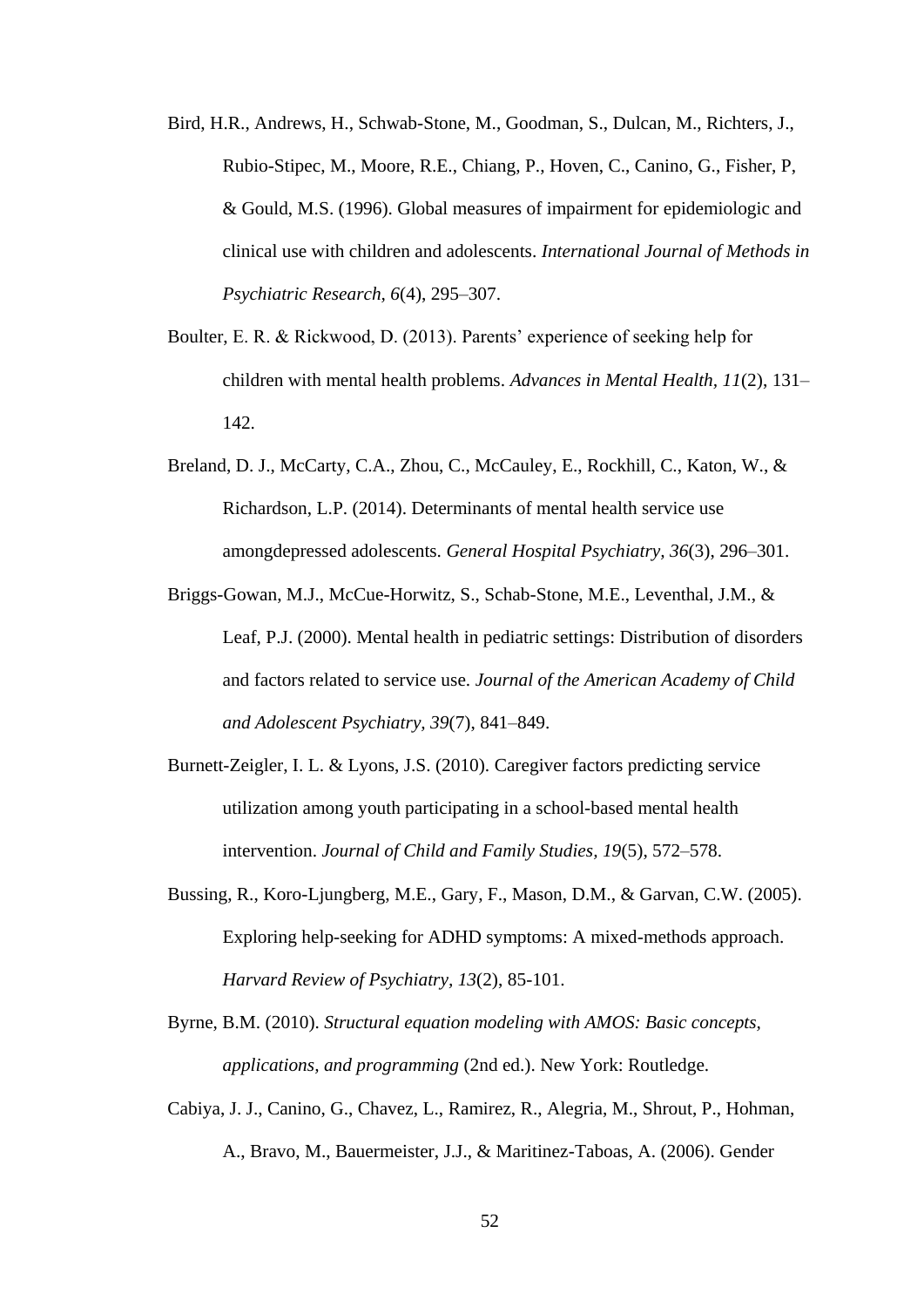disparities in mental health service use of Puerto Rican children and adolescents. *Journal of Child Psychology and Psychiatry, 47*(8), 840–848.

- Caldwell, B. M, & Bradley, R. H. (1984). *Home observation for measurement of the environment*. Little Rock: University of Arkansas.
- Cartwright, K.L., Bitsakou, P., Daley, D., Gramzow, R.H., Psychogiou, L., Simonoff, E., Thompson, M.J., & Sonuga-Barke, E.J.S. (2011). Disentangling child and family influences on maternal expressed emotion toward children with Attention-Deficit/Hyperactivity Disorder. *Journal of the American Academy of Child & Adolescent Psychiatry, 50*(10), 1042–1053.
- Cauce, A. M., Domenech-Rodriguez, M., Paradise, M., Cochran, B.N., Munyi Shea, J., Srebnik, D., & Baydar, N. (2002). Cultural and contextual influences in mental health help seeking: A focus on ethnic minority youth. *Journal of Consulting and Clinical Psychology, 70*(1), 44–55.
- Center for Behavioral Health Statistics and Quality. (2012). *National Survey of Substance Use Treatment Services (N-SSATS): 2011 data on substance abuse treatment facilities.* Rockville, MD: Substance Abuse and Mental Health Services Administration, U.S. Department of Health and Human Services.
- Cho, S., Kim, H., Cho, H., & Shin, Y. (2007). Factors influencing perceptions of need for and decisions to solicit child mental health services by parents of 9 - 12 year-old Korean children. *Child Psychiatry & Human Development, 38*(4), 279-286.
- Cuffe, S.P., Moore, C.G., & McKeown, R. (2009). ADHD and health services utilization in the National Health Interview Survey. *Journal of Attention Disorders, 12*(4), 330-340.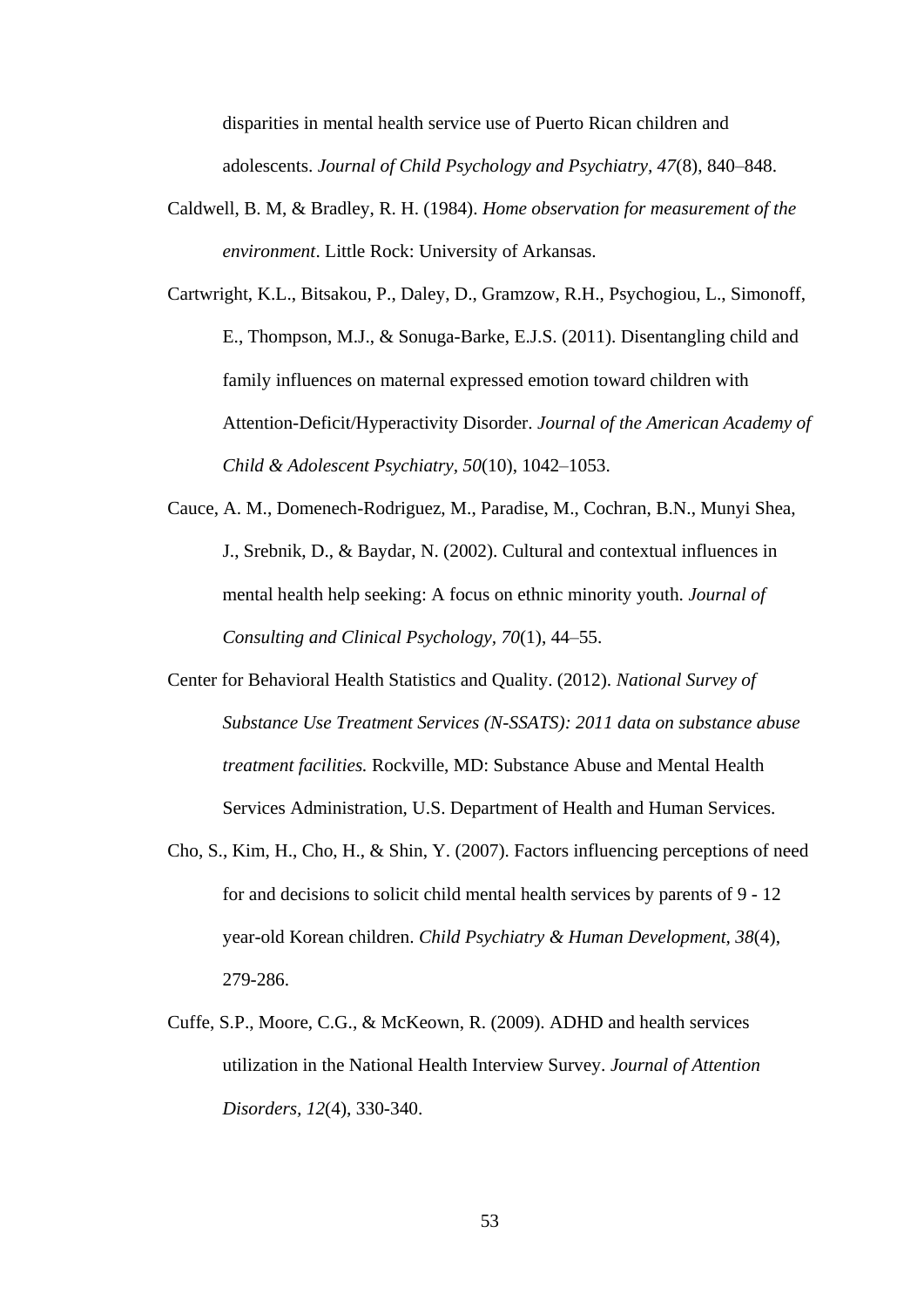- Deater-Deckard, K., Ivy, L., & Petrill, S.A. (2006). Maternal warmth moderates the link between physical punishment and child externalizing problems: A parent – offspring behavior genetic analysis. *Parenting: Science and Practice, 6*(1), 59–78.
- Du Rocher Schudlich, T. D., Papp, L. M., & Cummings, E. M. (2011). Relations between spouses' depressive symptoms and marital conflict: A longitudinal investigation of the role of conflict resolution styles*. Journal of Family Psychology, 25*, 531–540.
- Garland, A. F., Hough, R. L., Landsverk, J. A., McCabe, K. M., Yeh, M., & Ganger, W. C. (2000). Racial and ethnic variations in mental health care utilization among children in foster care. *Children's Services: Social Policy, Research, & Practice, 3*(3), 133–146.
- Girio-Herrera, E., Sarno Owens, J., & Langberg, J.M. (2013). Perceived barriers to help-seeking among parents of at-risk kindergarteners in rural communities. *Journal of Clinical Child & Adolescent Psychology, 42*(1), 68-77.
- Godin, G., Valois, P., Lepage, L., & Desharnais, R. (1992). Predictors of smoking behaviour: An application of Azjen's theory of planned behaviour. *British Journal of Addiction, 87*(9), 1335–1343.
- Godoy, L., Mian, N.D., Eisenhower, A.S., & Carter, A.S. (2014). Pathways to service receipt: Modeling parent help-seeking for childhood mental health problems. *[Administration](javascript:__doLinkPostBack() & Policy*

*in Mental Health & Mental Health Services [Research,](javascript:__doLinkPostBack() 41*(4), 469-479.

Goodman, R. (1999). The extended version of the Strengths and Difficulties Questionnaire: As a guide to child psychiatric caseness and consequent burden*. Journal of Child Psychology and Psychiatry, 40*, 791–799.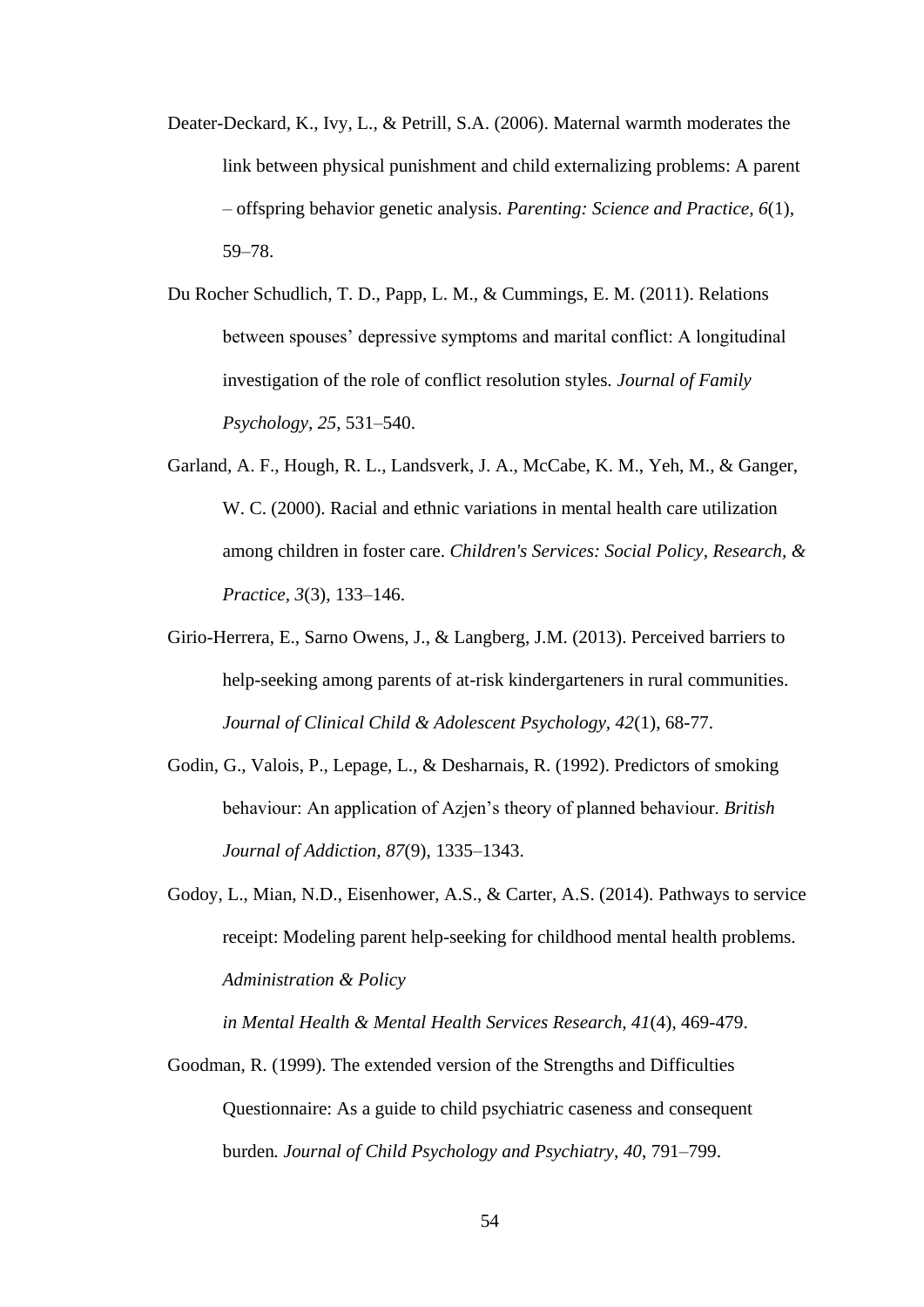- Gorman, A.A. (2006). *Service utilization among Latino families with a child with ADHD symptoms: Education, health Insurance, acculturation, and trust in medical professionals* (Unpublished theses). Drexel University: Philadelphia, PA.
- Green, J.G., McLaughlin, K.A., Alegria, M., Costello, E.J., Gruber, M.J., Hoagwood, K., Leaf, P.J., Olin, S., Sampson, N.A., & Kessler, R.C. (2013). School mental health resources and adolescent mental health service use. *Journal of The American Academy of Child & Adolescent Psychiatry, 52*(5), 501–510.
- Guzder, J., Yohannes, S., & Zelkowitz, P. (2013). Helpseeking of immigrant and native born parents: A qualitative study from a Montreal child day hospital. *Journal of the Canadian Academy of Child and Adolescent Psychiatry, 22*(4), 275-281.
- Hancock, K.J., Mitrou, F., Shipley, M., Lawrence, D., & Zubrick, S.R. (2013). A three generation study of the mental health relationships between grandparents, parents and children. *BMC Psychiatry, 13* (1), 1-21.
- Horwitz, S., Demeter, C., Hayden, M., Storfer-Isser, A., Frazier, T.W., Fristad, M.A., Arnold, L.E., Youngstrom, E.A., Birmaher, B., Axelson, D., & Findling, R.L. (2012). Parents' perceptions of benefit of children's mental health treatment and continued use of services. *Psychiatric Services, 63*(8), 793–801.
- Jaccard, J., Litardo, H.A., & Wan, C.K. (1999). Subjective culture and social behavior. In J. Adamopoulos & Y. Kashima (Eds.), Social psychology and cultural context (95–106). Thousand Oaks, CA: Sage Publications.
- James, S., Landsverk, J., Slymen, D., & Leslie, L. (2004). Predictors of outpatient mental health service use—The role of foster care placement change. *Mental Health Services Research, 6*(3), 127–141.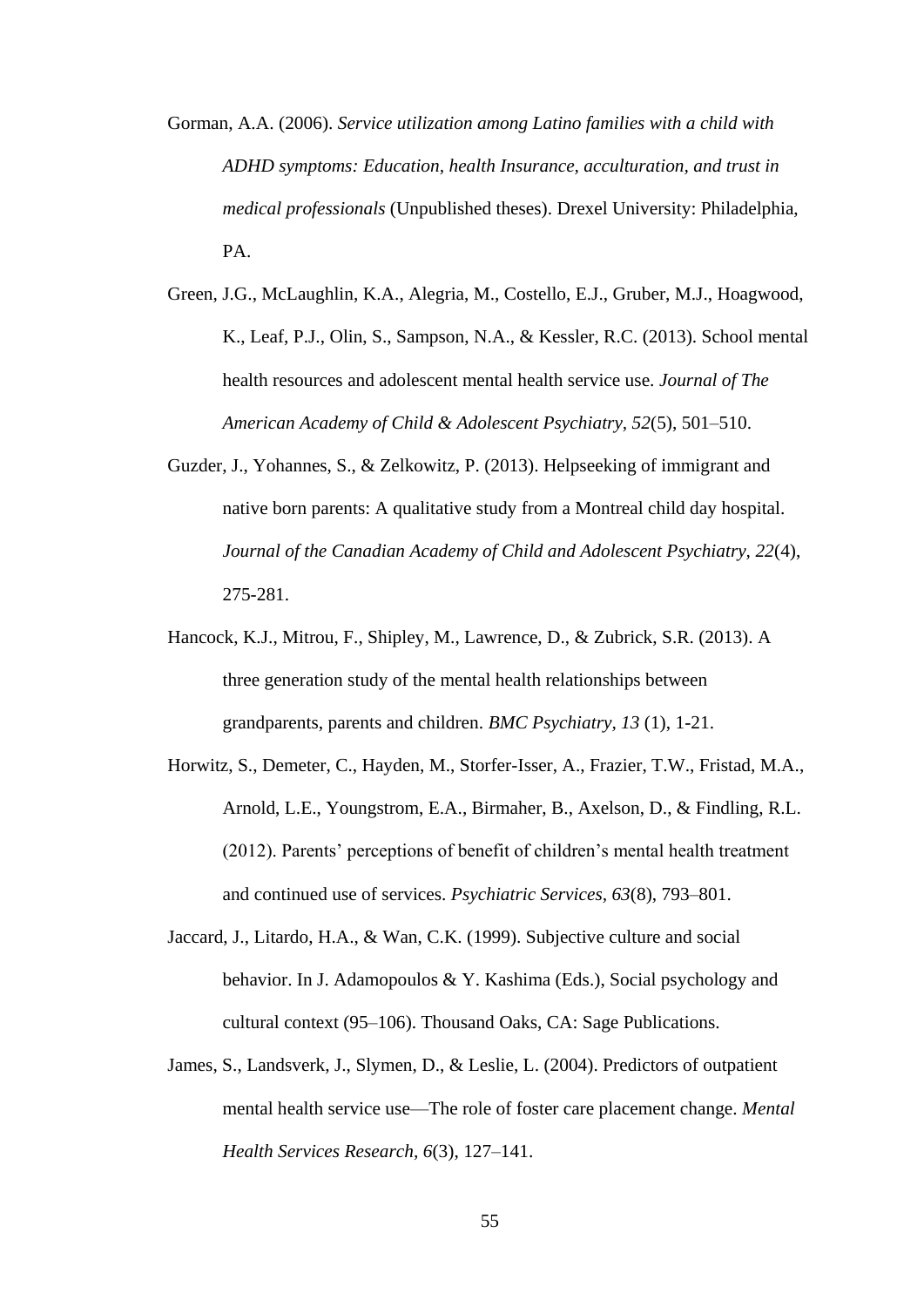- Kataoka, S.H., Zhang, L., & Wells, K.B. (2002). Unmet needs for mental health care among U.S. children: Variation by ethnicity and insurance status. *The American Journal of Psychiatry, 159*(9), 1548-1555.
- [Kessler, R. C,](http://www.ncbi.nlm.nih.gov/pubmed?term=Kessler%20RC%5BAuthor%5D&cauthor=true&cauthor_uid=15939837) [Berglund, P.](http://www.ncbi.nlm.nih.gov/pubmed?term=Berglund%20P%5BAuthor%5D&cauthor=true&cauthor_uid=15939837), [Demler, O.](http://www.ncbi.nlm.nih.gov/pubmed?term=Demler%20O%5BAuthor%5D&cauthor=true&cauthor_uid=15939837), [Jin, R.](http://www.ncbi.nlm.nih.gov/pubmed?term=Jin%20R%5BAuthor%5D&cauthor=true&cauthor_uid=15939837), [Merikangas, K.R.](http://www.ncbi.nlm.nih.gov/pubmed?term=Merikangas%20KR%5BAuthor%5D&cauthor=true&cauthor_uid=15939837), & [Walters, E.E.](http://www.ncbi.nlm.nih.gov/pubmed?term=Walters%20EE%5BAuthor%5D&cauthor=true&cauthor_uid=15939837) (2005). Lifetime prevalence and age-of-onset distributions of DSM-IV disorders in the National Comorbidity Survey Replication. *Archives of General Psychiatry, 62*(6), 593-602.
- Lansford, J.E., Sharma, C., Malone, P.S., Woodlief, D., Dodge, K.A., Oburu, P., Pastorelli, C., Skinner, A.T., Sorbring, E., Tapanya, S., Tirado, L.M.U., Zelli, A., Al-Hassan, S.M., Peña Alampay, L., Bacchini, D., Bombi, A.S., Bornstein, M.H., Chang, L., Deater-Deckard, K., & Di Giunta, L. (2015). Corporal punishment, maternal warmth, and child adjustment: A longitudinal study in eight countries. *Journal of Clinical Child & Adolescent Psychology*, 43 (4), 670-685.
- Larzelere, R.E. (2000). Child outcomes of nonabusive and customary physical punishment by parents: An updated literature review. *Clinical Child and Family Psychology Review, 3* (4), 199–221.
- Laskey, B.J. & Cartwright-Hatton, S. (2009). Parental discipline behaviours and beliefs about their child: Associations with child internalizing and mediation relationships. *Child: Care, Health & Development, 35*(5), 717-727.

Letourneau, N.L., Dennis, C., Benzies, K., Duffett-Leger, L., Stewart, M., Tryphonopoulos, P.D., Este, D., & Watson, W. (2012). Postpartum depression is a family affair: Addressing the impact on mothers, fathers, and children. *Issues in Mental Health Nursing, 33*(7), 445-457.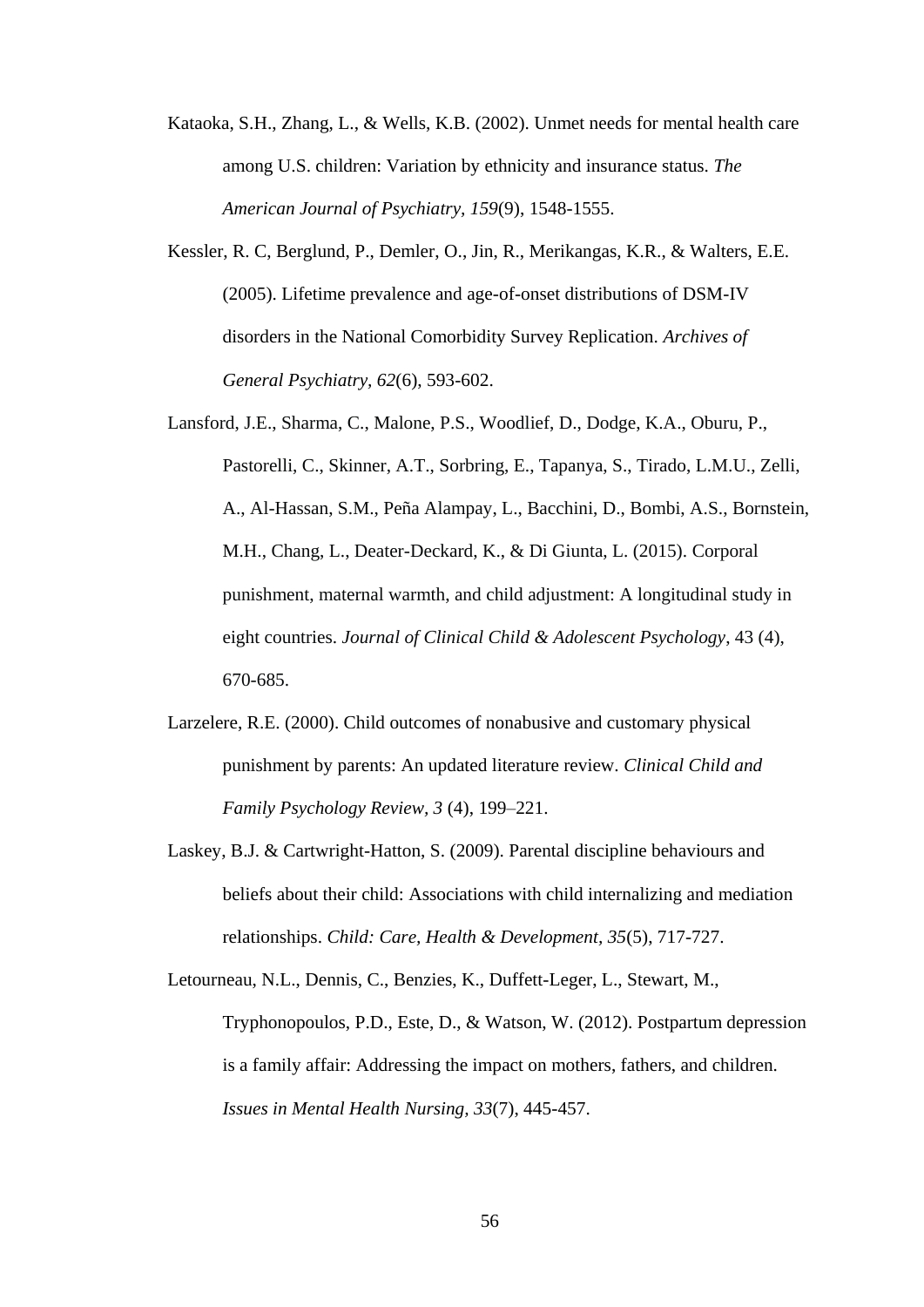- Lindsey, M. A., Barksdale, C.L., Lambert, S.F., & Ialongo, N.S. (2010). Social network influences on service use among urban, African American youth with mental health problems. *Journal of Adolescent Health, 47*(4), 367–373.
- Lindsey, M. A., Chambers, K., Pohle, C., Beall, P. & Lucksted, A. (2013). Understanding the behavioral determinants of mental health service use by urban, under-resourced Black youth: Adolescent and caregiver perspectives. *Journal of Child and Family Studies, 22*(1), 107–121.
- Lovejoy, M. C., Graczyk, P. A., O Hare, E., & Neuman, G. (2000). Maternal depression and parenting behavior: A meta-analytic review. *Clinical Psychology Review, 20*(5), 561–592.
- Lurie, I.Z. (2009). Differential effect of the state children's health insurance program expansions by children's age. *Health Services [Research,](javascript:__doLinkPostBack() 44*(5), 1504-1520.
- Lyman, L.M. (2009). *Associations between maternal depression symptoms, socioeconomic factors and vaccine receipt by very young children* (Doctoral dissertation). Retrieved from Dissertations Abstracts International (AAI3339876).
- Mackenbach, J.D., Ringoot, A.P., van der Ende, J., Verhulst, F.C., Jaddoe, V.W.V., Hofman, A., Jansen, P.W., & Tiemeier, H.W. (2014). Exploring the relation of harsh parental discipline with child emotional and behavioral problems by using multiple informants. The Generation R Study. *PLoS ONE, 9*(8), 1-9.
- McKee, L., Forehand, R., Rakow, A., Reeslund, K., Roland, E., Hardcastle, E., & Compas, B. (2008). Parenting specificity: An examination of the relation between three parenting behaviors and child problem behaviors in the context of a history of caregiver depression. *Behavior Modification, 32*(5), 638-658.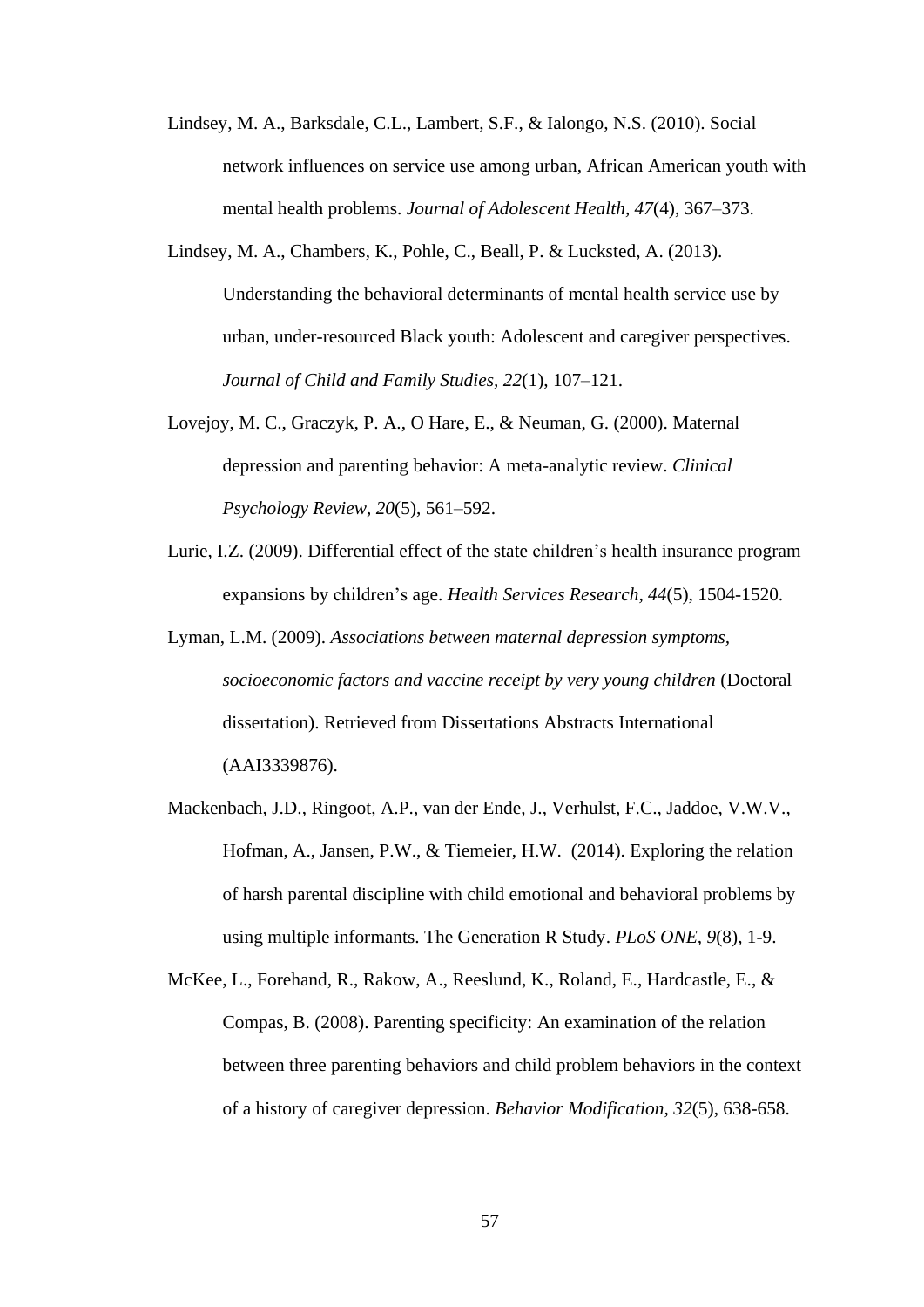- McMillen, J. C., Scott, L. D., Zima, B. T., Ollie, M. T., Munson, M. R., & Spitznagel, E. (2004). Use of mental health services among older youths in foster care. *Psychiatric Services, 55*(7), 811–817.
- Meadows, S.O., & McLanahan, S.S. (2007). Parental depression and anxiety and early childhood behavior problems across family types. *Journal of Marriage and Family, 69*(5), 1162–1177.
- Mendenhall, A. N. (2012). Predictors of service utilization among youth diagnosed with mood disorders. *Journal of Child and Family Studies, 22*(4), 603–611.
- Merikangas, K. R., He, J., Brody, D., Fisher, P.W., Bourdon, K., & Koretz, D.S. (2010). Prevalence and treatment of mental disorders among US children in the 2001–2004 NHANES. *Pediatrics, 125*(1), 75–81.
- Merikangas, K.R., He, J., Burstein, M., Swendsen, J., Avenevoli, S.,Case, B., Georgiades, K., Heaton, L., Swanson, S., & Olfson, M. (2011). Service utilization for lifetime mental disorders in U.S. adolescents: Results of the National Comorbidity Survey–Adolescent Supplement (NCS-A). *Journal of the American Academy of Child & Adolescent Psychiatry, 50* (1), 32-45.
- Mukolo, A., Heflinger, C.A., & Wallston, K.A. (2010). The stigma of childhood mental disorders: A conceptual framework. *Journal of The American Academy of Child & Adolescent Psychiatry, 49*(2), 92–103.
- Mychailyszyn, M.P., dosReis, S., & Myers, M. (2008). African American caretakers' views of ADHD and use of outpatient mental health care services for children. *Families, Systems, & Health, 26*(4), 447–458.
- New Freedom Commission on Mental Health. (2003). *Achieving the promise: Transforming mental health care in America. Final report.* Rockville, MD: U.S. Department of Health and Human Services, Substance Abuse and Mental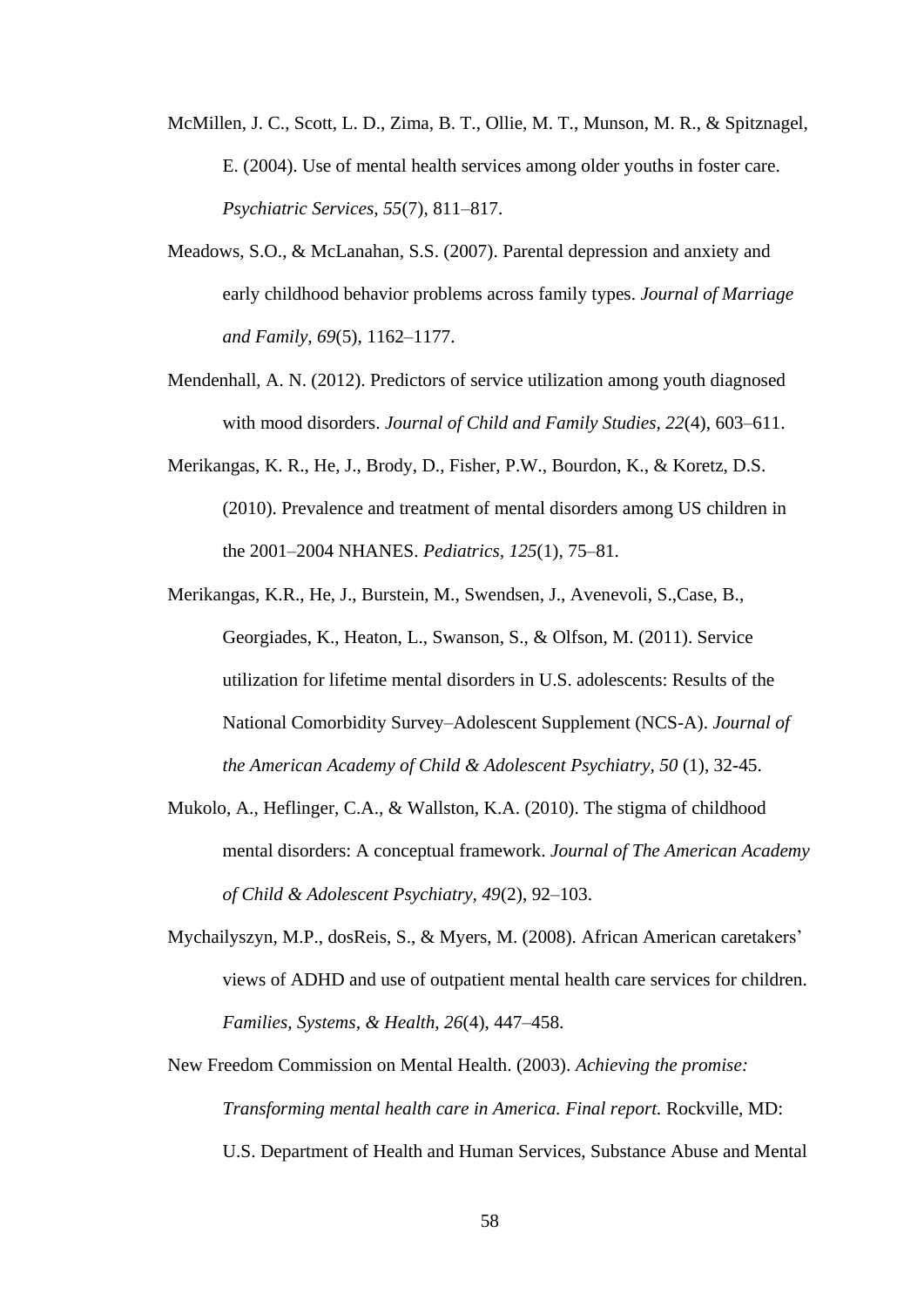Health Services Administration. Retrieved from

[http://govinfo.library.unt.edu/mentalhealthcommission/reports/FinalReport/do](http://govinfo.library.unt.edu/mentalhealthcommission/reports/FinalReport/downloads/FinalReport.pdf) [wnloads/FinalReport.pdf](http://govinfo.library.unt.edu/mentalhealthcommission/reports/FinalReport/downloads/FinalReport.pdf)

- Olin, S.S., [Hoagwood,](http://www.ncbi.nlm.nih.gov/pubmed/?term=Hoagwood%20KE%5Bauth%5D) K.E., [Rodriguez,](http://www.ncbi.nlm.nih.gov/pubmed/?term=Rodriguez%20J%5Bauth%5D) J., [Ramos,](http://www.ncbi.nlm.nih.gov/pubmed/?term=Ramos%20B%5Bauth%5D) B., [Burton,](http://www.ncbi.nlm.nih.gov/pubmed/?term=Burton%20G%5Bauth%5D) G., [Penn,](http://www.ncbi.nlm.nih.gov/pubmed/?term=Penn%20M%5Bauth%5D) M., [Crowe,](http://www.ncbi.nlm.nih.gov/pubmed/?term=Crowe%20M%5Bauth%5D) M., [Radigan,](http://www.ncbi.nlm.nih.gov/pubmed/?term=Radigan%20M%5Bauth%5D) M., & [Jensen,](http://www.ncbi.nlm.nih.gov/pubmed/?term=Jensen%20PS%5Bauth%5D) P.S. (2010). The application of behavior change theory to family-based services: Improving parent empowerment in children's mental health. *Journal of Child and Family Studies, 19* (4), 462–470.
- Olfson, M., Mojtabai, R., Sampson, N.A., Hwang, I., Druss, B., Wang, P.S., Wells, K.B., Pincus, H.A., & Kessler, R.C. (2009). Dropout from outpatient mental health care in the United States. *Psychiatric Services, 60*(7), 898-907.
- Pate, R.L. (2010). *Mexican American parents' beliefs about their adolescent's mental health and parental use of alternative interventions* (Doctoral dissertation). Retrieved from Dissertation Abstracts International (AAI3389989).
- Pfefferle, S.G. & Spitznagel, E.L. (2009). Children's mental health service use and maternal mental health: A path analytic model. *Children and Youth Services Review, 31*(3), 378–382.
- Radloff, L.W. (1977). The CES-D Scale: A self-report depression scale for research in the general population. *Applied Psychological Measurement, 1*(3), 385-401.
- Redja, M.M. (2012). *ADHD assessment and treatment by pediatricians: A study of the implementation of the American Academy of Pediatrics and American Academy of Child and Adolescent Psychiatry ADHD guidelines* (Doctoral dissertation). Retrieved from ProQuest (1434834531).
- Reynolds, C. R. & Kamphaus, R. W. (2004). *Behavior assessment system for children* (2nd ed.). Circle Pines, MN: AGS Publishing.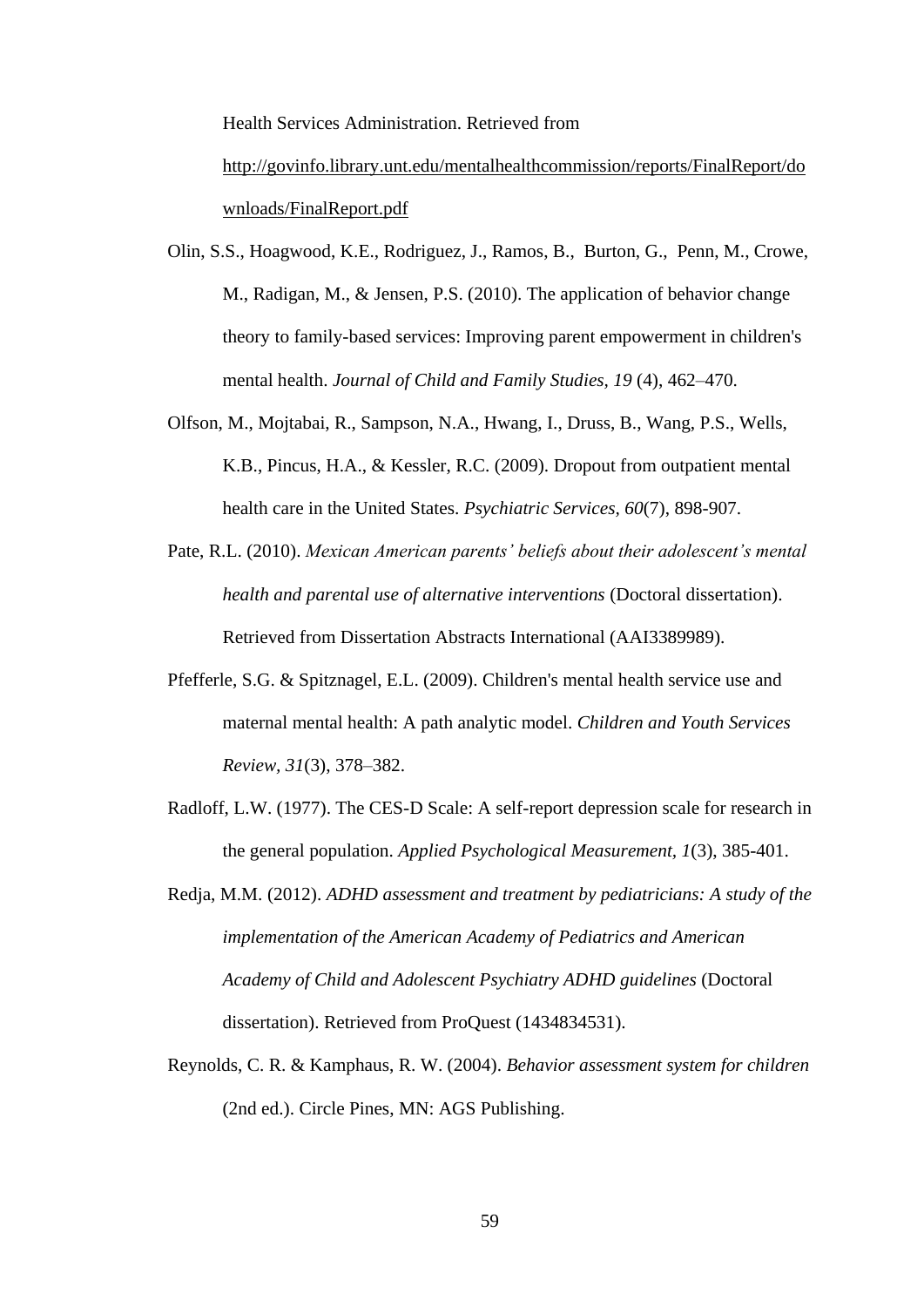- Richards, J.S., Vasquez, A.A., Rommelse, N.N.J., Oosterlaan, J., Hoekstra, P.J., Franke, B., Hartman, C.A., & Buitelaar, J.K. (2014). A follow-up study of maternal expressed emotion toward children with Attention-Deficit/Hyperactivity Disorder (ADHD): Relation with severity and persistence of ADHD and comorbidity. *Journal of the American Academy of Child & Adolescent Psychiatry, 53*(3), 311-319.
- Rowles, B.M., & Findling, R.L. (2010). Review of pharmacotherapy options for the treatment of attention-deficit/hyperactivity disorder (ADHD) and ADHD**-**like symptoms in children and adolescents with developmental disorders. *[Developmental](javascript:__doLinkPostBack() Disabilities Research Reviews, 16* (3), 273-282.
- Sayal, K., Mills, J., White, K., Merrell, C., & Tymms, P. (2014). Predictors of and barriers to service use for children at risk of ADHD: longitudinal study. *European Child & Adolescent Psychiatry, 23*(9). Retrieved from http://link.springer.com.ezproxy.uky.edu/article/10.1007%2Fs00787-014- 0606-z#
- Scahill, L.D. (1997). *Psychosocial correlates, clinical characteristics, and service utilization in children with Attention Deficit Hyperactivity Disorder* (Doctoral disseration). Retrieved from Dissertations Abstract International (AAM9731031)*.*
- Sellers, R., [Collishaw,](javascript:__doLinkPostBack() S., [Rice,](javascript:__doLinkPostBack() F., [Thapar,](javascript:__doLinkPostBack() A.K., Potter, R., Mars, B., [Harold,](javascript:__doLinkPostBack() G.T., [Smith,](javascript:__doLinkPostBack() D. J., [Owen,](javascript:__doLinkPostBack() M. J., Craddock, N., & Thapar, A. (2013). Risk of psychopathology in adolescent offspring of mothers with psychopathology and recurrent depression. *The British Journal of [Psychiatry,](javascript:__doLinkPostBack() 202* (2), 108-114.
- Tan, T.X. & Marn, T. (2013). Mental health service utilization in children adopted from US foster care, US private agencies and foreign countries: Data from the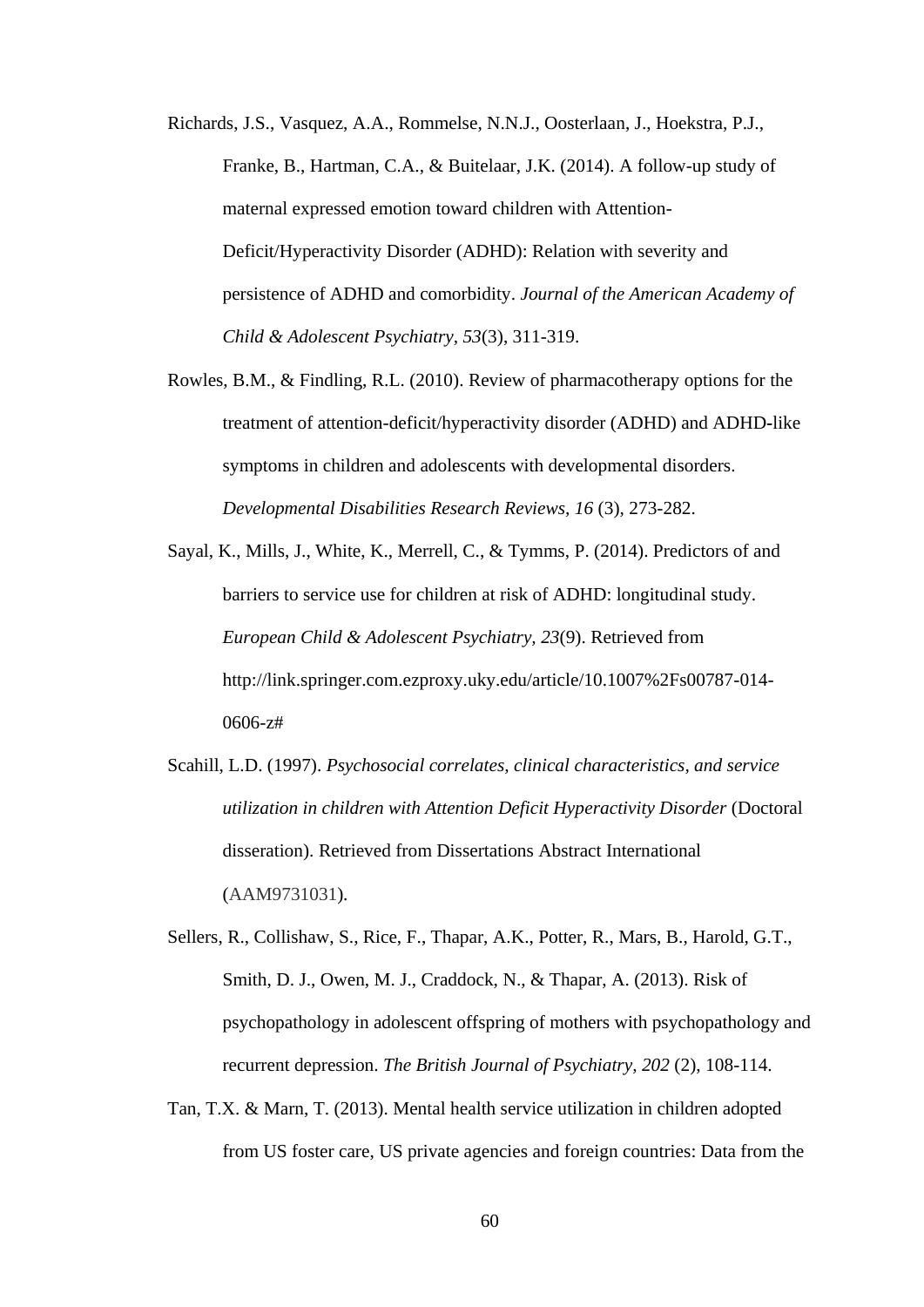2007 National Survey of Adoption Parents (NSAP). *Children and Youth Services Review, 35*(7), 1050–1054.

- Tegethoff, M., Stalujanis, E., Belardi, A., & Meinlschmidt, G. (2014). School mental health services: Signpost for out-of-school service utilization in adolescents with mental disorders? A nationally representative United States cohort. *PLoS One, 9*(6), 1-8.
- Teicher, M.H, Samson, J.A., Polcari, A., & McGreenery, C.E. (2006). Sticks, stones, and hurtful words: Relative effects of various forms of childhood maltreatment. *American Journal of Psychiatry, 163*(3), 993–1000.
- The MTA Cooperative Group (1999). A 14-month randomized clinical trial of treatment strategies for attention-deficit/hyperactivity disorder (ADHD). *Archives of General Psychiatry, 56,*1073-1086.
- Thurston, I. B., Phares, V., Coates, E.E., & Bogart, L.M. (2014). Child problem recognition and help-seeking intentions among Black and White parents. *Journal of Clinical Child & Adolescent Psychology, 0*(0), 1–12.
- Tourangeau, K., Nord, C., Lê, T., Sorongon, A. G., Najarian, M., & Hausken, E.G. (2009). *Early Childhood Longitudinal Study, Kindergarten Class of 1998–99 (ECLS-K), Combined User's Manual for the ECLS-K Eighth-Grade and K–8 Full Sample Data Files and Electronic Codebooks* (NCES 2009–004)*.*  National Center for Education Statistics, Institute of Education Sciences, U.S. Department of Education. Washington, DC.
- Turner, E. A. & Liew, J. (2010). Children's adjustment and child mental health service use: The role of parents' attitudes and personal service use in an upper middle class sample. *Community Mental Health Journal, 46*(3), 231-240.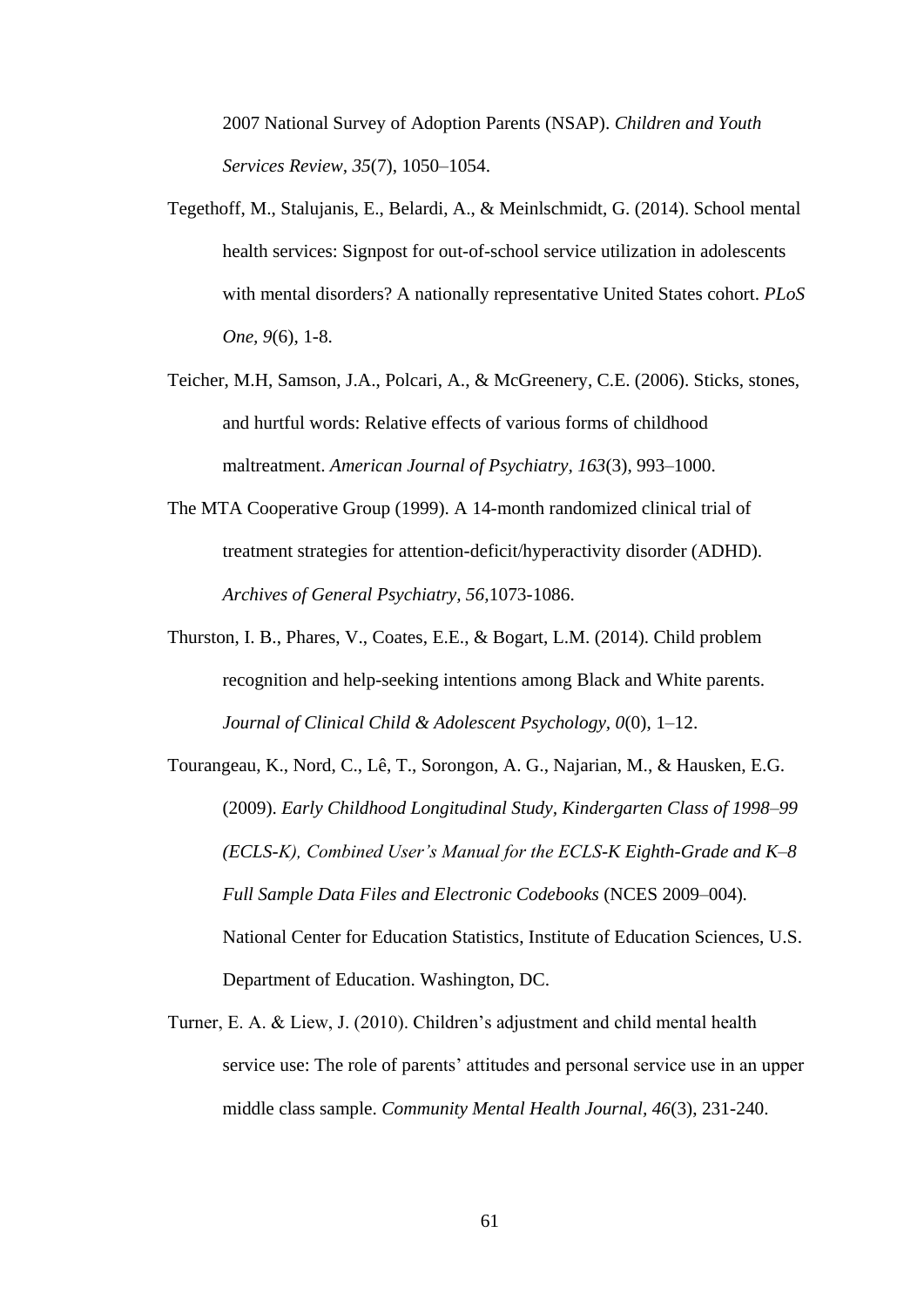- Turney, K. (2011). Chronic and proximate depression among mothers: Implications for child well-being. *Journal of Marriage and Family, 73*(1), 149-163.
- U. S. Department of Education. Institute of Education Sciences. National Center for Education, Statistics. (2007). *Early Childhood Longitudinal Study [United States]: Kindergarten Class of 1998-1999, Kindergarten-Eighth Grade Full Sample*. Retrieved from:<http://doi.org/10.3886/ICPSR28023.v1>
- U.S. Department of Health and Human Services. (1999). *Mental health: A report from the surgeon general*. Rockville, MD: U.S. Department of Health and Human Services, Substance Abuse and Mental Health Services Administration. Retrieved from

<http://profiles.nlm.nih.gov/ps/retrieve/ResourceMetadata/NNBBHS>

- U.S. National Bureau of Labor Statistics. (1979). *National Longitudinal Survey of Youth Cohort 79*. Retrieved from<http://www.bls.gov/nls/nlsy79.htm>
- Verhulst, F.C. & Van der Ende, J. (1997). Factors associated with child mental health service use in the community. *Journal of the American Academy of Child and Adolescent Psychiatry, 36*(7), 901–909.
- Villagrana, M. (2010). Mental health services for children and youth in the child welfare system: A focus on caregivers as gatekeepers. *Children and Youth Services Review, 32*(5), 691-697.
- Wahlin, T. & Deane, F. (2012). Discrepancies between parent- and adolescentperceived problem severity and influences on help seeking from mental health services. *Australian & New Zealand Journal of Psychiatry, 46*(6), 553–560.
- Weisz, J. R. & Weiss, B. (1991). Studying the referability of child clinical problems. *Journal of Consulting and Clinical Psychology, 59*(2), 266- 273.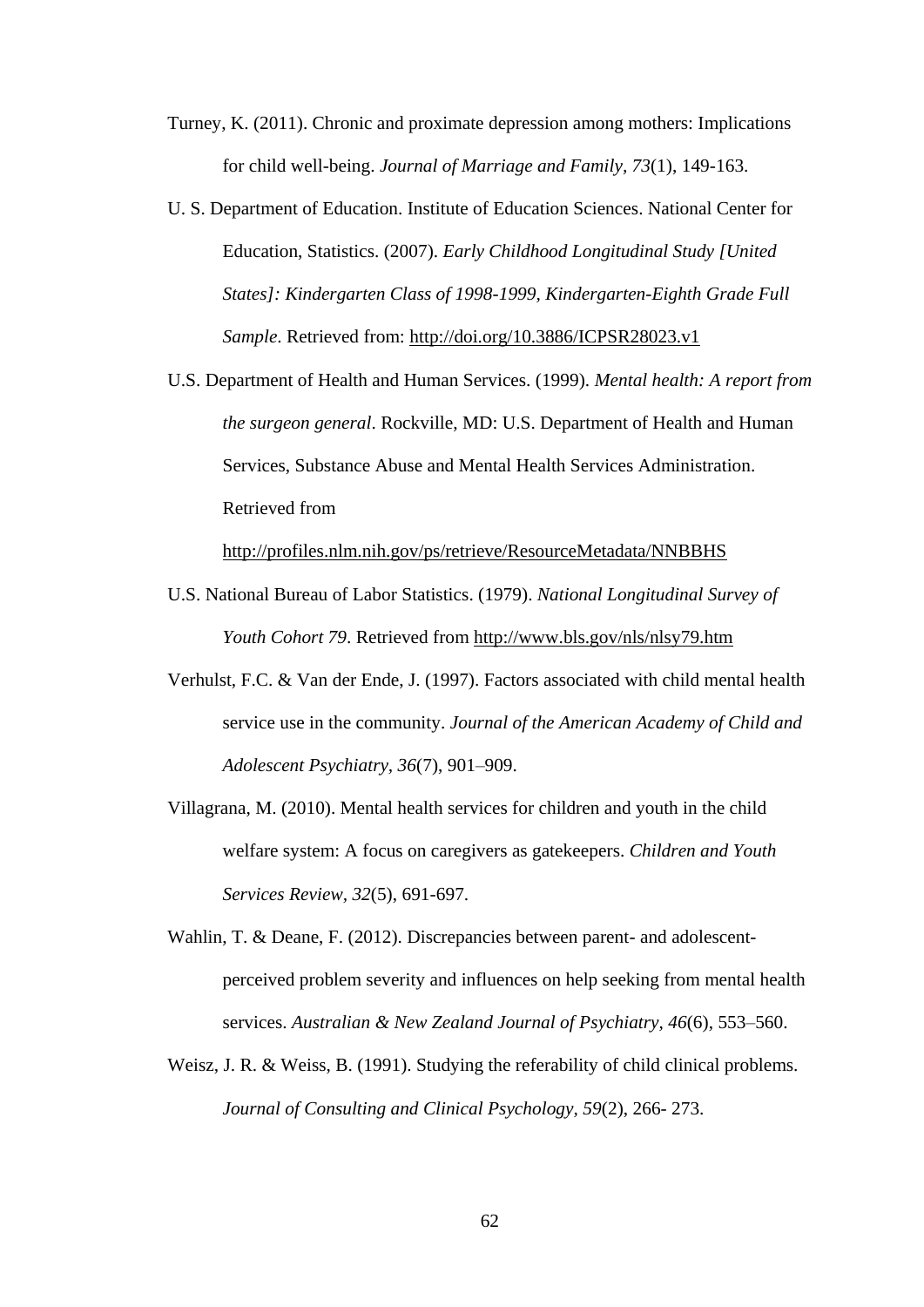- Williams, C. D., Lindsey, M., & Joe, S. (2011). Parent–adolescent concordance on perceived need for mental health services and its impact on service use. *Children and Youth Services Review, 33*(11), 2253-2260.
- Yap, M.B.H., & Jorm, A.F. (2015). Parental factors associated with childhood anxiety, depression, and internalizing problems: A systematic review and meta-analysis. *Journal of Affective Disorders, 175*, 424–440.
- Young, A. (2012). *Socio-cultural predictors of parental help-seeking for child psychopathology* (Doctoral dissertation). Retrieved from Dissertation Abstracts International (AAI3523274).
- Zima, B. T., Bussing, R., Yang, X., & Belin, T. R. (2000). Help-seeking steps and service use for children in foster care. *The Journal of Behavioral Health Services & Research, 27* (3), 271-285.
- Zimmerman, F.J. (2005). Social and economic determinants of disparities in professional help-seeking for child mental health problems: Evidence from a national sample. *Health Services Research, 40*(5), 1514-1533.
- Zwaanswijk, M., Van der Ende, J., Verhaak, P.F., Bensing, J.M., & Verhulst, F.C. (2003). Factors associated with adolescent mental health service need and utilization. *Journal of the American Academy of Child and Adolescent Psychiatry, 42*(6), 692–700.
- Zwaanswijk, M., Verhaak, P.F., Bensing, J.M., van der Ende, J., & Verhulst, F.C. (2003). Help seeking for emotional and behavioural problems in children and adolescents: A review of recent literature. *European Child & Adolescent Psychiatry, 12*(4), 153-161.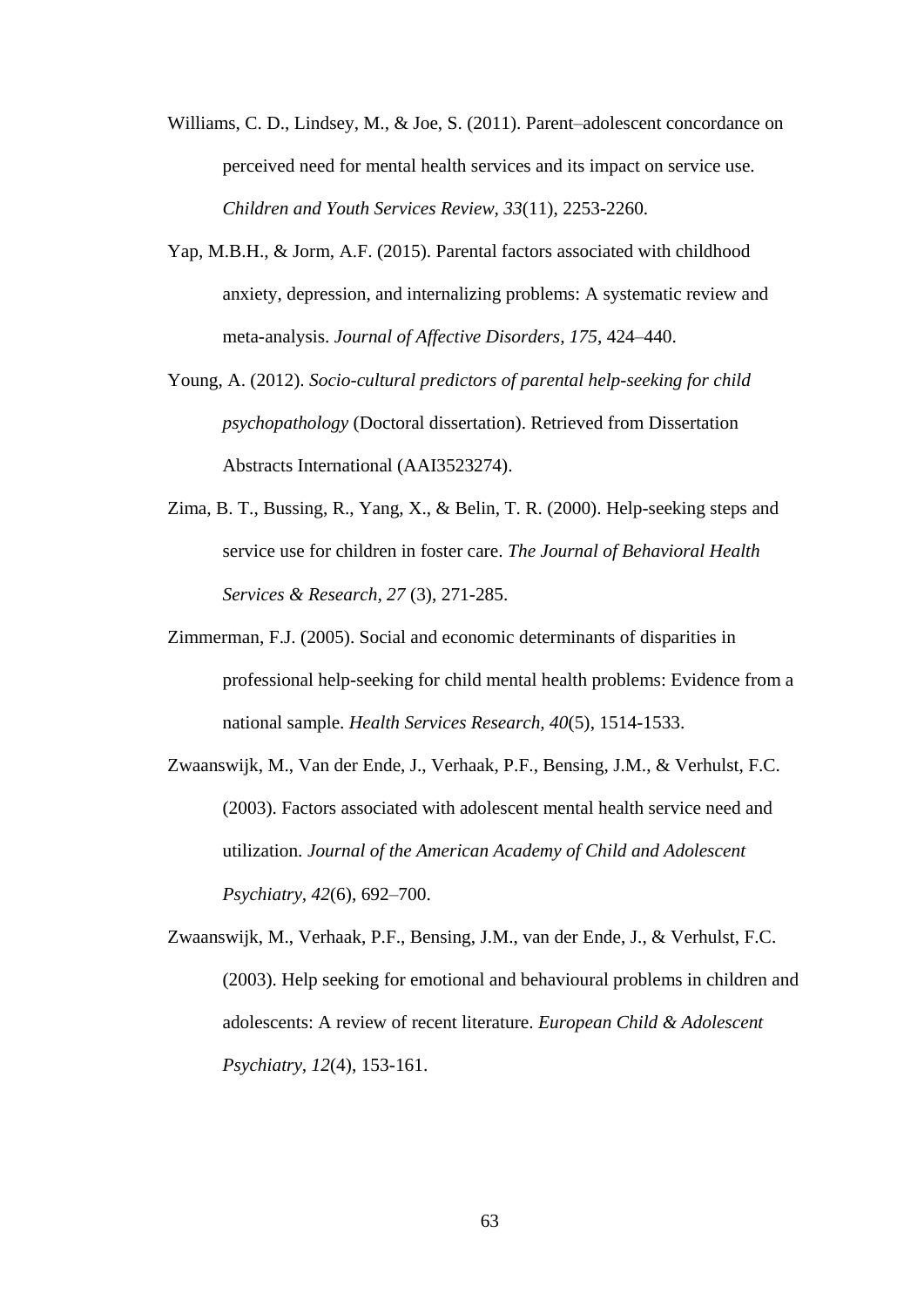#### APPENDIX A

# Round and Year of Data Collection with Sample Criteria

#### Table A1

*Round and Year of Data Collection with Sample Criteria ("ECLS-K Study Overview", n.d., Tourangeau et al., 2009)*

| Round                  | Grade / Year                      | Eligible Sample                                                                                                                                                                                                                                                                 |
|------------------------|-----------------------------------|---------------------------------------------------------------------------------------------------------------------------------------------------------------------------------------------------------------------------------------------------------------------------------|
| Round 1<br>(Base year) | Kindergarten,<br><b>Fall 1998</b> | Full original sample (21,260) obtained<br>using multistage probability sample<br>design. In general, the target number of<br>children sampled at any one school was<br>24.                                                                                                      |
| Round <sub>2</sub>     | Kindergarten,<br>Spring 1999      | All base-year students plus an additional<br>1,426 children who were selected but did<br>not participate in Round 1.                                                                                                                                                            |
| Round 3                | First grade,<br>Fall<br>1999      | Subsample of schools selected by staged<br>probability sampling at the regional and<br>school levels. All participating children in<br>selected schools were eligible for this<br>round. A 50% subset of "movers" from<br>these schools was also included.                      |
| Round 4                | First grade,<br>Spring 2000       | All base-year students freshened with a<br>sample of first graders (165) from the<br>population of children who did not attend<br>kindergarten in the U.S. during the 1998-<br>1999 school year. 50% of base-year<br>"movers" are included in this round of data<br>collection. |
| Round 5                | Third grade,<br>Spring 2002       | All students included in the first grade-<br>spring sample.                                                                                                                                                                                                                     |
| Round 6                | Fifth grade,<br>Spring 2004       | All students included in the third grade-<br>spring sample. Children who moved<br>between third and fifth grades were<br>subsampled at a lower rate than earlier<br>rounds. Sample size for Round 6 is 11,820<br>students.                                                      |
| Round 7                | Eighth grade,<br>Spring 2007      | All students included in the fifth grade-<br>spring sample.                                                                                                                                                                                                                     |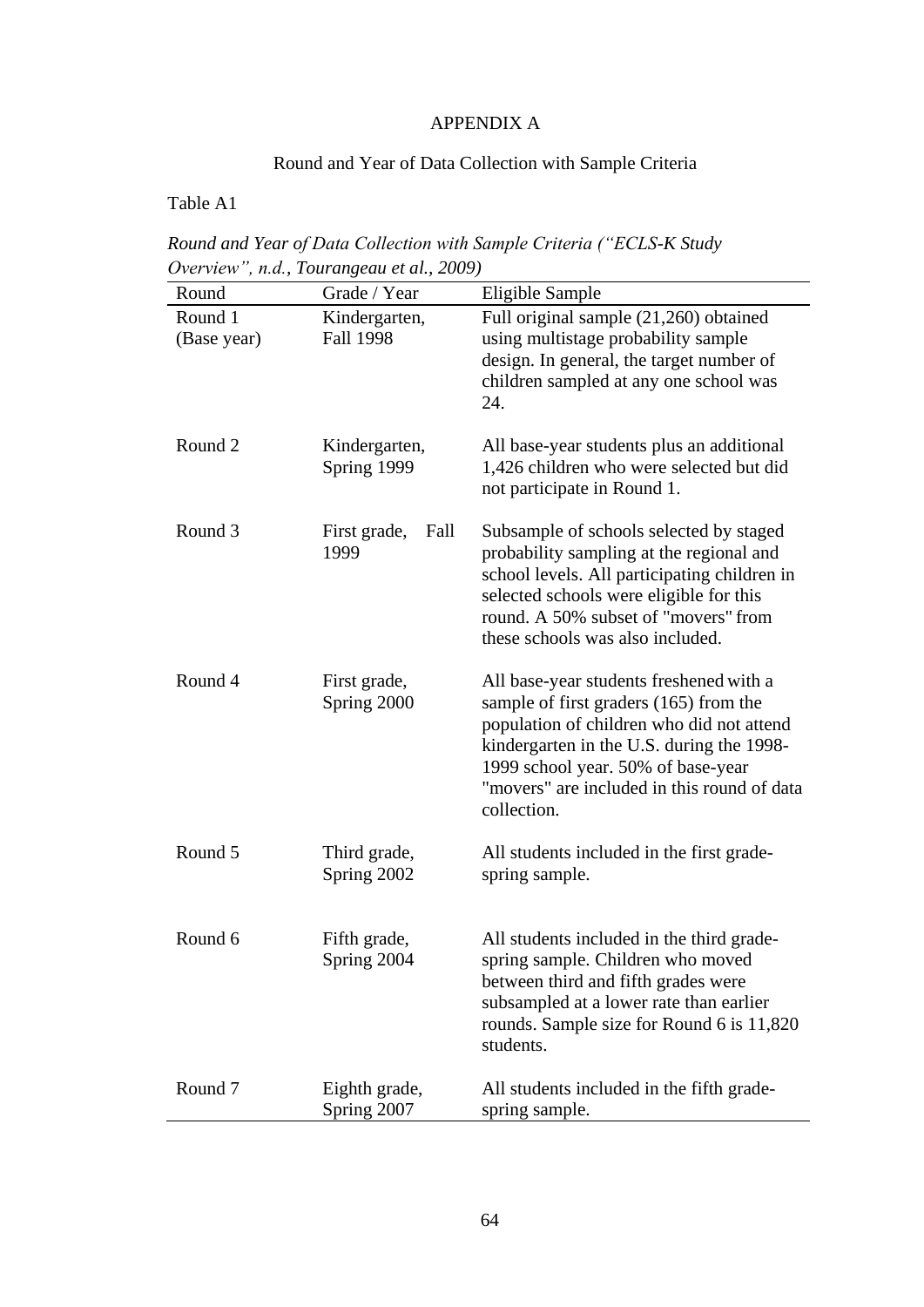## APPENDIX B The Variable Table

Table B1.1

|  |  | Description of Exogenous Variables |  |
|--|--|------------------------------------|--|
|--|--|------------------------------------|--|

| <b>Variables</b>      | <b>Round</b> | <b>Description</b>                        | <b>Measure</b>                                                                                                                                                                                                                                                                          |
|-----------------------|--------------|-------------------------------------------|-----------------------------------------------------------------------------------------------------------------------------------------------------------------------------------------------------------------------------------------------------------------------------------------|
| MomAge<br>(P5HMAGE)   | 5            | Respondent's<br>age                       | $26 - 66$ (Actual age of<br>respondent in years)                                                                                                                                                                                                                                        |
| RaceC<br>(RACEW)      | 5            | Race of the<br>child                      | $1 = White$<br>$0=$ Other (Black or African<br>American, Hispanic, Asian,<br>Native Hawaiian, other<br>Pacific Islander, American<br>Indian or Alaska native, more<br>than one race)                                                                                                    |
| Marstat<br>(P5CURMrc) | 5            | Respondent's<br>current marital<br>status | $1 =$ Married<br>$0 = Not married$ (separated,<br>divorced, widowed, never<br>married)                                                                                                                                                                                                  |
| EduR<br>(W3MOMED)     | 5            | Mother's<br>highest<br>education level    | $1=8$ th grade and below<br>$2=9th$ to 12th grade<br>3=High school diploma or<br>equivalent<br>$4=Voc/tech$ program<br>5=Some college<br>6=Bachelor's degree<br>7=Graduate or professional<br>school but no degree<br>8=Master's degree<br>9=Doctorate degree or<br>professional degree |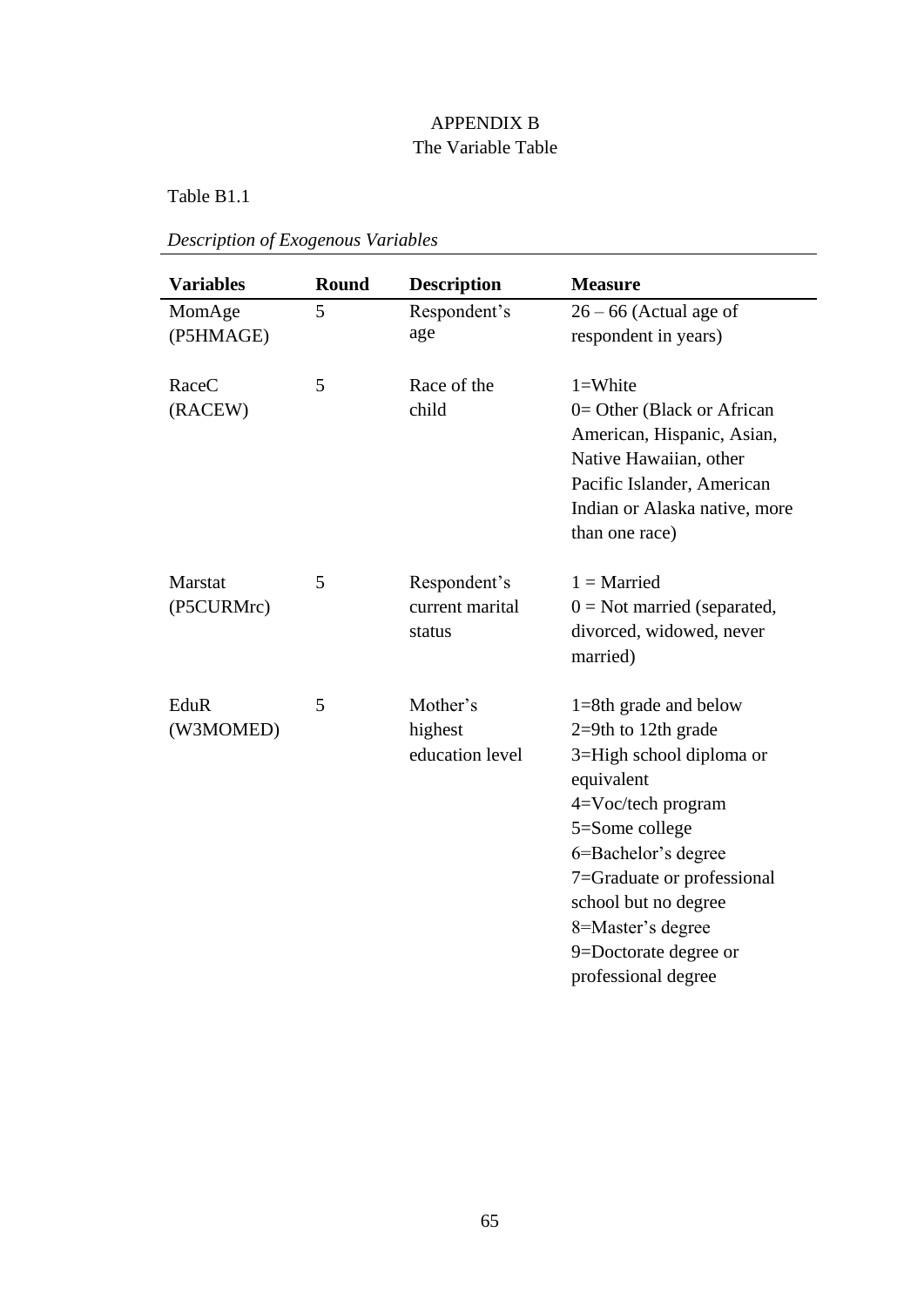Table B1.1 (Continued)

| <b>Variables</b>                                         |   | <b>Round Description</b>                                                                                                                                                                                                                                                                                                                                                                                                                            | <b>Measure</b>                                                                                                                                                                                                                                                                                                                                                                               |
|----------------------------------------------------------|---|-----------------------------------------------------------------------------------------------------------------------------------------------------------------------------------------------------------------------------------------------------------------------------------------------------------------------------------------------------------------------------------------------------------------------------------------------------|----------------------------------------------------------------------------------------------------------------------------------------------------------------------------------------------------------------------------------------------------------------------------------------------------------------------------------------------------------------------------------------------|
| <b>IncHH</b><br>(W3INCCAT)                               | 5 | Total household income<br>over past year                                                                                                                                                                                                                                                                                                                                                                                                            | $1 = $5,000$ or less<br>$2 = $5,001$ to \$10,000<br>$3 = $10,001$ to \$15,000<br>$4 = $15,001$ to \$20,000<br>$5 = $20,001$ to \$25,000<br>$6 = $25,001$ to \$30,000<br>$7 = $30,001$ to \$35,000<br>$8 = $35,001$ to \$40,000<br>$9 = $40,001$ to \$50,000<br>$10 = $50,001$ to<br>\$75,000<br>$11 = $75,001$ to<br>\$100,000<br>$12 = $100,001$ to<br>\$200,000<br>$13 = $200,001$ or more |
| Maternal mental 5<br>health<br><b>MomMH</b><br>(P5MOMMH) |   | Respondent feels<br>unusually bothered past<br>7 days<br>Respondent has poor<br>appetite<br>Respondent can't<br>shake blues<br>Respondent has trouble<br>focusing<br>Respondent felt<br>depressed<br>Respondent felt like<br>everything was an effort<br>Respondent felt fearful<br>Respondent's sleep is<br>restless<br>Respondent talked less<br>than usual<br>Respondent felt lonely<br>Respondent felt sad<br>Respondent could not<br>get going | $1 =$ Never<br>$2 =$ Some of the time<br>$3 = A$ moderate<br>amount of the time<br>$4 =$ Most of the time                                                                                                                                                                                                                                                                                    |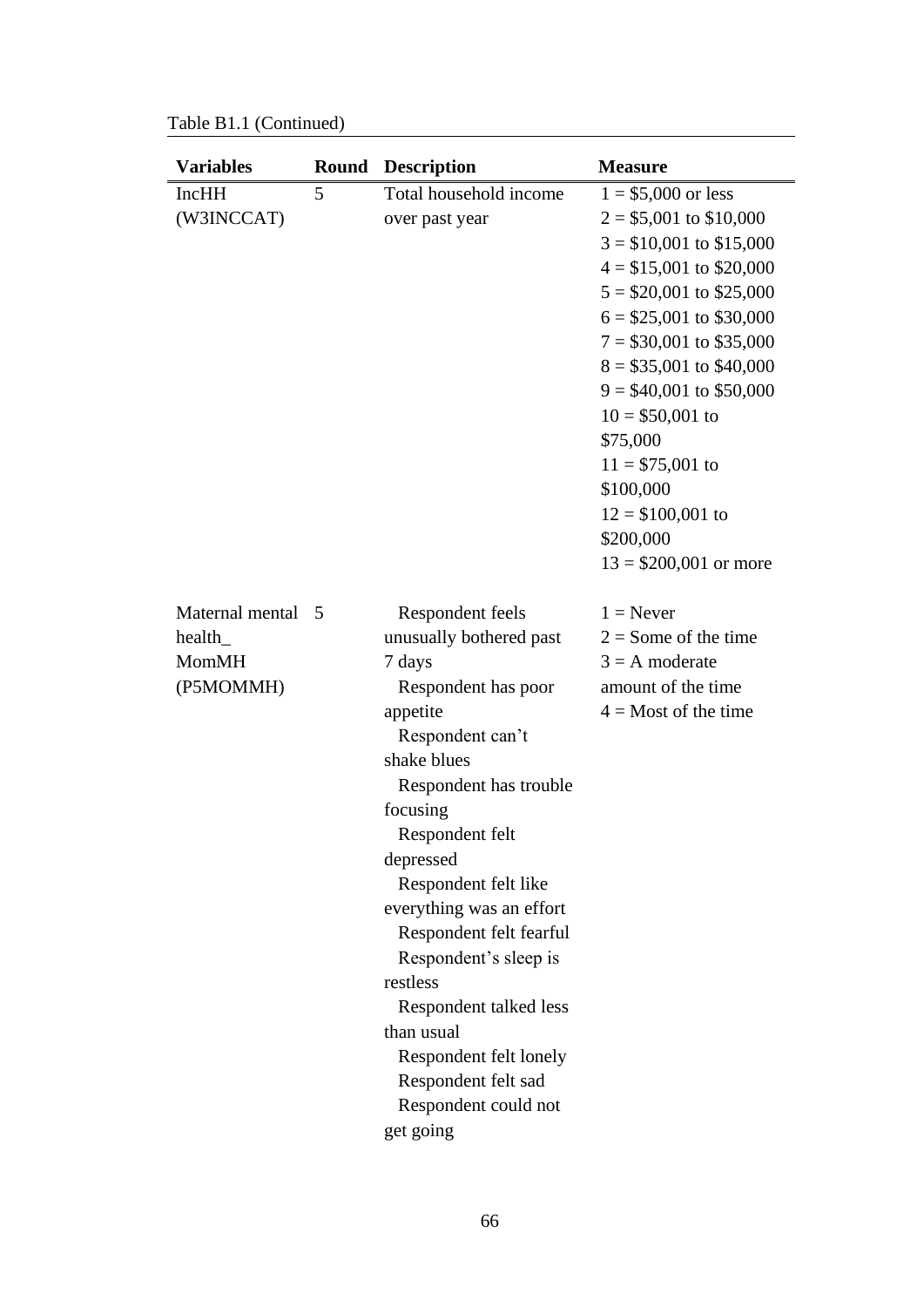| <b>Variables</b> | <b>Round</b> | <b>Description</b>        | <b>Measure</b>        |  |
|------------------|--------------|---------------------------|-----------------------|--|
| Maternal         | 5            | Child and I often         | $1 = Not$ at all true |  |
| Warmth           |              | have warm, close          | 2=Somewhat true       |  |
| <b>MomWARM</b>   |              | times together.           | 3=Mostly true         |  |
| (P5MOMWRM)       |              | Most of the time I        | 4=Completely true     |  |
|                  |              | feel that child likes     |                       |  |
|                  |              | me and wants to be        |                       |  |
|                  |              | near me.                  |                       |  |
|                  |              | Even when $\Gamma$ m in a |                       |  |
|                  |              | bad mood, I show          |                       |  |
|                  |              | child a lot of love.      |                       |  |
|                  |              | I express affection       |                       |  |
|                  |              | by hugging, kissing       |                       |  |
|                  |              | and praising child.       |                       |  |
| Maternal         | 5            | Child does things         | 1=Not at all true     |  |
| Aggravation      |              | that really bother me.    | 2=Somewhat true       |  |
| MomAGGR          |              | I find myself giving      | 3=Mostly true         |  |
| (P5MOMAGGR)      |              | up more of my life to     | 4=Completely true     |  |
|                  |              | meet child's needs        |                       |  |
|                  |              | than I ever expected.     |                       |  |
|                  |              | I often feel angry        |                       |  |
|                  |              | with child.               |                       |  |
|                  |              | Child seems harder        |                       |  |
|                  |              | to care for than most.    |                       |  |

Table B1.2 *Description of Intervening Variables*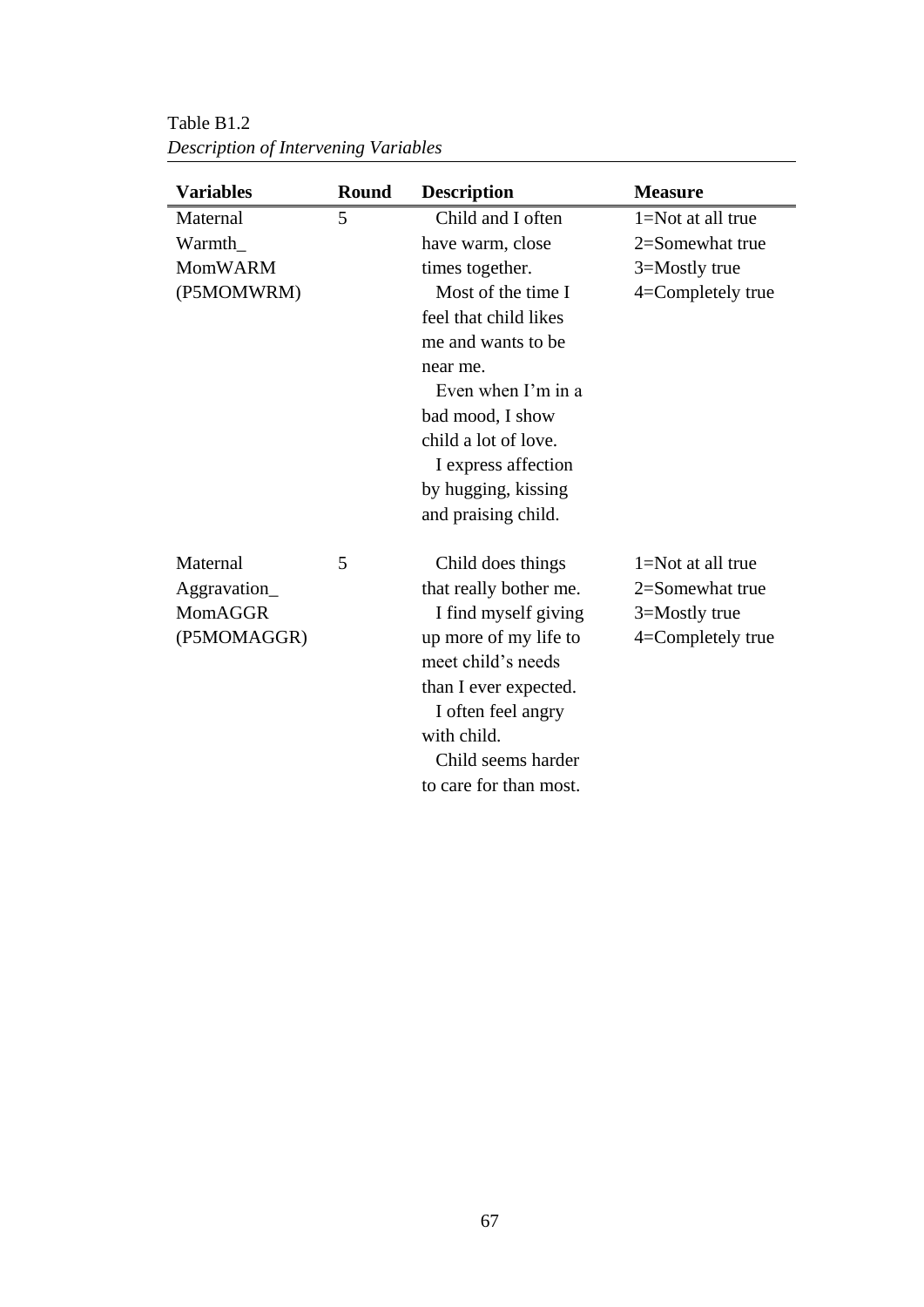Table B1.2

| <b>Variables</b>                         | <b>Round</b> | <b>Description</b>                                                                                                                                                                                                                                                                                                                                       | <b>Measure</b>        |
|------------------------------------------|--------------|----------------------------------------------------------------------------------------------------------------------------------------------------------------------------------------------------------------------------------------------------------------------------------------------------------------------------------------------------------|-----------------------|
| <b>Maternal Discipline</b><br>(P5DISCIP) | 5            | Most children get angry with<br>their parents from time to<br>time. If child got so angry<br>that (he/she) hit you, what<br>would you do? Would you<br>have child take a time out?<br>talk to child about what<br>child did wrong?<br>make child do some work<br>around the house?<br>make child apologize?<br>take away a privilege?<br>give a warning? | $1 = Yes$<br>$0 = No$ |
| <b>Harsh Discipline</b><br>(P5HARSH)     | 5            | Most children get angry with<br>their parents from time to<br>time. If child got so angry<br>that (he/she) hit you, what<br>would you do? Would you<br>spank child?<br>hit child back?<br>ignore child?<br>make fun of child?<br>yell at child or threaten<br>child?                                                                                     | $1 = Yes$<br>$0=N0$   |
| ConBeh<br>(P6CONBrc)                     | 6            | "Do you have any concerns"<br>about child's overall behavior<br>and relations to other<br>children and adults?"                                                                                                                                                                                                                                          | $1 = Yes$<br>$0 = No$ |
| ConEmo<br>(P6CONErc)                     | 6            | "Do you have any concerns"<br>about child's overall<br>emotional behavior, such as<br>anxiety or depression?"                                                                                                                                                                                                                                            | $1 = Yes$<br>$0=N0$   |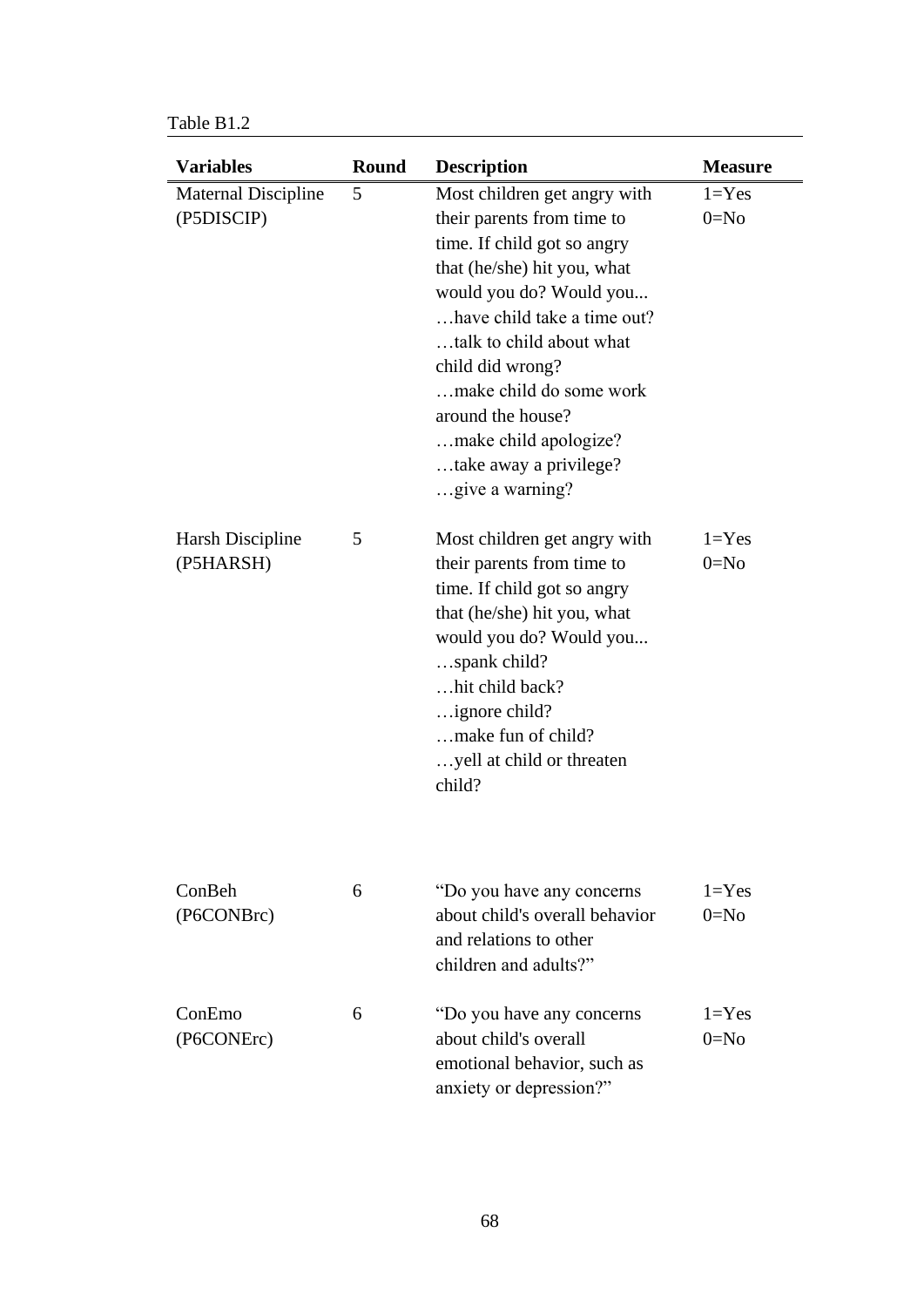## Table B1.3

| <b>Dependent Variable</b>            |                         |                |  |  |
|--------------------------------------|-------------------------|----------------|--|--|
| <b>Variables</b>                     | <b>Description</b>      | <b>Measure</b> |  |  |
| <b>Individual Therapy Indicator:</b> |                         |                |  |  |
| P7INDTHRrc                           | "Since spring 2004, has | $1 = Yes$      |  |  |
|                                      | child received any      | $0 = No$       |  |  |
|                                      | individual therapy?"    |                |  |  |

*Description of Dependent Variable of Interest from Round 7*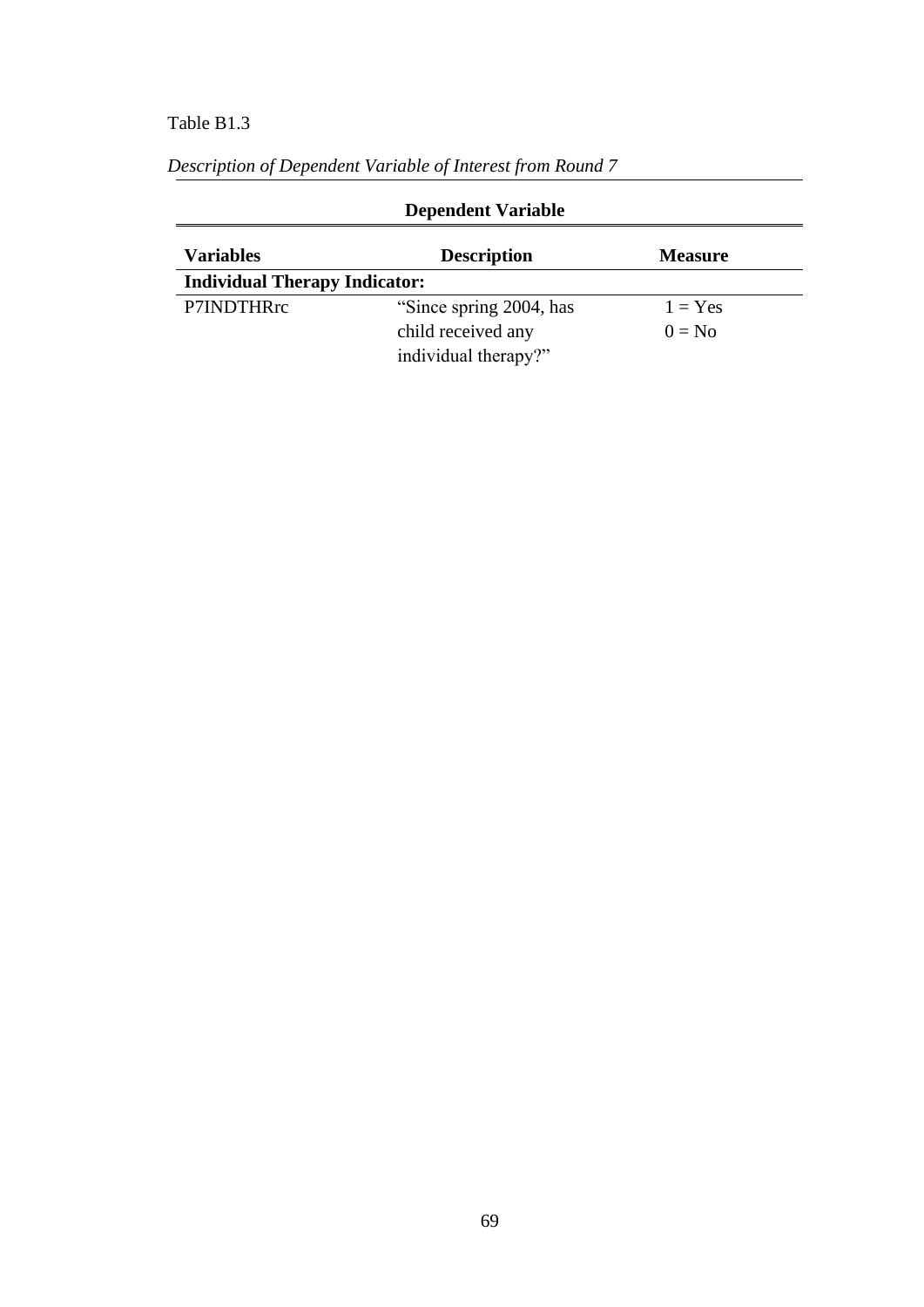#### APPENDIX C

Mother's Education and Household Income Differences Across Rounds

#### Table C1

### *Mother's Education*

|                                     |                   | Difference        |                              |                                  |
|-------------------------------------|-------------------|-------------------|------------------------------|----------------------------------|
| Mother's highest<br>education level | Round 5<br>(2002) | Round 6<br>(2004) | Round <sub>7</sub><br>(2007) | in Percent<br>(Max-Min<br>Value) |
| 8th grade or below                  | 2,7               | 2,5               | 2,5                          | 0.2                              |
| $9th - 12th$ grade                  | 5,3               | 5,1               | 4,7                          | 0.6                              |
| High School                         |                   |                   |                              |                                  |
| Diploma/Equivalent                  | 25,8              | 25,5              | 24,0                         | 1.8                              |
| Voc/Tech program                    | 6,2               | 5,9               | 6,1                          | 0.3                              |
| Some college                        | 30,1              | 30,0              | 30,6                         | 0.6                              |
| Bachelor's degree                   | 18,8              | 19,2              | 19,1                         | 0.4                              |
| Graduate/professiona                |                   |                   |                              |                                  |
| 1 school-no degree                  | 2,7               | 2,9               | 3,4                          | 0.7                              |
| Master's degree                     |                   |                   |                              |                                  |
| (MA, MS)                            | 6,6               | 6,9               | 7,4                          | 0.8                              |
| Doctorate or                        |                   |                   |                              |                                  |
| professional degree                 | 1,8               | 1,9               | 2,2                          | 0.4                              |

#### Table C2

### *Household Income*

|                                          | Percent           |                   |                   | Difference                       |  |
|------------------------------------------|-------------------|-------------------|-------------------|----------------------------------|--|
| Total household<br>income over past year | Round 5<br>(2002) | Round 6<br>(2004) | Round 7<br>(2007) | in Percent<br>(Max-Min<br>Value) |  |
| \$5,000 or less                          | 2,1               | 2,1               | 1,5               | 0.6                              |  |
| \$5,001 to \$10,000                      | 3,4               | 4,0               | 2,7               | 1.3                              |  |
| \$10,001 to \$15,000                     | 4,9               | 5,5               | 5,1               | 0.6                              |  |
| \$15,001 to \$20,000                     | 5,9               | 4,5               | 4,2               | 1.7                              |  |
| \$20,001 to \$25,000                     | 5,8               | 4,7               | 5,9               | 1.2                              |  |
| \$25,001 to \$30,000                     | 6,8               | 6,6               | 5,3               | 1.5                              |  |
| \$30,001 to \$35,000                     | 4,6               | 7,4               | 5,0               | 2.8                              |  |
| \$35,001 to \$40,000                     | 7,9               | 4,6               | 6,4               | 3.3                              |  |
| \$40,001 to \$50,000                     | 10,4              | 10,7              | 9,2               | 1.5                              |  |
| \$50,001 to \$75,000                     | 21,0              | 19,3              | 19,4              | 1.7                              |  |
| \$75,001 to \$100,000                    | 13,7              | 14,9              | 16,3              | 2.5                              |  |
| \$100,001 to \$200,000                   | 10,2              | 12,3              | 14,4              | 2.2                              |  |
| \$200,001 or more                        | 3,3               | 3,5               | 4,5               | 1.2                              |  |